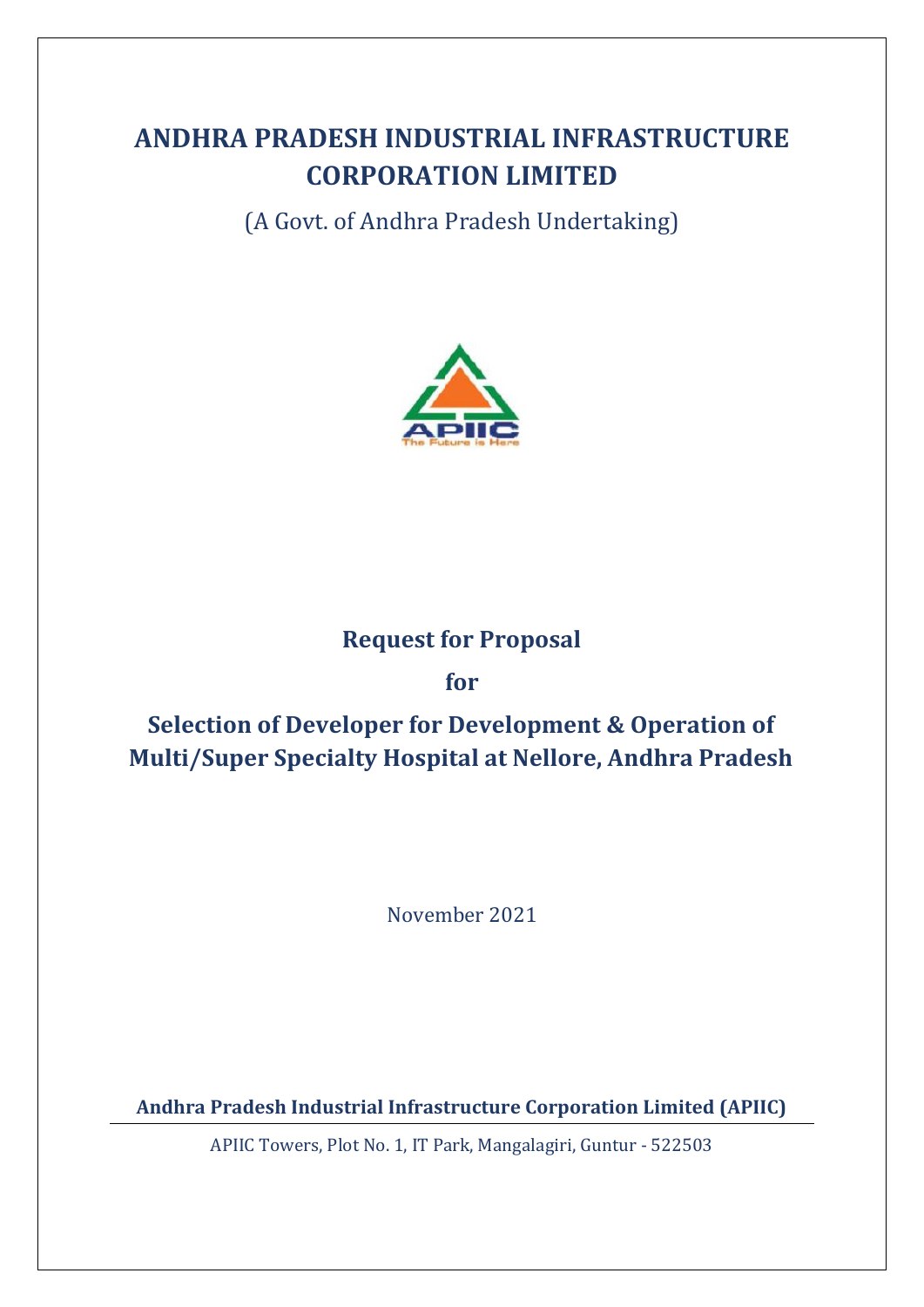## **TABLE OF CONTENTS**

| 1.  |                                                                           |
|-----|---------------------------------------------------------------------------|
| 2.  |                                                                           |
| 3.  |                                                                           |
| 4.  |                                                                           |
| 5.  |                                                                           |
| 6.  |                                                                           |
| 7.  |                                                                           |
| 8.  |                                                                           |
| 9.  | EXHIBIT-2: FORMAT OF LETTER OF ACCEPTANCE (IN CASE OF A BIDDING           |
| 10. | EXHIBIT-3: PROFORMA OF BANK GUARANTEE FOR BID SECURITY  36                |
| 11. | EXHIBIT-4: DESCRIPTION OF THE BIDDING ENTITY/ BIDDING CONSORTIUM  38      |
| 12. | EXHIBIT-5: PRINCIPLES OF THE MEMORANDUM OF UNDERSTANDING (MOU) TO BE      |
| 13. | EXHIBIT-6: FORMAT FOR INFORMATION SUBMISSION FOR BUSINESS PROPOSAL        |
| 14. | <b>EXHIBIT-7: PROFORMA OF BANK GUARANTEE FOR PERFORMANCE SECURITY  42</b> |
| 15. |                                                                           |
| 16. | ANNEXURE-2: FEES AND DEPOSITS TO BE PAID BY THE BIDDERS FOR THE PROPOSED  |
| 17. |                                                                           |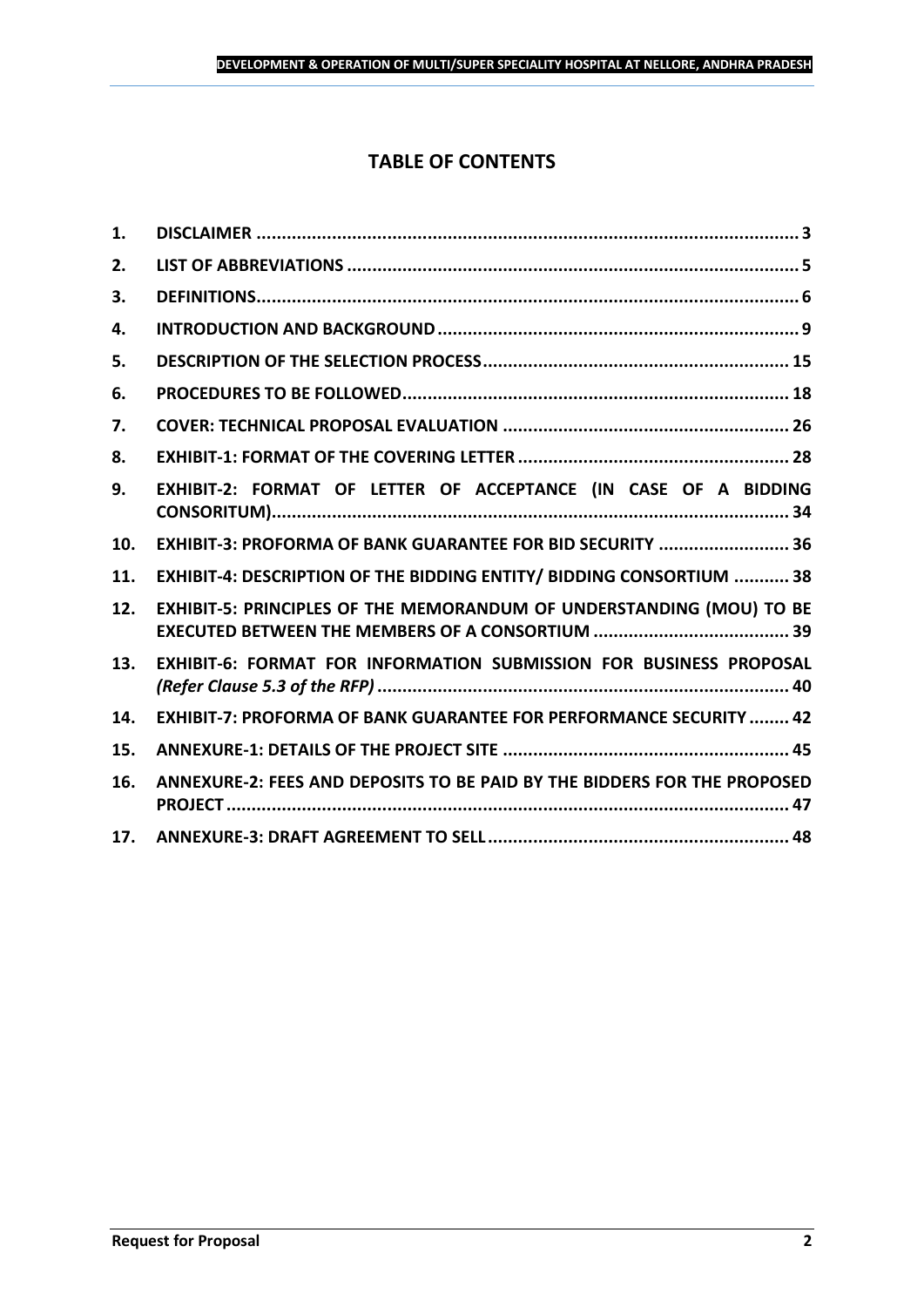## <span id="page-2-0"></span>**1. DISCLAIMER**

The information contained in this Request for Proposal ("RFP") or subsequently provided to Bidder(s), whether verbally or in documentary or any other form by or on behalf of APIIC or any of its employees or advisers, is provided to Bidder(s) on the terms and conditions set out in this RFP and such other terms and conditions subject to which such information is provided.

This RFP is not an agreement and is neither an offer nor invitation by APIIC to the prospective Bidders or any other person. The purpose of this RFP is to provide interested parties with information that may be useful to them in making their financial offers pursuant to this RFP (the "Bid"). This RFP includes statements, which reflect various assumptions and assessments arrived at by APIIC in relation to the Project. Such assumptions, assessments and statements do not purport to contain all the information that each Bidder may require. This RFP may not be appropriate for all persons, and it is not possible for APIIC, its employees or advisors to consider the investment objectives, financial situation and particular needs of each party who reads or uses this RFP. The assumptions, assessments, statements and information contained in this RFP, may not be complete, accurate, adequate or correct. Each Bidder should, therefore, conduct its own investigations and analysis and should check the accuracy, adequacy, correctness, reliability and completeness of the assumptions, assessments, statements and information contained in this RFP and obtain independent advice from appropriate sources.

Information provided in this RFP to the Bidder(s) is on a wide range of matters, some of which depends upon interpretation of law. The information given is not an exhaustive account of statutory requirements and should not be regarded as a complete or authoritative statement of law. APIIC accepts no responsibility for the accuracy or otherwise for any interpretation or opinion on law expressed herein.

APIIC, its employees and advisors make no representation or warranty and shall have no liability to any person, including any Applicant or Bidder under any law, statute, rules or regulations or tort, principles of restitution or unjust enrichment or otherwise for any loss, damages, cost or expense which may arise from or be incurred or suffered on account of anything contained in this RFP or otherwise, including the accuracy, adequacy, correctness, completeness or reliability of the RFP and any assessment, assumption, statement or information contained therein or deemed to form part of this RFP or arising in any way in this Bid Stage.

APIIC also accepts no liability of any nature whether resulting from negligence or otherwise howsoever caused arising from reliance of any Bidder upon the statements contained in this RFP. APIIC may in its absolute discretion, but without being under any obligation to do so, update, amend or supplement the information, assessment or assumptions contained in this RFP.

The issue of this RFP does not imply that APIIC is bound to select a Bidder or to appoint the Selected Bidder, as the case may be, for the Project and APIIC reserves the right to reject all or any of the Bidders or Bids without assigning any reason whatsoever.

The Bidder shall bear all its costs associated with or relating to the preparation and submission of its Bid including but not limited to preparation, copying, postage, delivery fees, expenses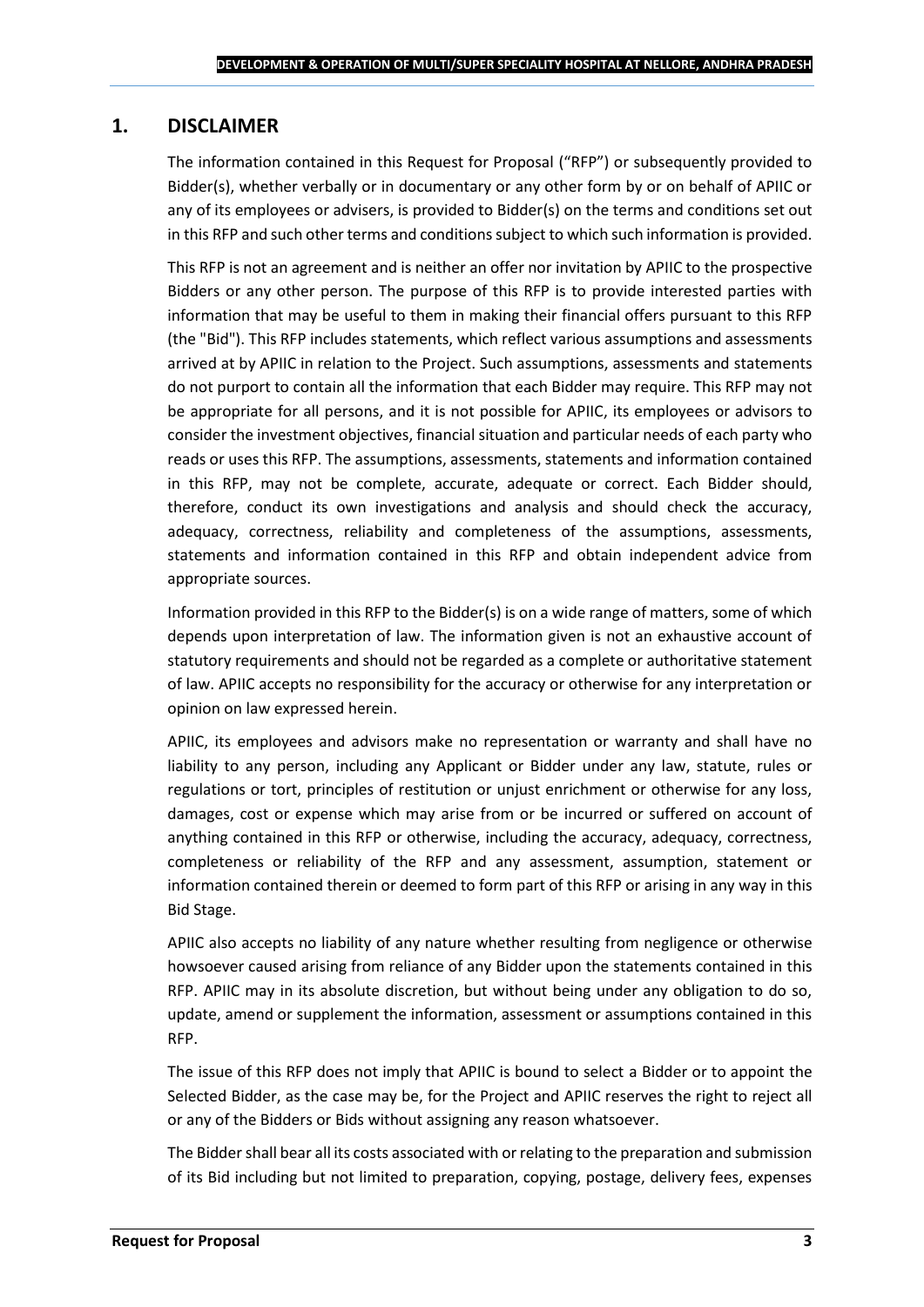associated with any demonstrations or presentations which may be required by APIIC or any other costs incurred in connection with or relating to its Bid. All such costs and expenses will remain with the Bidder and APIIC shall not be liable in any manner whatsoever for the same or for any other costs or other expenses incurred by a Bidder in preparation or submission of the Bid, regardless of the conduct or outcome of the Bidding Process.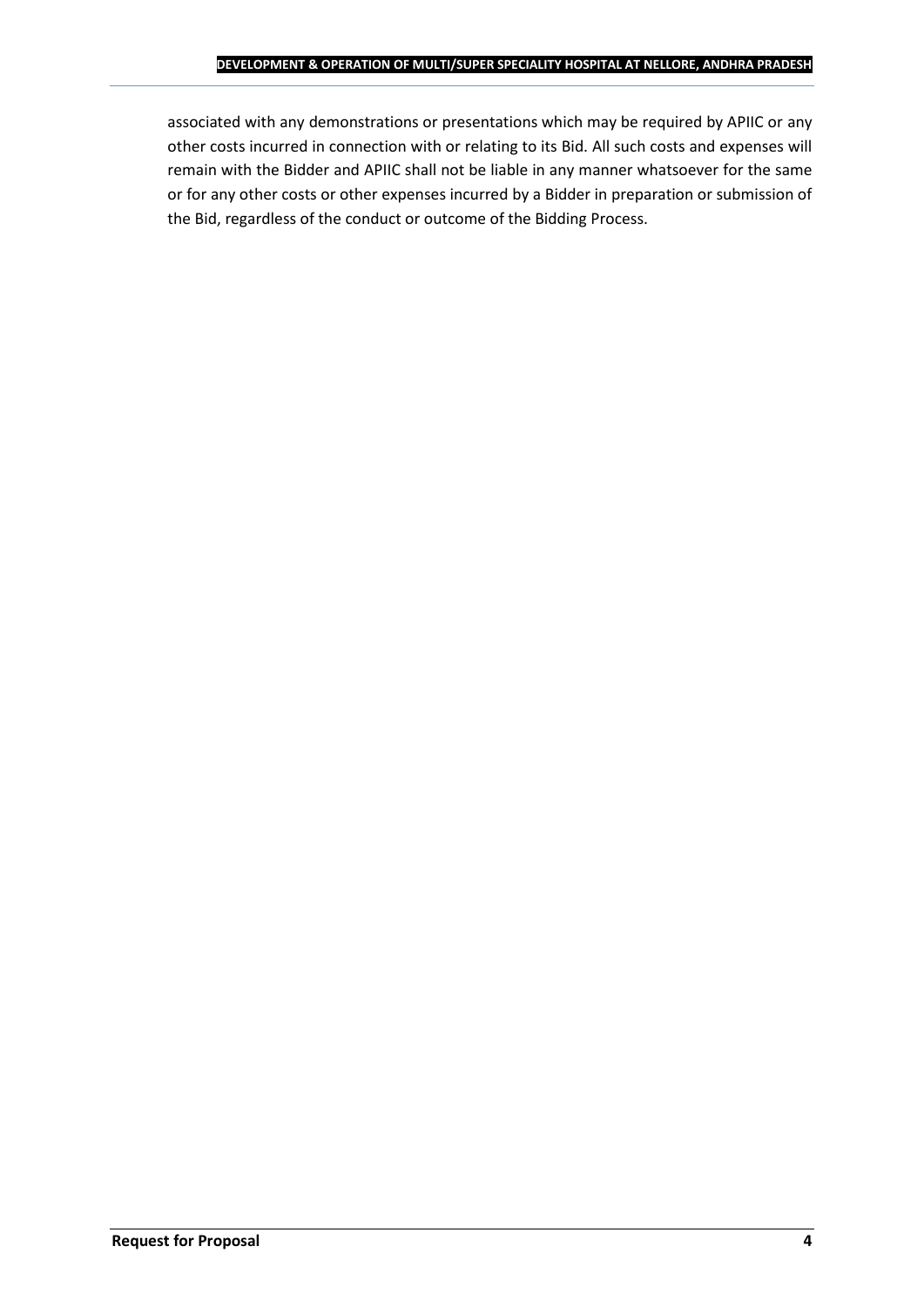## <span id="page-4-0"></span>**2. LIST OF ABBREVIATIONS**

sqm Square Meter

| Andhra Pradesh Industrial Infrastructure Corporation Limited |
|--------------------------------------------------------------|
| Detailed Project Report                                      |
| Floor Area Ratio                                             |
| Floor Space Index                                            |
| Government of Andhra Pradesh                                 |
| Letter of Award                                              |
| Memorandum of Understanding                                  |
| <b>Operation and Maintenance</b>                             |
| <b>Outright Sale</b>                                         |
| <b>Request for Proposal</b>                                  |
| Special Purpose Vehicle                                      |
|                                                              |

**Request for Proposal 5**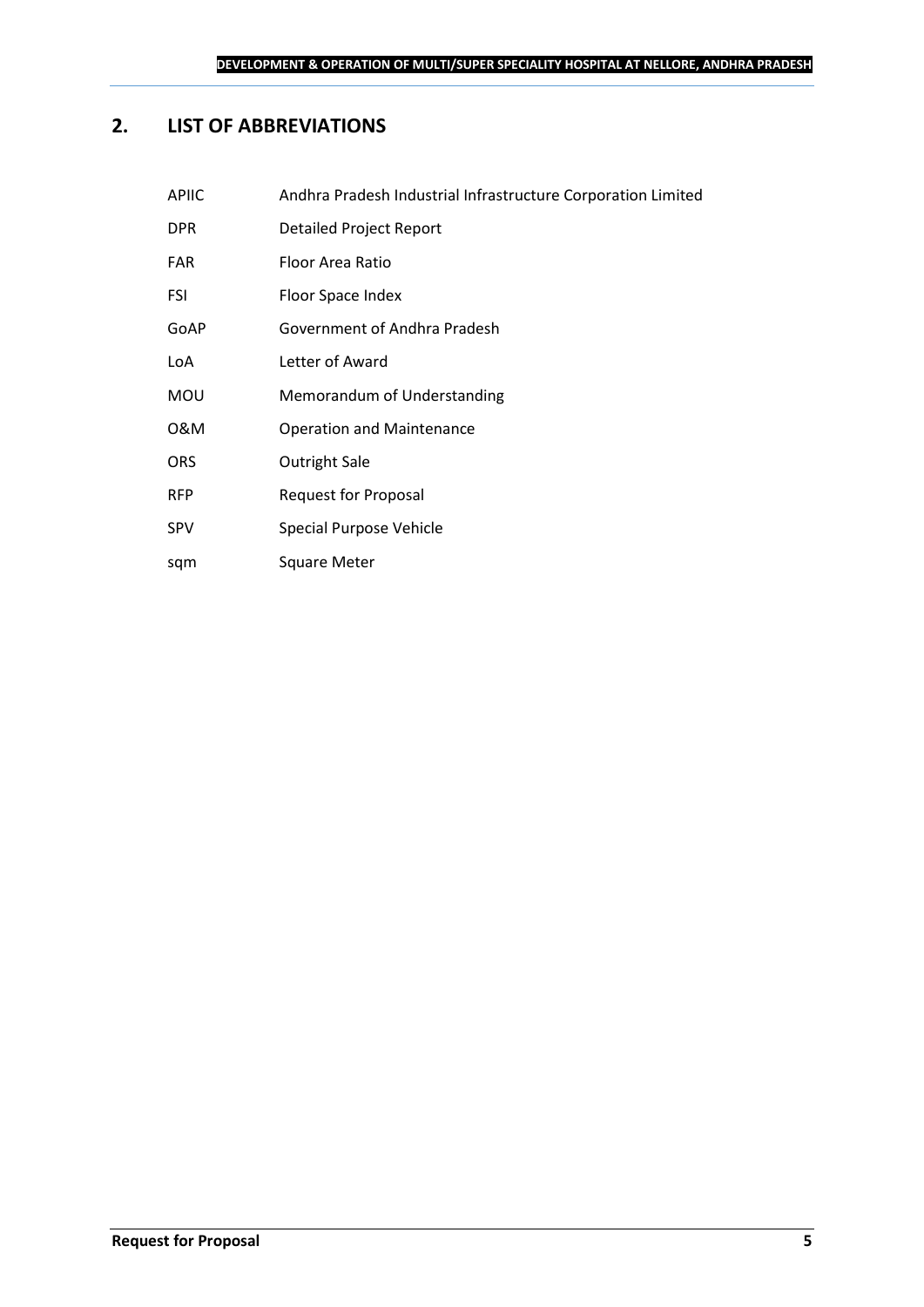## <span id="page-5-0"></span>**3. DEFINITIONS**

## **3.1 AGREEMENT**

The 'Agreement to Sell' that would be entered between APIIC and the Developer

#### **3.2 BID**

The Proposals submitted by the prospective Bidders in response to this Request for Proposal issued by APIIC.

#### **3.3 BIDDER**

Bidding Entity or Bidding Consortium, as defined below.

#### **3.4 BIDDING ENTITY**

If the bid for the Project is made by a single entity (Individual/ Proprietorship/ Partnership/ Firm/ Company), it shall be referred to as a Bidding Entity.

#### **3.5 BIDDING CONSORTIUM**

If the bid for the Project is made by more than one entity, then this group of entities shall be referred to as a Bidding Consortium.

#### **3.6 COMMENCEMENT DATE**

Commencement Date means the date of signing of the Agreement or the date of handing over of the Project Site, whichever is later.

#### **3.7 CONSORTIUM MEMBER**

Each entity in the Bidding Consortium shall be referred to as a Consortium Member.

#### **3.8 CRITICAL CLEARANCES**

All such clearances, licenses and permits, the obtaining of which are necessary for the construction of the Project.

#### **3.9 DEVELOPER**

Developer shall mean the corporate entity to be floated by the Selected Bidder under the Indian Companies Act 2013, to serve as the Special Purpose Vehicle for the execution of the Project. In the event that the Selected Bidder is a Consortium, the Consortium Members would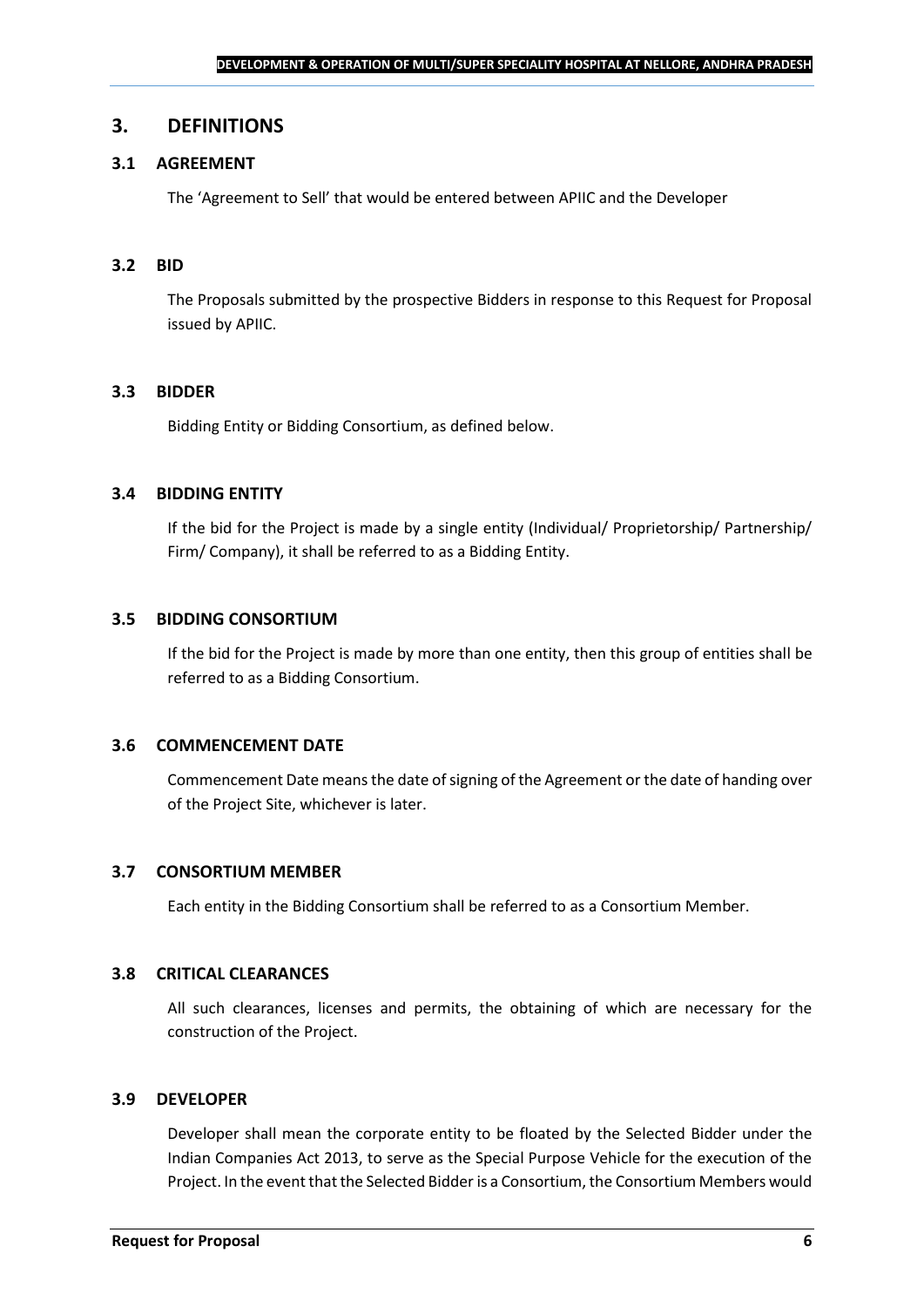be required to form the Developer with the same representative equity stock holding as was proposed by the Consortium Members in their Bid and reflecting the same roles and responsibilities detailed in the MOU submitted with the Bid, there shall not be any change in equity holding without prior approval of APIIC. The Agreements will be executed by APIIC with the Developer

### **3.10 FINANCIALLY SIGNIFICANT CONSORTIUM MEMBER**

A Consortium Member having more than 26% (twenty six percent) shareholdings in the Bidding Consortium would be considered as a Financially Significant Consortium Member.

## **3.11 LEAD MEMBER**

In case of a Bidding Consortium, members of the Bidding Consortium shall nominate one of the Financially Significant Consortium Member as the Lead Member, who shall have an equity share of at least 51% (fifty one percent) paid up and subscribed equity of the Developer.

## **3.12 MEMORANDUM OF UNDERSTANDING**

The memorandum of understanding as described in Section 12/ Exhibit-5 of this RFP.

## **3.13 PROJECT**

The Project is to be developed on land parcel mentioned in Annexure  $-1$  of this RFP. The Hospital development in the Project shall be developed as per the conditions laid out in Annexure-3 of this RFP. The Project is to be developed as per the terms of this RFP and all items contracted to be created as per Agreement to be signed with the Selected Bidder.

## **3.14 PROJECT COMPLETION DATE**

Project Completion Date is the date of completion of construction of the Project as per the provisions of the Agreement to be entered between APIIC and the Developer.

## **3.15 REQUEST FOR PROPOSAL**

The document, issued to the prospective Bidders, asking for their Proposals.

## **3.16 RUPEES (Rs.)**

The official currency of the Republic of India.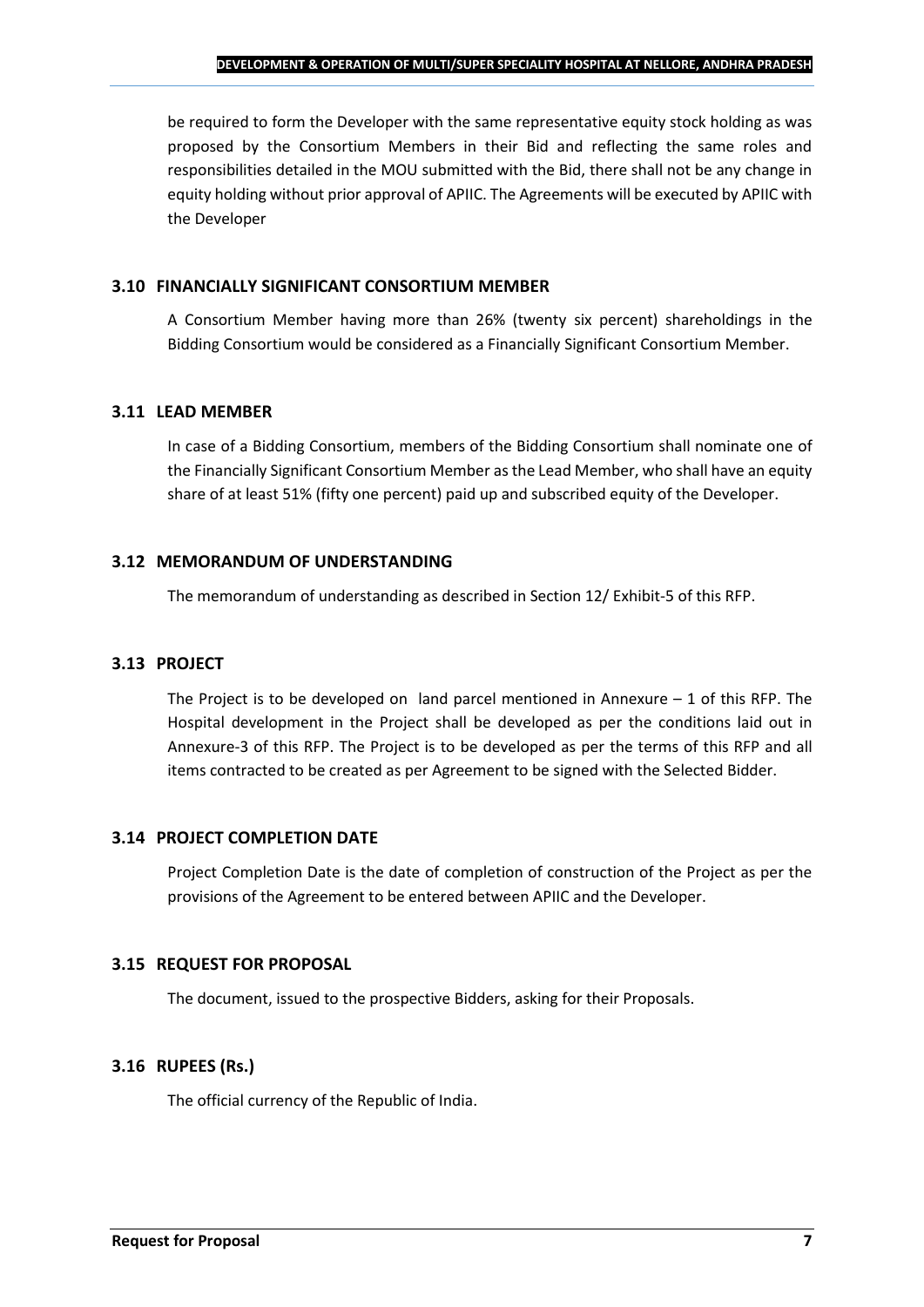#### **3.17 SELECTED BIDDER/ PREFERRED BIDDER**

The Bidder finally selected to develop the Project.

## **3.18 SELECTION COMMITTEE**

The Selection Committee shall comprise of officers chosen by the Government of Andhra Pradesh to oversee the entire Bidding Process and exercise its discretion in recommendation of the Selected Bidders through the RFP Process in a fair and transparent manner.

#### **3.19 TECHNICAL MEMBER**

In case of a Bidding Consortium, a member who brings in substantial/ part project experience over and above the minimum Project experience as specified in RFP to qualify the consortium's proposal for the Bid shall be designated as the Technical Member.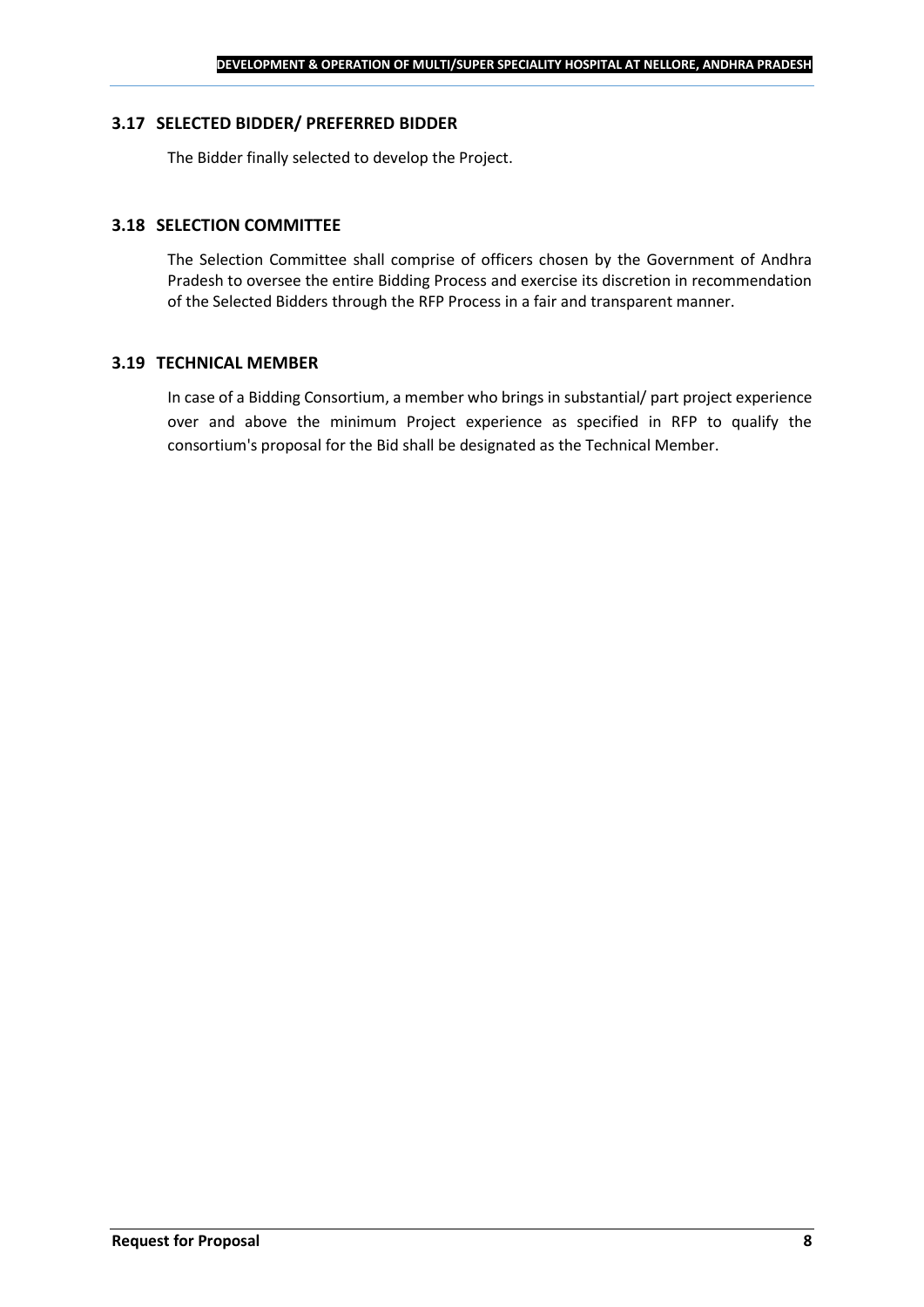## <span id="page-8-0"></span>**4. INTRODUCTION AND BACKGROUND**

## **4.1 INTRODUCTION**

Andhra Pradesh is one of the most progressive, forward-looking and advanced states in the country when it comes to infrastructure development & employment generation efforts. Andhra Pradesh Industrial Infrastructure Corporation Limited (the **"APIIC"**), fully owned by the GoAP, is a progressive organization responsible for development of Industrial Infrastructure in the state of Andhra Pradesh. APIIC is known for creating landmark infrastructure projects in the state, which are fueling the economic growth in the state. APIIC has so far developed about 475 industrial parks/estates and created land banks for the future industrial development.

During the Covid-19 pandemic, it was realized that post bifurcation of the Andhra Pradesh, the state became deficient in tertiary healthcare sector as most of the multi/specialty hospitals were located in Hyderabad.

To overcome the said deficiency, APIIC has identified prime land parcels at multiple locations in Andhra Pradesh which would be handed over to Multi/Super Specialty Hospital Developers cum Operators free of cost provided that they commit the minimum investment threshold fixed by APIIC for that particular land parcel for which it chooses to bid so that it shall be handed over to the Developer on a free hold basis if it is the Selected Bidder.

Further the Selected Bidder shall also have to commit the presence of doctors and equipment for atleast one Multi/Super Specialty treatment and minimum 50% of the total bed capacity committed by the Selected Bidder has to be reserved for enrollment of patients under the Dr. YSR Aarogyasri Scheme. The method of selection of the Selected Bidder is described in this RFP.

#### **4.2 PROPOSED PROJECT**

With above background, APIIC has planned for the development of a Multi/Super Specialty Hospital over a 4-acre land parcel located at Nellore, Nellore District which shall cater to the tertiary healthcare requirements of people settled in Nellore District primarily and people from neighboring districts as well by collaborating with the experienced private sector healthcare players. APIIC has decided to undertake the development of the Project through private sector participation by allotting the land on Outright Sale (ORS) basis and has decided to carry out the bidding process for selection of a private entity to whom the Project may be awarded as per the terms and conditions laid down in this Request for Proposal (**"RFP"**).

Following is the burden of disease for the Nellore district location for the period of Financial Year 2020 as per the data made available by Dr. YSR Aarogyasri Trust.

| <b>S. No.</b> | <b>Name of Specialty</b>           | No. of patients |
|---------------|------------------------------------|-----------------|
|               | <b>ONCOLOGY</b>                    | 3,085           |
|               | <b>NEPHROLOGY</b>                  | 643             |
|               | POLY TRAUMA                        | 400             |
|               | GYNAECOLOGY AND OBSTETRICS SURGERY | 339             |
|               | CARDIAC AND CARDIOTHORACIC SURGERY | 329             |
| 6             | <b>GENITO URINARY SURGERIES</b>    | 323             |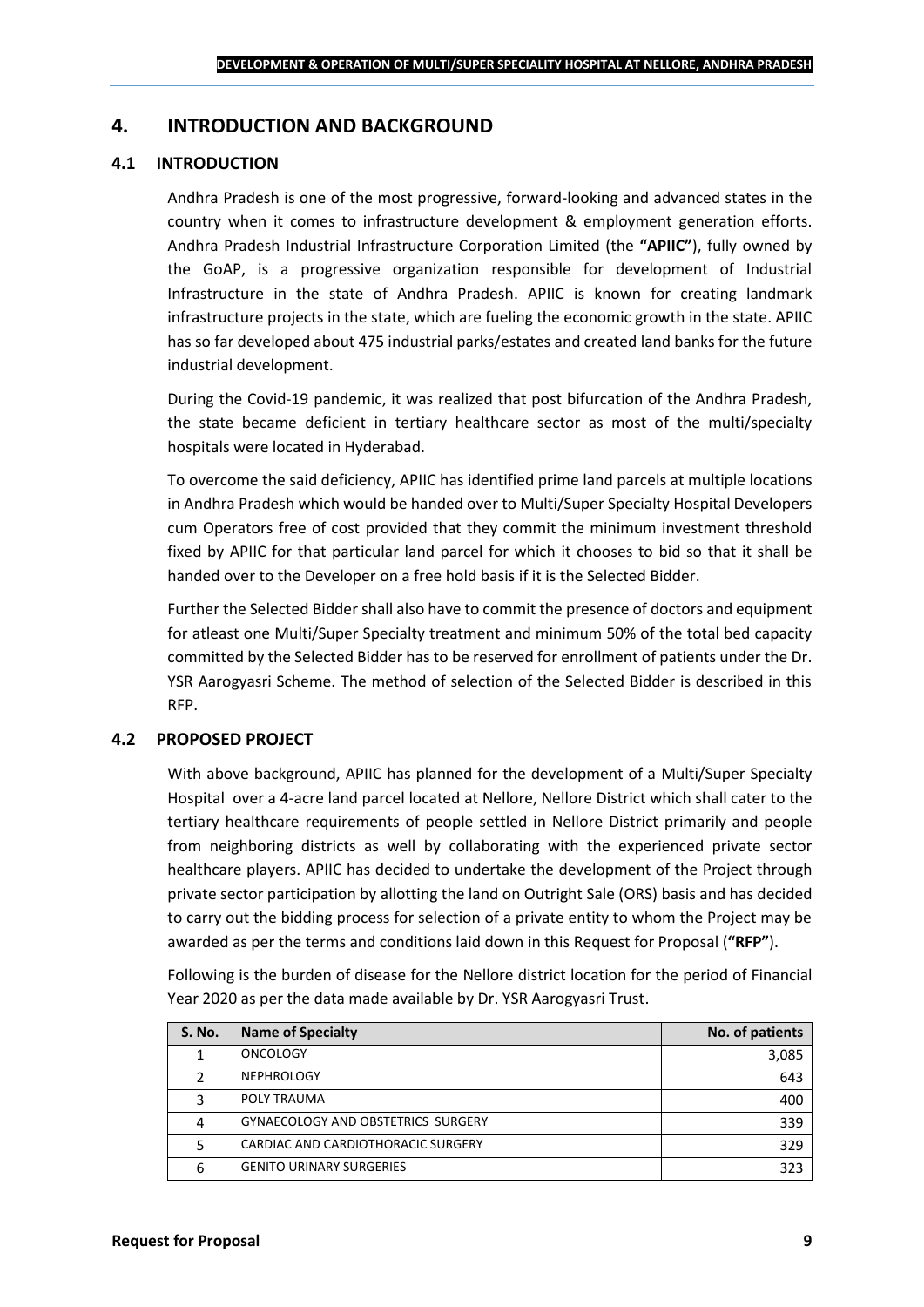#### **DEVELOPMENT & OPERATION OF MULTI/SUPER SPECIALITY HOSPITAL AT NELLORE, ANDHRA PRADESH**

| <b>S. No.</b>  | <b>Name of Specialty</b>          | No. of patients |
|----------------|-----------------------------------|-----------------|
| $\overline{7}$ | ORTHOPEDIC SURGERY AND PROCEDURES | 268             |
| 8              | <b>GENERAL SURGERY</b>            | 224             |
| 9              | <b>NEUROLOGY</b>                  | 191             |
| 10             | <b>PEDIATRICS</b>                 | 178             |
| 11             | PULMONOLOGY                       | 124             |
| 12             | <b>CARDIOLOGY</b>                 | 98              |
| 13             | <b>NEUROSURGERY</b>               | 94              |
| 14             | OPHTHALMOLOGY SURGERY             | 65              |
| 15             | <b>PLASTIC SURGERY</b>            | 56              |
| 16             | PEDIATRIC SURGERIES               | 50              |
| 17             | SURGICAL GASTRO ENTEROLOGY        | 48              |
| 18             | <b>ENT SURGERY</b>                | 38              |
| 19             | <b>GASTROENTEROLOGY</b>           | 35              |
| 20             | <b>ENDOCRINOLOGY</b>              | 20              |
| 21             | <b>GENERAL MEDICINE</b>           | 11              |
| 22             | <b>RHEUMATOLOGY</b>               | 7               |
| 23             | <b>CRITICAL CARE</b>              | $\overline{7}$  |
| 24             | <b>COCHLEAR IMPLANT SURGERY</b>   | 5               |
| 25             | <b>DERMATOLOGY</b>                | $\overline{2}$  |
| 26             | ORGAN TRANSPLANTATION SURGERY     | $\mathbf{1}$    |
|                | <b>TOTAL</b>                      | 6,641           |

For this purpose, Proposals are invited from Bidders with the objective to select a developer, having the financial capability, project management and development experience to successfully develop, finance, build, operate and maintain the Project, who offers the highest and best investments and operational terms for bringing high quality and affordable healthcare to the residents of the state of Andhra Pradesh.

APIIC proposes to enter into an Agreement with the Bidder having the required strengths to:

- Design, finance and construct the proposed Project
- Operate and maintain the Project effectively.
- Market the Project to achieve optimum levels of capacity utilization and efficient, costcompetitive, value added service to the users.
- Provide at least 50% of the committed Bed Capacity towards patients enrolled under the Dr. YSR Aarogyasri Scheme.
- Commit certain minimum number of full time Nellore city stationed specialist doctors and equipment to offer multi/super specialty healthcare treatment as per the choice of the Selected Bidder

Towards this end, APIIC invites proposals from interested parties for implementation of the Project as per the terms and conditions of this RFP.

## **4.3 PROJECT STRUCTURE**

APIIC would provide the land for the development of the Project on 'Outright Sale (ORS) Basis' to the Selected Bidder. The relationship between APIIC and the Selected Bidder would be set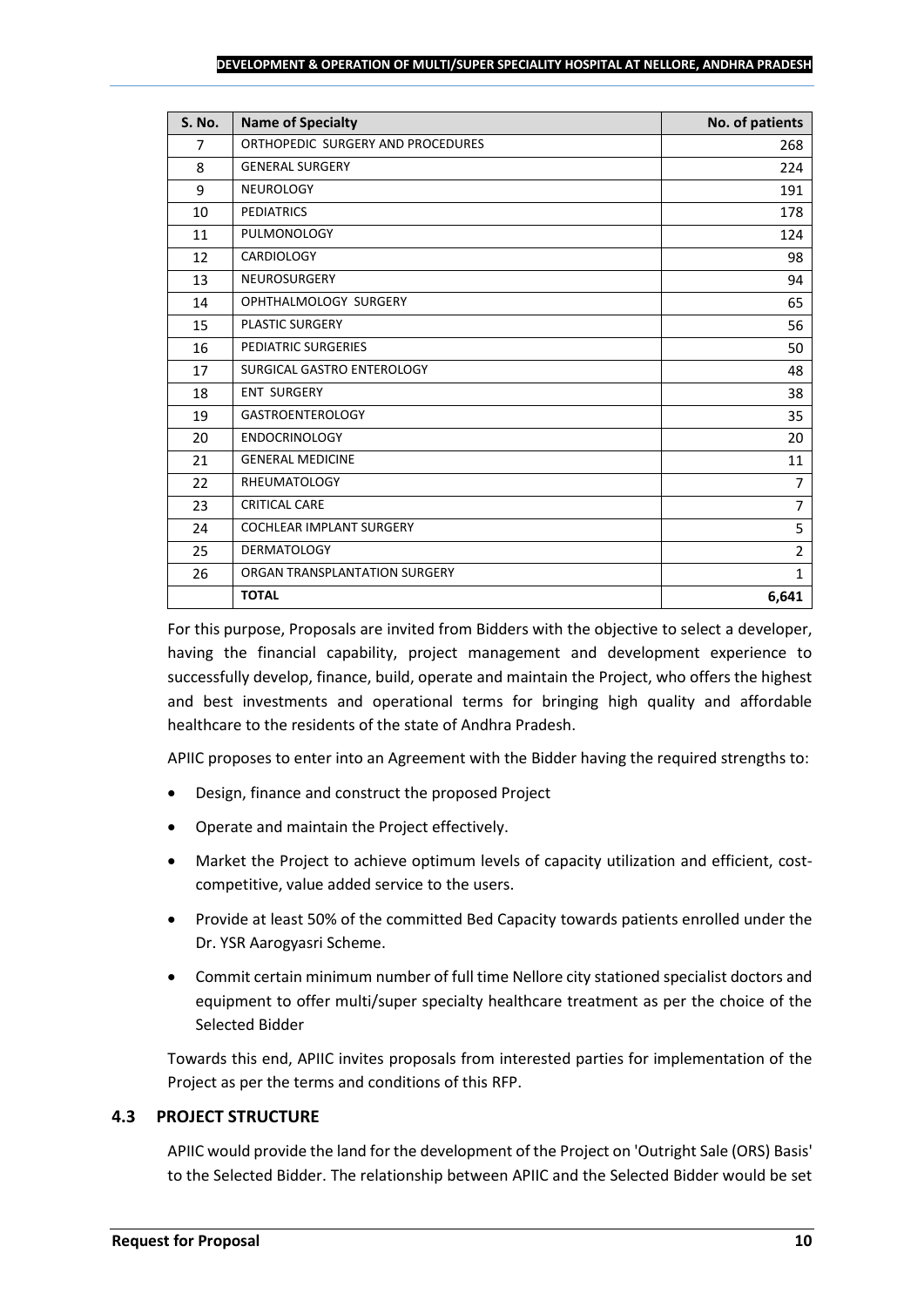forth and described under the terms and conditions of the Agreement to be entered between APIIC with the Developer.

### **4.3.1 Responsibilities of the Selected Bidder**

The Selected Bidder shall be entirely responsible for:

- a) Payment of Performance Security to APIIC (as detailed in Annexure-2 of this RFP) within 30 (thirty) days of from the issuance of Letter of Award (LoA) by APIIC
- b) Submission of Detailed Project Report (DPR) within 30 (thirty) days from the date of issuance of Letter of Award (LoA) by APIIC. The DPR shall cover details including, but not limited to, detailed layout plan, building plans, elevation plans, construction schedule, cost estimates, no. of specialist doctors to be stationed at Nellore, bed capacity, etc.

APIIC shall reserve the right to solicit any clarifications/ modifications to the DPR and suggest modifications to the technical and architectural specifications of the Project which may result in a change in the Project Cost up to a maximum of 5% (five percent) as compared to the one estimated in the DPR. APIIC shall examine the DPR in order to verify whether the DPR adheres to the general guidelines (as specified in the RFP) for development of the Project and specific approval for the layout plan and designs need to be obtained from the concerned authorities.

- c) Mobilizing funds for the Project and achievement of financial closure within 3 (three) months from the Commencement Date.
- d) Procurement of all necessary approvals, sanctions, permits etc. required for commencing and implementing the Project within 3 (three) months from the Commencement Date,
- e) Start construction within 3 (three) months from the Commencement Date,
- f) Implementation of the Project as per specifications and time schedule given in the RFP & subsequently in the Agreement,
- g) Achievement of Project Completion Date within 2 (two) years from the Commencement Date,
- h) Marketing and promotion of the Project,
- i) Operation and maintenance of the Project safely and securely as per the standards to provide the required levels of service to its users,
- j) The upkeep of safety and quality standards at all facilities of the Project,
- k) Collection, appropriation and allocation of revenue, fees, charges from the users of the Project,
- l) Payment of all dues under the Agreement to APIIC.

The Selected Bidder may sub-contract/ franchise-out functions of operations/ maintenance / management of the Project with such agencies as it may consider competent and fit. However, the Developer would at all times be responsible for discharging all its obligations under the Agreement without any reference to any other party operating in the premises and all such subcontracts/ franchise shall be dependent of and co-terminus with the agreement.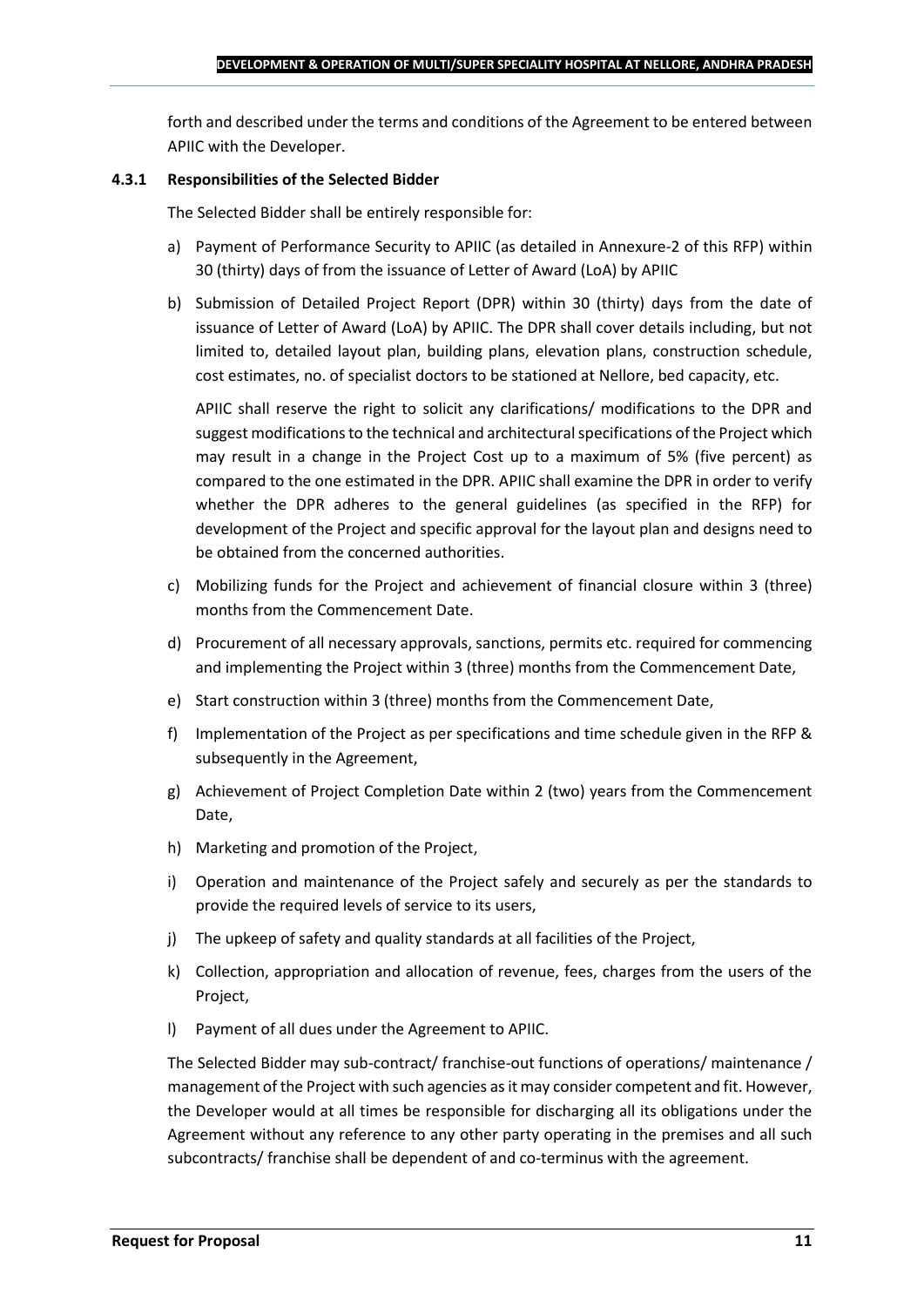#### **4.3.2 Role of APIIC**

- a) Allotment, transfer of land for free to the Selected Bidder on "as is where is basis", in accordance with the terms and conditions of the Agreement provided as Annexure-3 of this RFP, provided that the Concessionaire shall have given a bank guarantee to the APIIC as Performance Security in accordance with the terms hereof;
- b) Provide reasonable support and assistance to the Selected Bidder in procuring Applicable Permits required from any Government Instrumentality for implementation and operation of the Project
- c) Provide reasonable assistance to the Selected Bidder in obtaining access to all necessary infrastructure facilities and utilities, including water and electricity at rates and on terms no less favorable to the Selected Bidder than those generally available to commercial customers receiving substantially equivalent services

#### **4.3.3 Conditions Precedent for executing Agreement to Sell**

APIIC shall enter into an 'Agreement to Sell' with the Selected Bidder within 30 (thirty) days from the fulfillment of the below conditions:

a) Payment of Performance Security to APIIC (as detailed in Annexure-2 of this RFP) within 30 (thirty) days of from the issuance of Letter of Award (LoA) by APIIC

#### **4.3.4 Conditions Precedent for executing the Sale Deed**

Sale Deed will be issued by APIIC in favor of the Selected Bidder in one instance. Sale Deed for a particular land parcel will be issued upon meeting the following criteria: -

- a) 100% (hundred percent) construction completion of the built-up area proposed on that land parcel. The Selected Bidder shall achieve Project Completion Date within 2 (two) years from the Commencement Date. In case of failure to comply with this timeline, APIIC shall have right to cancel the allotment made through 'Agreement to Sell' and to resume the land.
- b) Achievement of license to operate the hospital with the bed capacity that shall be committed by the Selected Bidder in its Business Proposal in Section 13 / Exhibit – 6 of this RFP
- c) Installation of the bed capacity as per the number of Multi/Super Specialty that shall be committed by the Selected Bidder in its Business Proposal in Section 13 / Exhibit – 6 of this RFP.
- d) The Developer has on its rolls the number of Specialist Doctors that it commits in its Business Proposal in Section 13 / Exhibit – 6 of this RFP.
- e) The Developer has made the committed investment in the Project as stated in its Business Proposal in Section 13 / Exhibit – 6 of this RFP. The certificate for proof of investment shall be produced to certify the investment from a Chartered Accountant or Statutory Auditor of the SPV.
- f) The Developer has created a Board of Directors to oversee the proposed project and has appointed at least one official nominated by the Government, preferably of Joint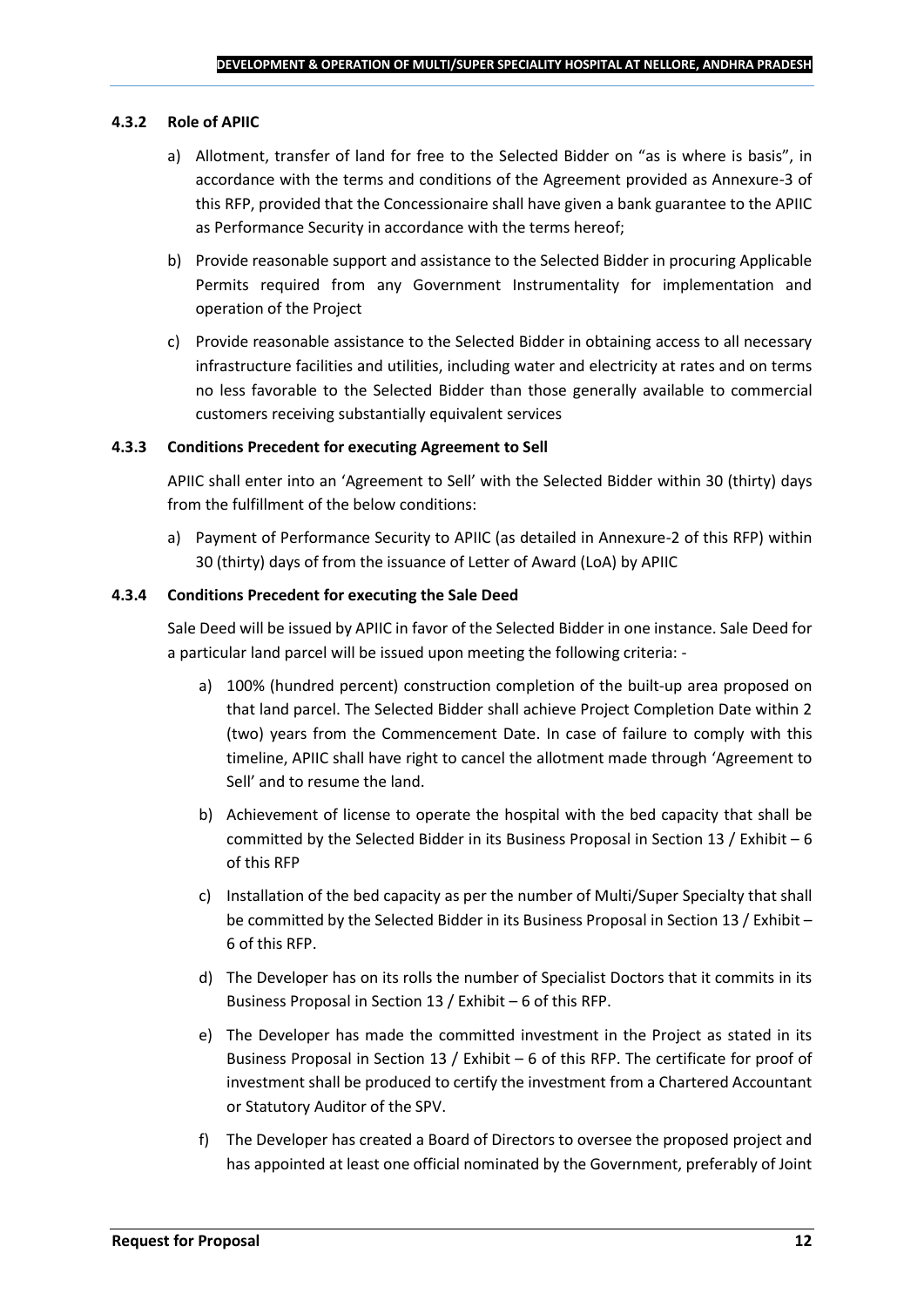Collector or above cadre, as recommended by the Government in the Board of SPV.

- g) The Developer has empaneled with the Dr. YSR Aarogyasri Health Care Trust and committed % of the Bed Capacity stated in the Business Proposal towards patients enrolled through the Dr. YSR Aarogyasri Health Care Scheme
- h) The Project is consistent with all applicable norms of the Andhra Pradesh Allopathic Private Medical Care Establishments (Registration and Regulation) Rules, 2007 published vide Notification No. G.O. Ms. No. 135, Health, Medical and Family Welfare (K2), dated 28.04.2007 and its subsequent modifications, if any

## **4.4 PROJECT CONCEPT**

The basic project concept conceived by APIIC requires the Selected Bidder to develop multi/super specialty hospital as per the terms of this RFP and all items contracted to be created/invested in as per Agreement to be signed with the Selected Bidder. The Bidders shall provide information concerning this as per the format specified in Exhibit-6.

## **4.5 CONFORMANCE TO STANDARDS**

The Selected Bidder shall conform and comply with all relevant laws, rules and regulations including the following:

- Project Design and Layout as approved by Competent Authority.
- Statutory guidelines issued by Central / State / Local Authority (ies) on development of Allopathic Private Medical Care Establishments .
- Compliance with relevant Zoning Regulations.
- Environmental Standards and Pollution Control Norms as laid down by Central / State Pollution Control Board.
- Standards / Restrictions as laid down by the relevant Central / State / Local Authority (ies) for proper treatment and discharge of solid and liquid waste.
- Energy efficient techniques to be utilized in the building design and operation.
- Rainwater management systems should be adopted to recharge ground water and reduce run-off.
- Existing local development controls, under law for the time being in force shall be binding if they are more limiting than the Project Specifications.

## **4.6 APPROVALS AND SUPPORT OF APIIC TO THE PROJECT**

It shall be the responsibility of the Bidder to secure all necessary approvals, sanctions, permits etc. from the concerned authorities for development & operation of the project at their cost and expense and APIIC and Department of Health, Medical and Family Welfare (GoAP) will provide reasonable assistance to the Selected Bidder in obtaining clearances and approvals.

#### **4.7 COMMITMENT TO A FAIR AND TRANSPARENT PROCESS**

APIIC is keen to ensure that the process leading to the selection of the Bidder is fair, transparent, efficient, interactive, and protects the confidentiality of the information shared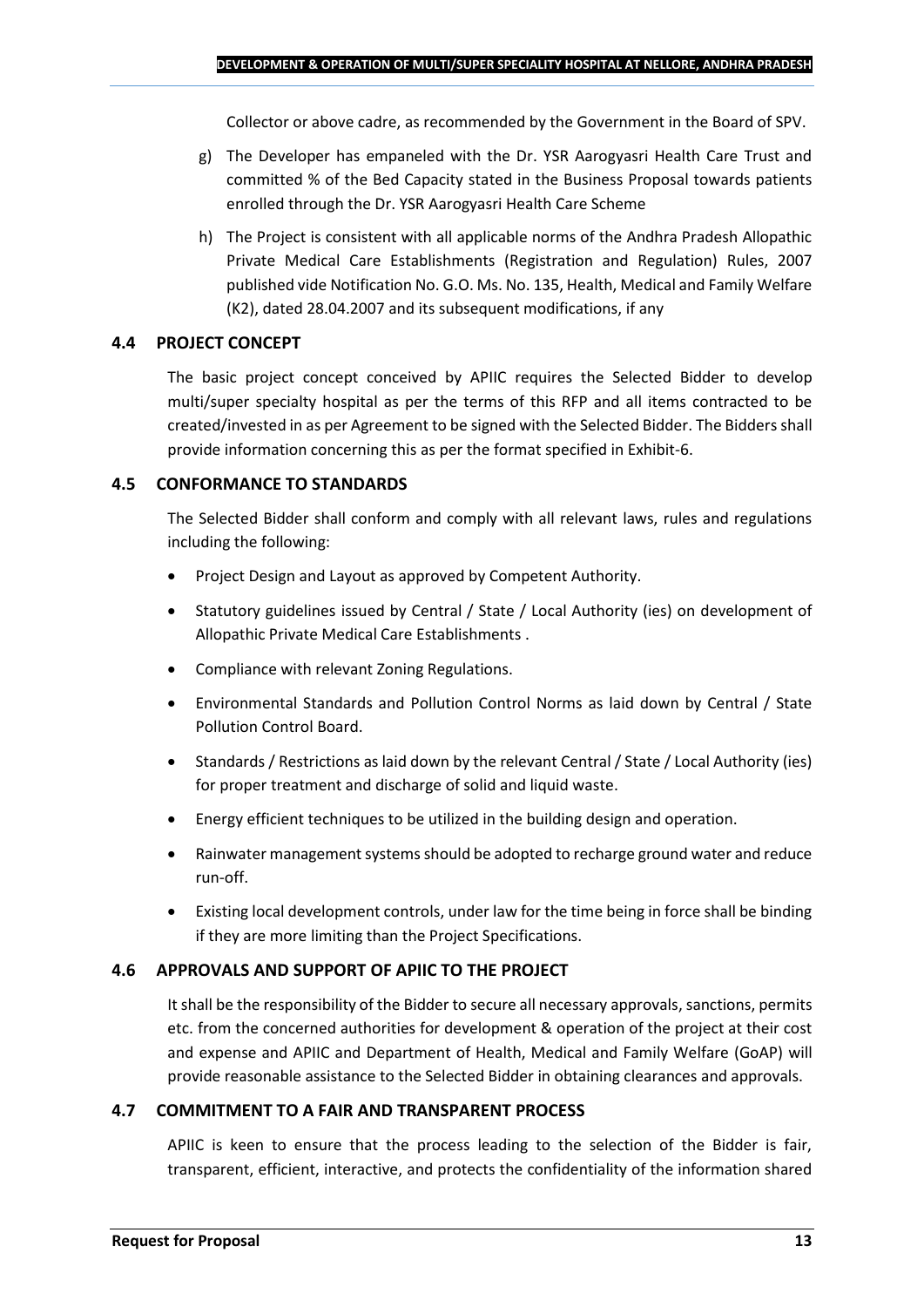by Bidders with it. The selection process has been designed keeping these objectives in mind, and APIIC shall take all steps to ensure that the above objectives are realized.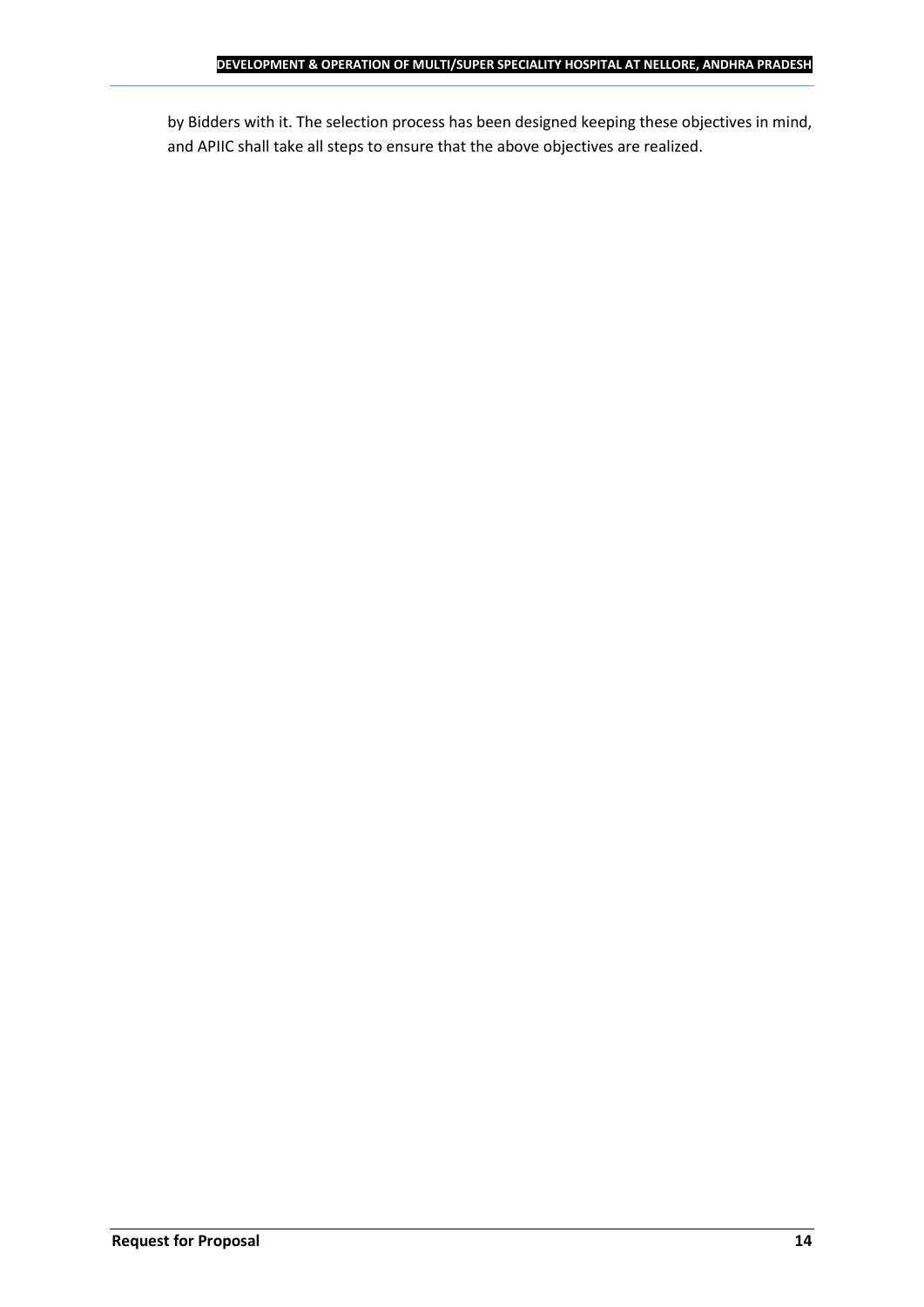## <span id="page-14-0"></span>**5. DESCRIPTION OF THE SELECTION PROCESS**

## **5.1 SELECTION PROCESS**

The submission of Bids by interested parties in response to the Request for Proposal is based on a single cover system as indicated below:

#### Cover: Business Proposal

The Bids received would be subject to a responsiveness check followed by a stepwise evaluation procedure as described below.

#### **5.2 RESPONSIVENESS OF BID**

The Bids submitted by Bidders shall be initially scrutinized to establish "Responsiveness". A Bid may be deemed "Non-responsive" if it does not satisfy any of the following conditions:

- It is not received within the time and date specified.
- It does not include sufficient information for evaluation and/or is not in the formats specified or incomplete in any respect.
- It is not signed and/or sealed in the manner and to the extent indicated in Section 6 of this RFP.
- It is not accompanied by the requisite Bid Processing Fee and/or the valid Bid Security.

Following is the process of Evaluation of Responsive Bids.

## **5.3 EVALUATION OF BUSINESS PROPOSAL**

The Evaluation Criteria for the Business Proposal and the information to be submitted are detailed in Section 7 of this RFP. The contents of the Business Proposal shall be first examined towards meeting the key requirements from the Applicant i.e.: -

- a. Any individual / public entity / private entity / consortium / not-for-profit organization / Joint Venture or any combination of the above shall be considered as a Bidder who can submit Business Proposal in response to the RFP.
- b. At least ₹100 crore investment in the Project needs to be committed in the Business Proposal.
- c. At least 100 beds in the Project needs to be committed in the Business Proposal. Out of the proposed number of beds, at least 50% of the beds shall be committed for patients availing the benefit under Dr. YSR Aarogyasri scheme.
- d. At least 40% equity contribution from Bidder out of the investment committed in the proposed hospital.
- e. Bidder should propose at least 2 specialty/super-specialty treatment in the proposed hospital.
- f. Timelines committed for 100% operationalizing the Project shall be within a period of 2 years from handing over of possession of land to the Selected Bidder.

All the Bidders who satisfy the above-mentioned criteria, will be termed as a 'Qualified Bidder'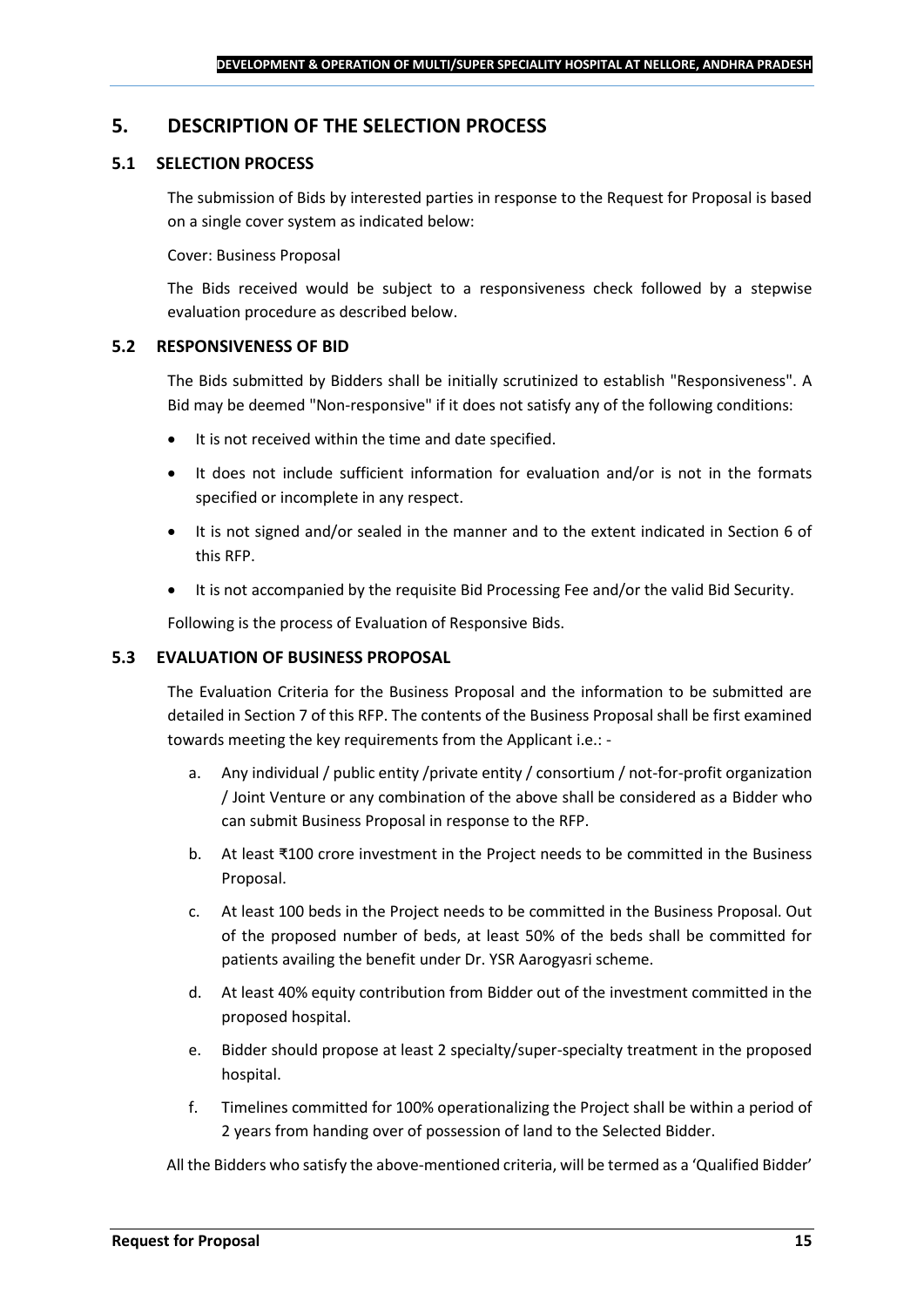and the bids submitted by the Qualified Bidders shall be shortlisted for scoring against the following parameters:

| <b>PARAMETERS</b>                                                                                                                                                                                                                                                                                                                                           | <b>Total Marks - 100</b> |
|-------------------------------------------------------------------------------------------------------------------------------------------------------------------------------------------------------------------------------------------------------------------------------------------------------------------------------------------------------------|--------------------------|
| A. INVESTMENT                                                                                                                                                                                                                                                                                                                                               | Max. Marks - 20          |
| Investment committed of ₹100 crore                                                                                                                                                                                                                                                                                                                          | 0 Mark                   |
| For every additional investment of ₹10 Crore proposed over<br>minimum stipulated investment of ₹100 crore                                                                                                                                                                                                                                                   | 1 Mark                   |
| <b>B. COMMITTED BED CAPACITY</b>                                                                                                                                                                                                                                                                                                                            | Max. Marks - 20          |
| Bed capacity committed for 100 beds                                                                                                                                                                                                                                                                                                                         | 0 Mark                   |
| For every 10 additional beds committed over minimum stipulated<br>bed capacity of 100 beds                                                                                                                                                                                                                                                                  | 1 Mark                   |
| PROPOSED NO. OF DR. YSR AAROGYASRI SCHEME BEDS<br>С.                                                                                                                                                                                                                                                                                                        | Max. Marks $-25$         |
| For 100% of the bed capacity committed towards Dr. YSR Aarogyasri<br>Scheme                                                                                                                                                                                                                                                                                 | 25 marks                 |
| For bed capacity committed equal to or more than 90% and less<br>than 100 % towards Dr. YSR Aarogyasri Scheme                                                                                                                                                                                                                                               | 20 marks                 |
| For bed capacity committed equal to or more than 80% and less<br>than 90 % towards Dr. YSR Aarogyasri Scheme                                                                                                                                                                                                                                                | 15 marks                 |
| For bed capacity committed equal to or more than 70% and less<br>than 80 % towards Dr. YSR Aarogyasri Scheme                                                                                                                                                                                                                                                | 10 marks                 |
| For bed capacity committed equal to or more than 60% and less<br>than 70 % towards Dr. YSR Aarogyasri Scheme                                                                                                                                                                                                                                                | 05 marks                 |
| For bed capacity committed equal to or more than 50% and less<br>than 60 % towards Dr. YSR Aarogyasri Scheme                                                                                                                                                                                                                                                | 2.5 marks                |
| For bed capacity committed less than 50% towards Dr. YSR<br>Aarogyasri Scheme                                                                                                                                                                                                                                                                               | Disqualified             |
| <b>D. SPECIALTY TREATMENT</b><br>(The 'Selection Committee' shall be the adjudicator of<br>classification of the proposed treatment type by the Bidder as<br>Specialty/Super Specialty for award of marks. The decision of<br>the Committee in this regard shall be final and will hold true for<br>all the bidders who participate in the bidding process) | Max. Marks - 15          |
| For Oncology related specialties/Super specialties                                                                                                                                                                                                                                                                                                          | 4 mark                   |
| For Cardiology related specialties/Super specialties                                                                                                                                                                                                                                                                                                        | 4 mark                   |
| For Neurology related specialties/Super specialties                                                                                                                                                                                                                                                                                                         | 3 mark                   |
| For any other Super Specialty other than in<br>Oncology/Cardiology/Neurology                                                                                                                                                                                                                                                                                | 2 mark                   |
| For any other Specialty other than in<br>Oncology/Cardiology/Neurology                                                                                                                                                                                                                                                                                      | 1 mark                   |
| NO OF SPECIALIST DOCTORS PROPOSED TO BE PERMANENTLY<br>E.<br><b>STATIONED IN THE HOSPITAL</b>                                                                                                                                                                                                                                                               | Max. Marks-20            |
| No. of beds per specialist doctor is equal to or less than 10                                                                                                                                                                                                                                                                                               | 20 marks                 |
| No. of beds per specialist doctor is equal to or less than 11 and<br>more than 10                                                                                                                                                                                                                                                                           | 15 marks                 |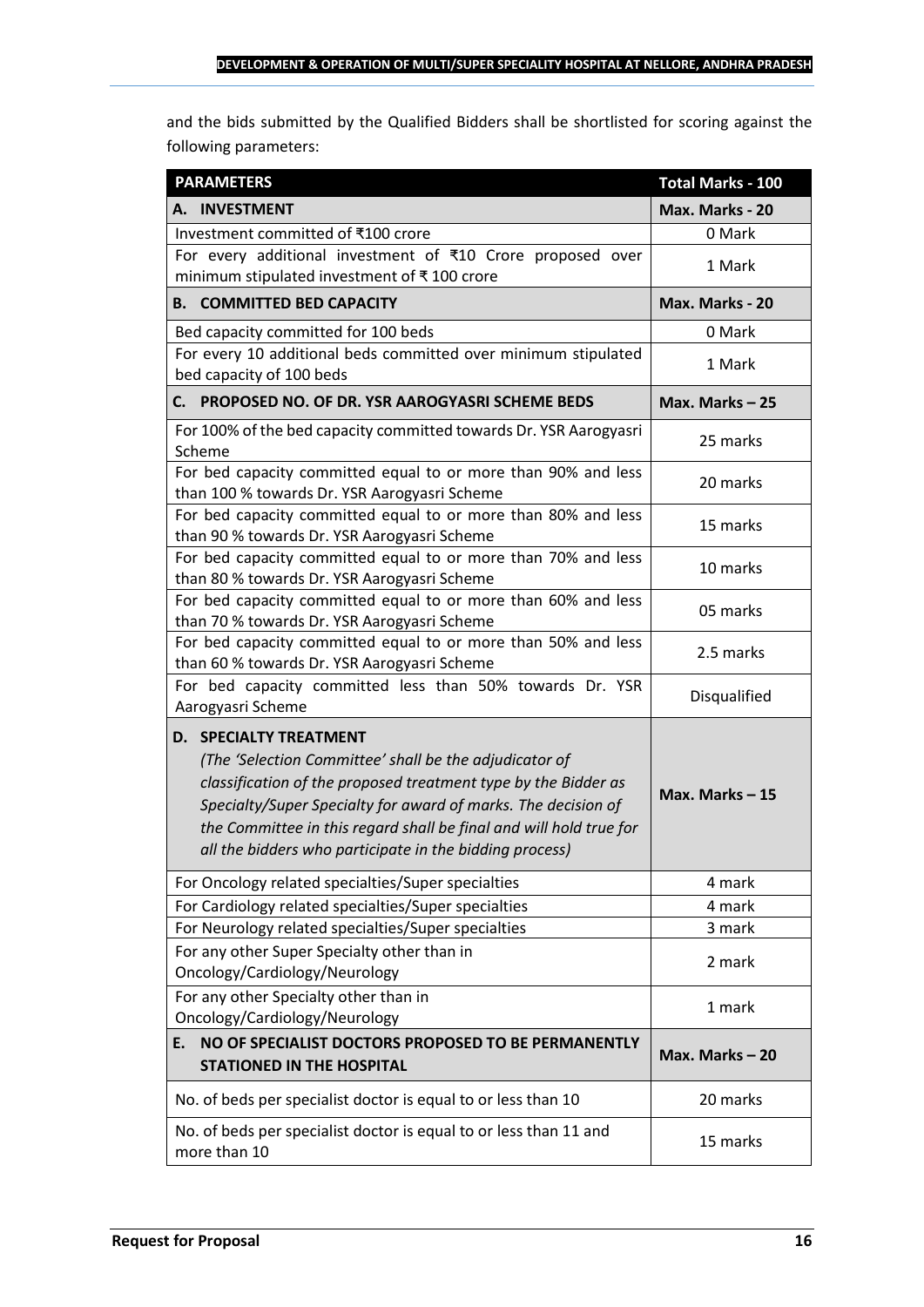#### **DEVELOPMENT & OPERATION OF MULTI/SUPER SPECIALITY HOSPITAL AT NELLORE, ANDHRA PRADESH**

| <b>PARAMETERS</b>                                                                 | <b>Total Marks - 100</b> |
|-----------------------------------------------------------------------------------|--------------------------|
| No. of beds per specialist doctor is equal to or less than 12 and<br>more than 11 | 10 marks                 |
| No. of beds per specialist doctor is equal to or less than 13 and<br>more than 12 | 5 marks                  |
| No. of beds per specialist doctor is equal to or less than 14 and<br>more than 13 | 2.5 marks                |
| No. of beds per specialist doctor is more than 14                                 | 0 marks                  |

The Qualified Bidder who securesthe maximum marks out of 100 shall be the Selected Bidder. Ranking of the 'Qualified Bidders'shall be performed in the descending order of marks secured i.e. the Qualified Bidder who secures the highest marks shall be ranked  $1<sup>st</sup>$ , the Qualified Bidder who scores the next highest marks shall be ranked  $2^{nd}$  so on and so forth.

The 2<sup>nd</sup> and the 3<sup>rd</sup> ranked Bidder shall be kept in 'Reserve' and upon the sole discretion of the Selection Committee, the  $2^{nd}$  and the  $3^{rd}$  ranked Bidder may be invited to invest in 'Public Interest', if balance land is available in immediate vicinity after allotment to Selected Bidder.

## **5.4 TIMETABLE AND MILESTONES**

| <b>S. No.</b>  | <b>Milestones</b>                                                                                                                                                                                              | <b>Envisaged Schedule</b> |
|----------------|----------------------------------------------------------------------------------------------------------------------------------------------------------------------------------------------------------------|---------------------------|
| $\mathbf{1}$ . | <b>Issuance of RFP</b>                                                                                                                                                                                         | 05-11-2021                |
| 2.             | Last date for receiving queries/clarifications.<br>Bidders who are interested to participate in<br>Pre-Bid Meeting should confirm the same by<br>conformation<br>sending<br>email<br>an<br>(Refer Section 6.3) | 12:00 Hours on 11-11-2021 |
| 3.             | Pre-bid Meeting with prospective bidders<br>through Video Conference (Refer Section 6.3).<br>Link shall be shared with Bidders who have<br>provided email confirmation                                         | 15:00 Hours on 11-11-2021 |
| 4.             | Proposal Due Date - Last date for submission of<br>Proposals/Bids                                                                                                                                              | 15:00 hours on 25-11-2021 |
| 5.             | Opening of Sealed Envelope                                                                                                                                                                                     | 15:30 hours on 25-11-2021 |
| 6.             | Declaration of Selected Bidder                                                                                                                                                                                 | by 15.12.2021             |

In order to enable APIIC meet the target dates, Bidders are requested to respond expeditiously to clarifications, if any, requested during the evaluation process. APIIC will adhere to the above schedule to the extent possible. APIIC, however, reserve the right to modify the same. Intimation to this effect will be posted on the Official Website (http://www.apiic.in/downloads\_tenders.html) for the benefit of all Bidders.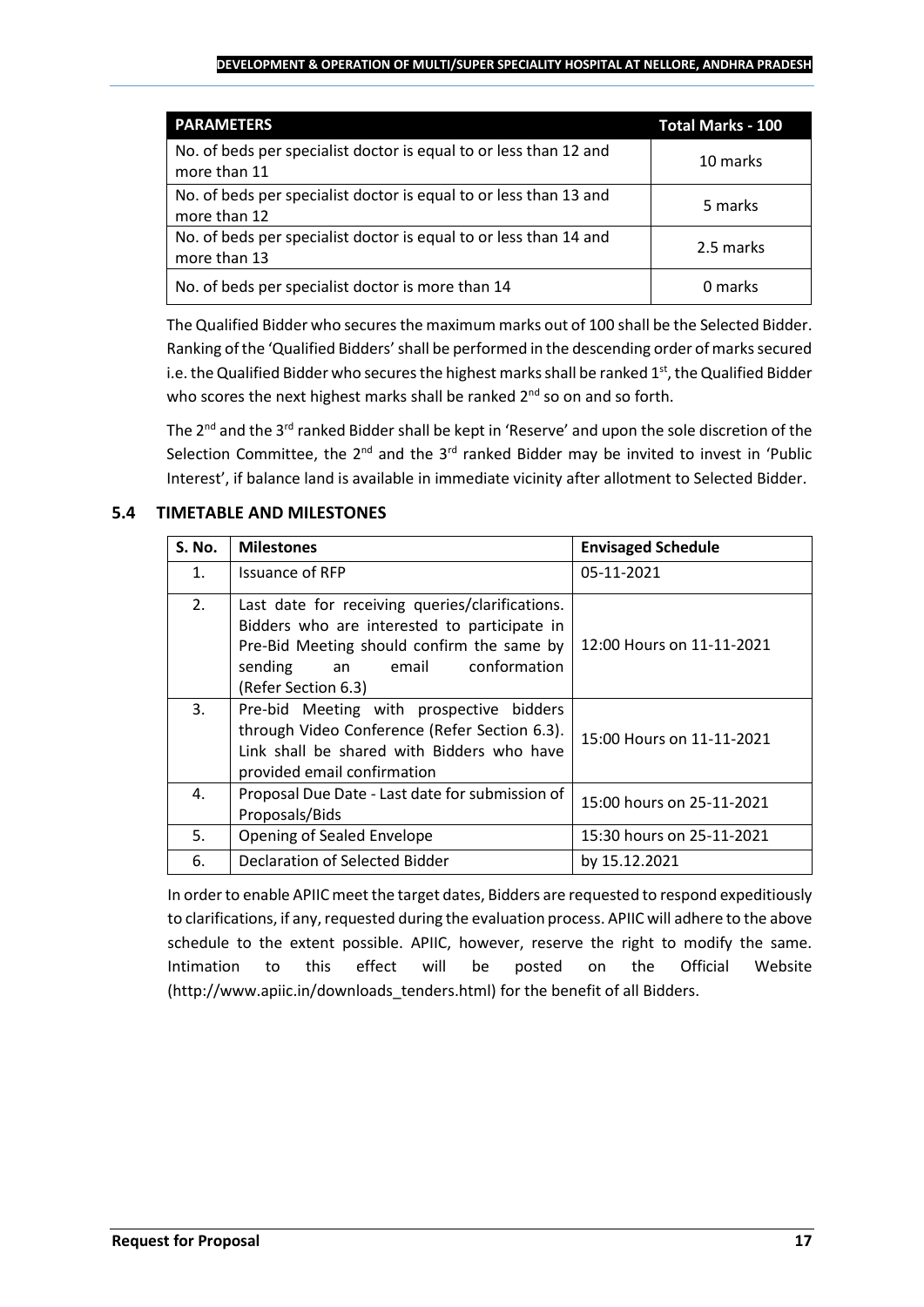## <span id="page-17-0"></span>**6. PROCEDURES TO BE FOLLOWED**

### **6.1 REPLIES TO CLARIFICATIONS**

APIIC shall prepare a response to all the queries received on or before the date mentioned in Section 5.4. APIIC will post the reply to all such queries on the Official Website (specified in Section 5.4) without identifying the source of queries. APIIC reserves the right not to respond to any queries or provide any clarifications, in its sole discretion, and nothing in this RFP shall be construed as obliging APIIC to respond to any question or to provide any clarification.

Bidders are advised that their Bids be completely devoid of any conditions, whatsoever. Conditions, if any, may be addressed in writing before Proposal Due Date mentioned in Section 5.4 of this RFP. In respect of conditions received, the following shall apply:

- 1. APIIC reserves the right not to consider any condition that in the sole discretion of APIIC, is found unacceptable.
- 2. If in APIIC's opinion, certain conditions are acceptable, in whole or in part, the same shall be finalized by APIIC and the "Common Accepted Conditions" will be made available to all Bidders by posting it on the Official Website (specified in Section 5.4 of this RFP).
- 3. In respect of suggestions / alterations proposed in the Project Concept or other aspects of the Project, APIIC will consider them and the result will be made available to all Bidders by posting it on the Official Website (specified in Section 5.4 of this RFP).
- 4. In case any conditions accepted by APIIC has material impact on the proposal, the bidding process will be annulled, and fresh proposals will be invited.

At any time prior to the deadline for submission of Bids, APIIC may, for any reason, whether at its own initiative or in response to clarifications requested by a Bidder, modify the RFP by the issuance of Addendum/ Amendment and posting it on the Official Website (specified in Section 5.4 of this RFP).

#### **6.2 ENQUIRIES & CLARIFICATIONS**

Enquiries, if any, shall be addressed to:

**Sri. CHSS Prasad,** Engineer-in-Chief Andhra Pradesh Industrial Infrastructure Corporation Limited 9 th floor, APIIC Towers, Plot No. 1, IT Park, Mangalagiri, Guntur - 522503 Phone No.: (+91)95050 15007 Email: engineer-in-chief@apiic.in

#### **6.3 PRE-BID MEETING**

Pre-Bid meeting of the Bidders shall be convened at the designated date and time. Bidders who are interested to participate in Pre-Bid Meeting should confirm the same by sending an email conformation to the email IDs provided at Section 6.2 of this RFP. The email confirmation shall be sent or before the date mentioned in Section 5.4 of this RFP. Invitation to the meeting will be sent against the receipt of email conformation only. Pre-Bid meeting will be conducted in video conference mode only.

During the course of Pre-Bid meeting, the Bidders will be free to seek clarifications and make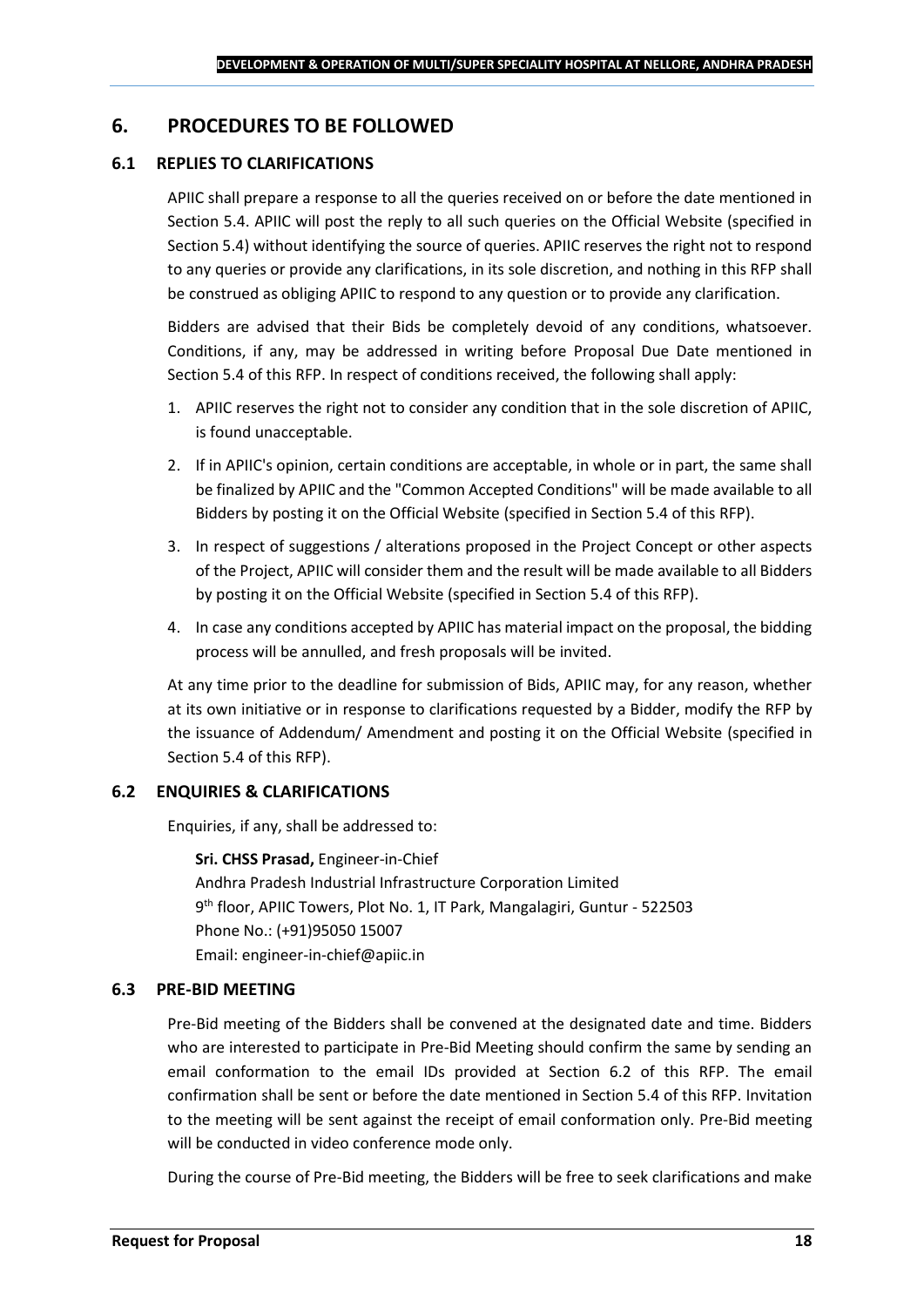suggestions for consideration of APIIC. APIIC shall endeavor to provide clarifications and such further information as it may, in its sole discretion, consider appropriate for facilitating a fair, transparent and competitive Bidding Process.

### **6.4 SITE VISIT AND SURVEY**

Bidders may prior to submitting their Bid for the Project, visit and inspect the site of the Project and its surroundings at their own expense and obtain and ascertain for themselves, at their own responsibility, all technical data, market data and any other information necessary for preparing their Bids including, inter alia, the actual nature and conditions at the site, availability of materials, stores, labour, probable sites for labour camps, etc. and the extent of lead and lift required for the execution of the work over the entire duration of the construction period, after taking into account the local conditions, traffic restrictions, obstructions in work, if any, etc.

For the above purpose, APIIC will endorse prospective Bidders' request for permission for a site visit. APIIC may or may not depute a representative to accompany the Bidder. The Bidders shall be responsible for all arrangements and shall release and indemnify APIIC and/or its agents from and against all liability in respect thereof and shall be responsible for any personal injury, loss of or damage to property or any other loss, damage, costs or expenses, however caused, which, but for the exercise of such permission, would not have arisen.

The Bidders shall be deemed to have full knowledge of the site, whether physically inspected or not.

### **6.5 SUBMISSION OF THE BID**

#### **6.5.1 Cover: Technical Proposal**

The information to be submitted by the Bidders in its Proposal is described in Section 7 of this RFP.

The Bidder shall place one (1) original + one (1) copy of its Proposal in a sealed envelope, which shall be inscribed as under:

#### **"Cover - Proposal**

**Submitted by: \_\_\_\_\_\_\_\_\_\_\_\_\_\_\_\_\_\_\_\_\_\_\_\_\_\_\_\_\_\_\_\_\_\_\_\_\_\_. (Name of Bidder)"**

#### **6.5.2 Submission of the Bid**

The cover of the Bid organized as above, shall be placed in a sealed outer envelope with the following inscription:

**"RFP for Selection of Developer of Development & Operation of Multi/Super Specialty Hospital at Nellore, Andhra Pradesh"**

Name of the Bidder: **We are also asset to a set of the Bidder:** 

The cover should be addressed to: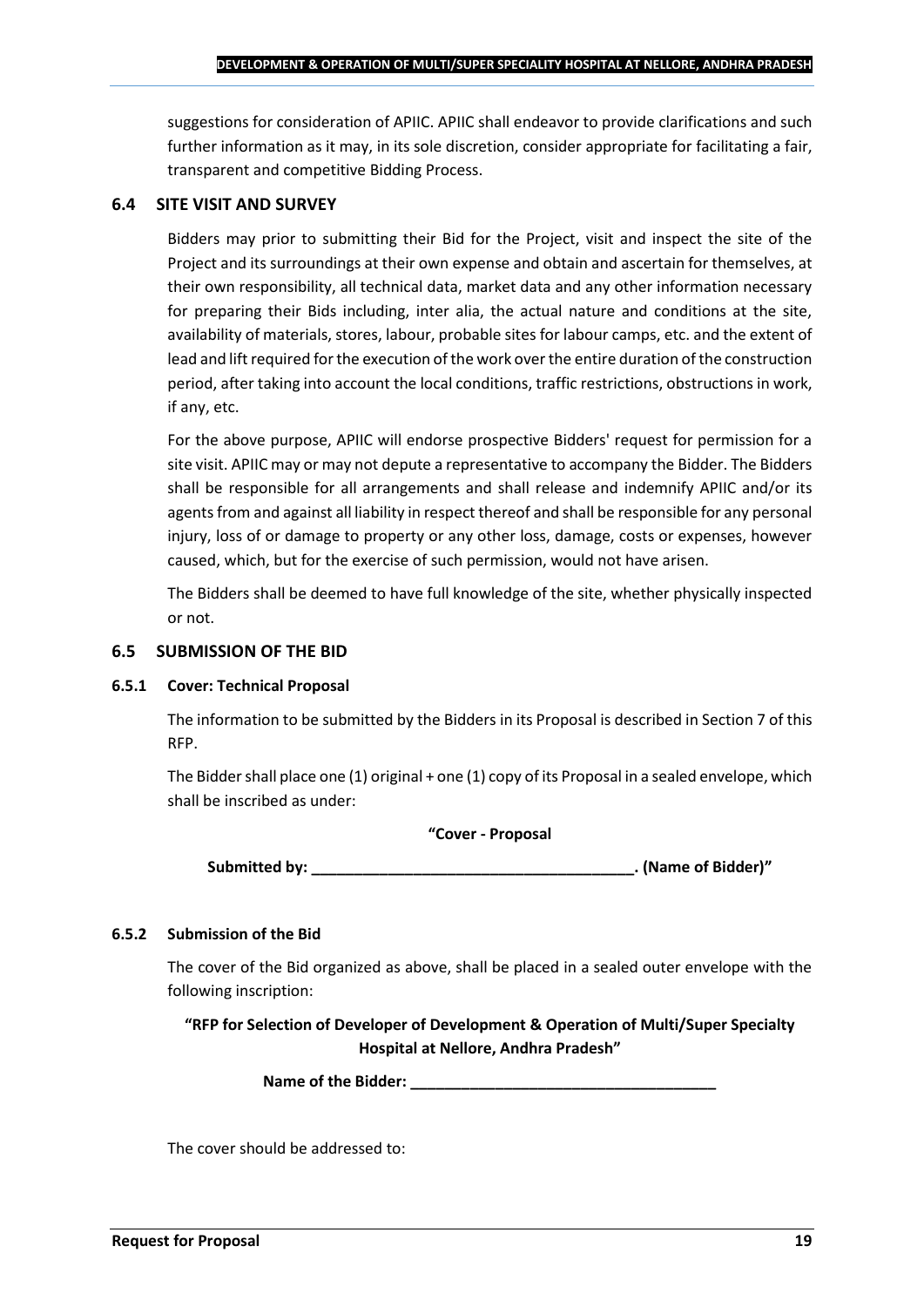Sri. CHSS Prasad, Engineer-in-Chief Andhra Pradesh Industrial Infrastructure Corporation Limited 9 th floor, APIIC Towers, Plot No. 1, IT Park, Mangalagiri, Guntur – 522503 Phone No.: (+91)95050 15007 Email: engineer-in-chief@apiic.in

The envelope shall bear on top, the following:

### **"Do not open, except in presence of the Authorized Person of APIIC"**

If the envelope is not sealed and marked as instructed above, APIIC assumes no responsibility for the misplacement or premature opening of the contents of the Proposal submitted and consequent losses, if any, suffered by the Bidder.

The Bidder can submit the Bid by registered post/ courier or submit the Bid in person, so as to reach the designated address by the time and date stipulated in Section 5.4 of this RFP. APIIC shall not be responsible for any delay in submission of the Bids. Any Bid received by APIIC after the deadline for submission of the Bids stipulated in Section 5.4 of this RFP shall not be opened.

## **6.6 INITIALLING OF THE BIDS**

Each page of the Bid should be initialed by the Authorized Representative and Signatory of the Bidding Entity/ Bidding Consortium.

## **6.7 INSTRUCTIONS TO BIDDERS**

All Bidders should note the following:

- 1. Bids that are incomplete in any respect or those that are not consistent with the requirements as specified in this Request for Proposal or those that do not contain the Covering Letter or Letters of Acceptance as per the specified formats may be considered non-responsive and may be liable for rejection.
- 2. Strict adherence to formats, wherever specified, is required. Non-adherence to formats may be a ground for declaring the Bid non-responsive.
- 3. For a Bidding Consortium, the Bid submitted by the Consortium should contain signed letters submitted by each of the Consortium Members, stating that the entire Bid has been examined and each key element of the Bid is agreed to, in the format as specified in Exhibit-2.
- 4. In case a Bidding Consortium is identified as the Selected Bidder, the Lead Member shall continue to remain the representative of the Developer and shall be responsible to APIIC for the fulfilment of all contractual obligations binding on the Developer.
- 5. All communications and information should be provided in writing and in English language only.
- 6. The metric system shall be followed for all units of measurement.
- 7. All communication and information provided should be legible, and wherever the information is given in figures, the same should also be mentioned in words. In case of conflict between amounts stated in figures and words, the amount stated in words will be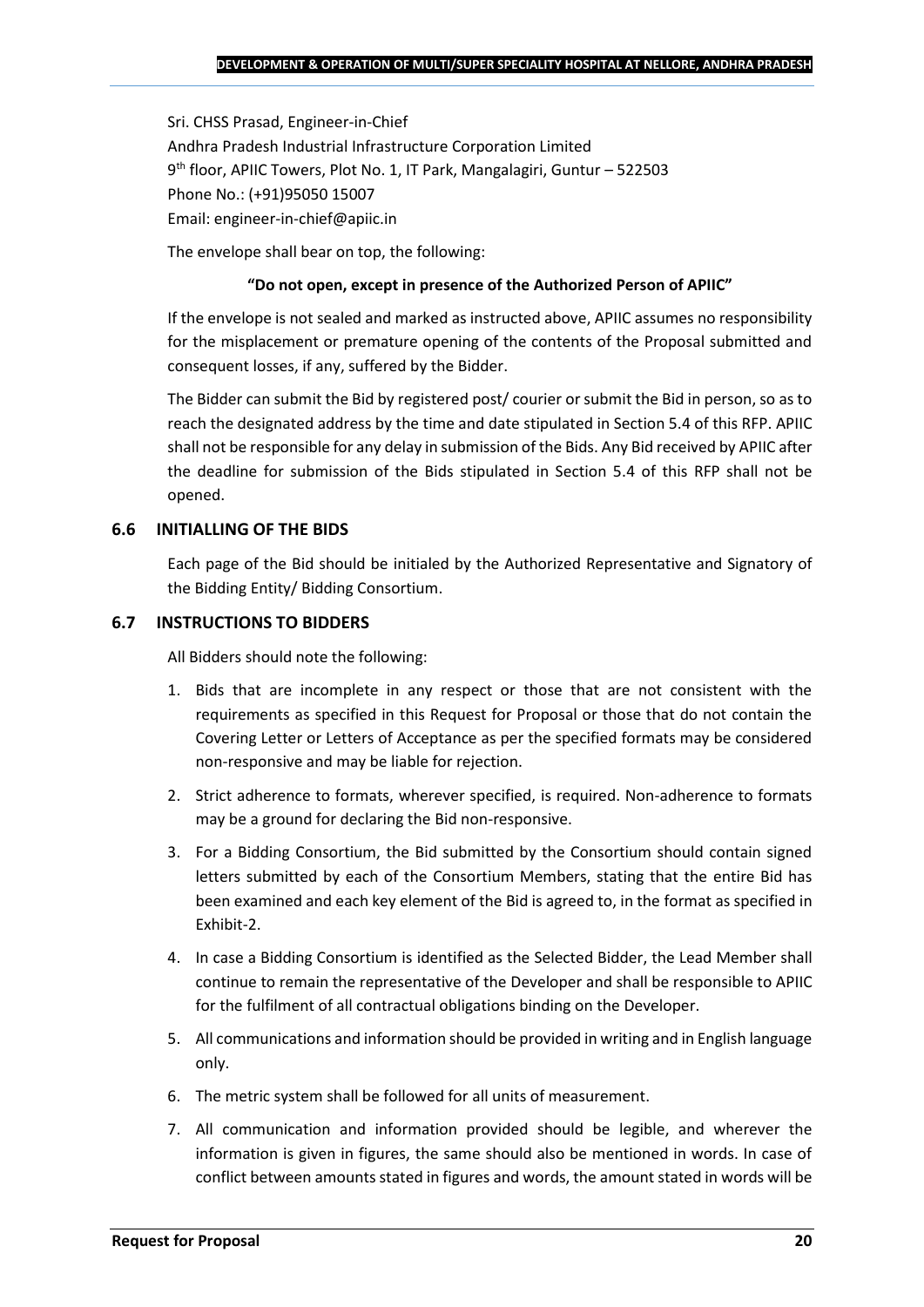taken as correct.

- 8. No change in or supplementary information to a Bid shall be accepted once submitted. However, APIIC reserves the right to seek additional information from the Bidders, if found necessary during the course of evaluation of the Bid. In case of non-submission, incomplete submission or delayed submission of such additional information or clarifications sought by APIIC, the Bid would be evaluated solely on the basis of the available information.
- 9. The Bids shall be evaluated as per the criteria specified in this RFP. However, within the broad framework of the evaluation parameters as stated in the Request for Proposal, APIIC reserves the right to make modifications to the stated evaluation criteria, which would be uniformly applied, to all the Bidders.
- 10. The Bidder should designate one person (**"Authorized Representative and Signatory"**) authorized to represent the Bidder in its dealings with APIIC. The **"Authorized Representative and Signatory"** shall hold the Power of Attorney and be authorized to perform all tasks including but not limited to providing information, responding to enquiries, entering into contractual commitments on behalf of the Bidder etc. The Covering Letter submitted by the Bidder shall be signed by the Authorized Signatory and shall bear the stamp of the entity thereof.
- 11. The Bid (and any additional information requested subsequently) shall also bear the initials of the Authorized Signatory and stamp of the entity thereof on each page of the Bid.
- 12. For a Bidding Consortium, no change in the membership of the consortium, in responsibilities or in equity commitments of any Consortium Member whose strengths are being credited for evaluation, shall be permitted after submission of the Bid.
- 13. The Bidder / Consortium should commit to hold at least 76% (seventy six percent) of the aggregate shareholding of the Developer at least till the fifth anniversary of the Project Completion Date. The equity may be brought down to 51% (fifty one percent) with the prior approval of APIIC. In case of Consortium,
	- (i) The Technical Member would be required to commit to hold a minimum equity stake equal to 26% (twenty six percent) of the aggregate shareholding of the Developer at least till the fifth anniversary of Project Completion Date.
	- (ii) The Financially Significant Consortium Member would be required to commit to hold a minimum equity stake equal to 26% (twenty six percent) of the aggregate shareholding of the Developer, at least till the fifth anniversary of Project Completion Date.
	- (iii) In case the Technical Member is also a Financially Significant Consortium Member, then such member is required to commit to hold a minimum equity stake equal to 26% (twenty six percent) of the aggregate shareholding of the Developer, at least till the fifth anniversary of Project Completion Date.
	- (iv) In any case, notwithstanding the above, the Lead Member, shall not be allowed to change its equity contribution, if it results in its equity holding becoming less than 51%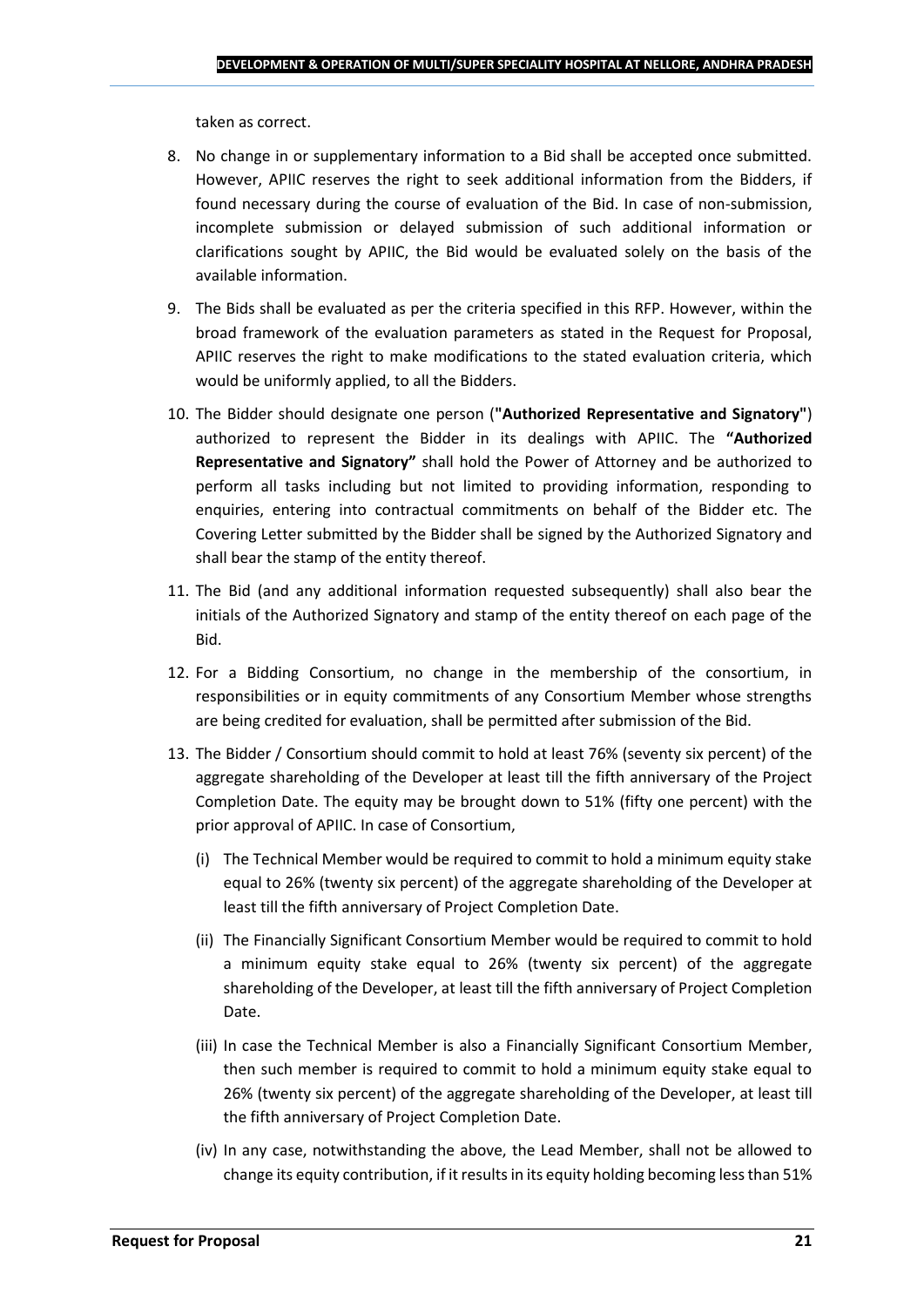(fifty one percent) at any time till the fifth anniversary of Project Completion Date.

- 14. APIIC reserves the right to vet and verify any or all information submitted by the Bidder.
- 15. If any claim made or information provided by the Bidder in the Bid or any information provided by the Bidder in response to any subsequent query by APIIC, is found to be incorrect or is a material misrepresentation of facts, then the Bid will be liable for rejection. Mere clerical errors or bona-fide mistakes may be treated as an exception at the sole discretion of APIIC and if APIIC is adequately satisfied.
- 16. The Selected Bidder would be required to form a Special Purpose Vehicle of the nature of the 'Developer' as was defined in the Section 3.9 of this RFP for the implementation and operations of the project.
- 17. The Bidder shall be responsible for all the costs associated with the preparation of the Bid. APIIC shall not be responsible in any way for such costs, regardless of the conduct or outcome of this process.
- 18. A Bidder shall not have a conflict of interest (the **"Conflict of Interest"**) that affects the bidding process. Any Bidder found to have a Conflict of Interest shall be disqualified. In the event of disqualification, APIIC shall be entitled to forfeit and appropriate the Bid Security or the Performance Security paid by the Selected Bidder, as the case may be, as mutually agreed genuine pre-estimated loss and damage likely to be suffered and incurred by APIIC and not by way of penalty for, inter alia, the time, cost and effort of APIIC, including consideration of such Bidder's proposal (the **"Damages"**), without prejudice to any other right or remedy that may be available to APIIC under the Bidding Documents and/ or the Agreement or otherwise. Without limiting the generality of the above, a Bidder shall be deemed to have a Conflict of Interest affecting the bidding process, if:
	- i. the Bidder, its Consortium Member or Associate (or any constituent thereof) and any other Bidder, its Consortium Member or any Associate thereof (or any constituent thereof) have common controlling shareholders or other ownership interest; provided that this disqualification shall not apply in cases where the direct or indirect shareholding of a Bidder, its Consortium Member or an Associate thereof (or any shareholder thereof having a shareholding of more than 5% (five percent) of the paid up and subscribed share capital of such Bidder, Consortium Member or Associate, as the case may be) in the other Bidder, its Consortium Member or Associate, is less than 5% (five per cent) of the subscribed and paid up equity share capital thereof; provided further that this disqualification shall not apply to any ownership by a bank, insurance company, pension fund or a public financial institution referred to in sub-section (72) of section 2 of the Companies Act, 2013. For the purposes of this Section 6.6.(19), indirect shareholding held through one or more intermediate persons shall be computed as follows: (a) where any intermediary is controlled by a person through management control or otherwise, the entire shareholding held by such controlled intermediary in any other person (the **"Subject Person"**) shall be taken into account for computing the shareholding of such controlling person in the Subject Person; and (b) subject always to sub-section (a) above, where a person does not exercise control over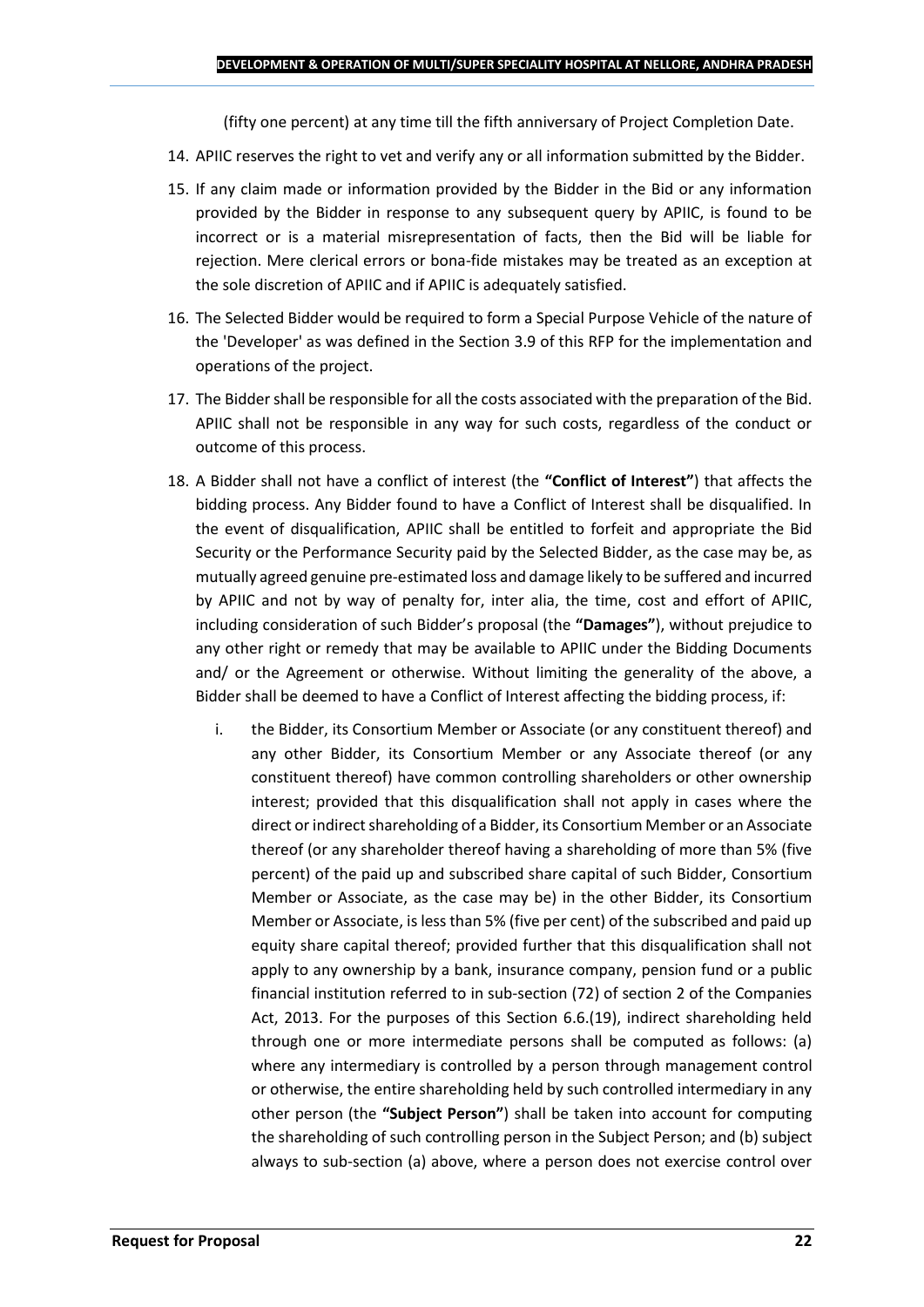an intermediary, which has shareholding in the Subject Person, the computation of indirect shareholding of such person in the Subject Person shall be undertaken on a proportionate basis; provided, however, that no such shareholding shall be reckoned under this sub-section (b) if the shareholding of such person in the intermediary is less than 26% of the subscribed and paid up equity shareholding of such intermediary; or

- ii. a constituent of such Bidder is also a constituent of another Bidder; or
- iii. such Bidder, its Consortium Member or any Associate thereof receives or has received any direct or indirect subsidy, grant, concessional loan or subordinated debt from any other Bidder, its Consortium Member or Associate, or has provided any such subsidy, grant, concessional loan or subordinated debt to any other Bidder, its Consortium Member or any Associate thereof; or
- iv. such Bidder has the same legal representative for purposes of this Bid as any other Bidder; or
- v. such Bidder, or any Associate thereof, has a relationship with another Bidder, or any Associate thereof, directly or through common third party/ parties, that puts either or both of them in a position to have access to each other's information about, or to influence the Bid of either or each other; or
- vi. such Bidder or any Associate thereof has participated as a consultant to APIIC in the preparation of any documents, design or technical specifications of the Project.

For purposes of this RFP, Associate means, in relation to the Bidder, a person who controls, is controlled by, or is under the common control with such Bidder, or is deemed or published as an **"Associate Office"**; or has a formal arrangement such as tie up for client referral or technology sharing, joint venture with the Bidder (the **"Associate"**); provided, however, that if the Bidder has any formal arrangement such as consortium membership in a consortium of advisers/ consultants for a particular assignment/ project, not being this project, with any other person, then such other person shall not be treated to be an Associate of the Bidder solely due to the reason of forming such consortium. As used in this definition, the expression **"control"**  means, with respect to a person which is a company or corporation, the ownership, directly or indirectly, of more than 50% (fifty percent) of the voting shares of such person, and with respect to a person which is not a company or corporation, the power to direct the management and policies of such person by operation of law or by contract.

## **6.8 FRAUD AND CORRUPT PRACTICES**

The Bidders and their respective officers, employees, agents and advisers shall observe the highest standard of ethics during the bidding process and subsequent to the issue of the Letter of Award (LoA) and during the subsistence of the Agreement. Notwithstanding anything to the contrary contained herein, or in the LoA or the Agreement, APIIC may reject a Bid, withdraw the LoA, or terminate the Agreement, as the case may be, without being liable in any manner whatsoever to the Bidder or Selected Bidder, as the case may be, if it determines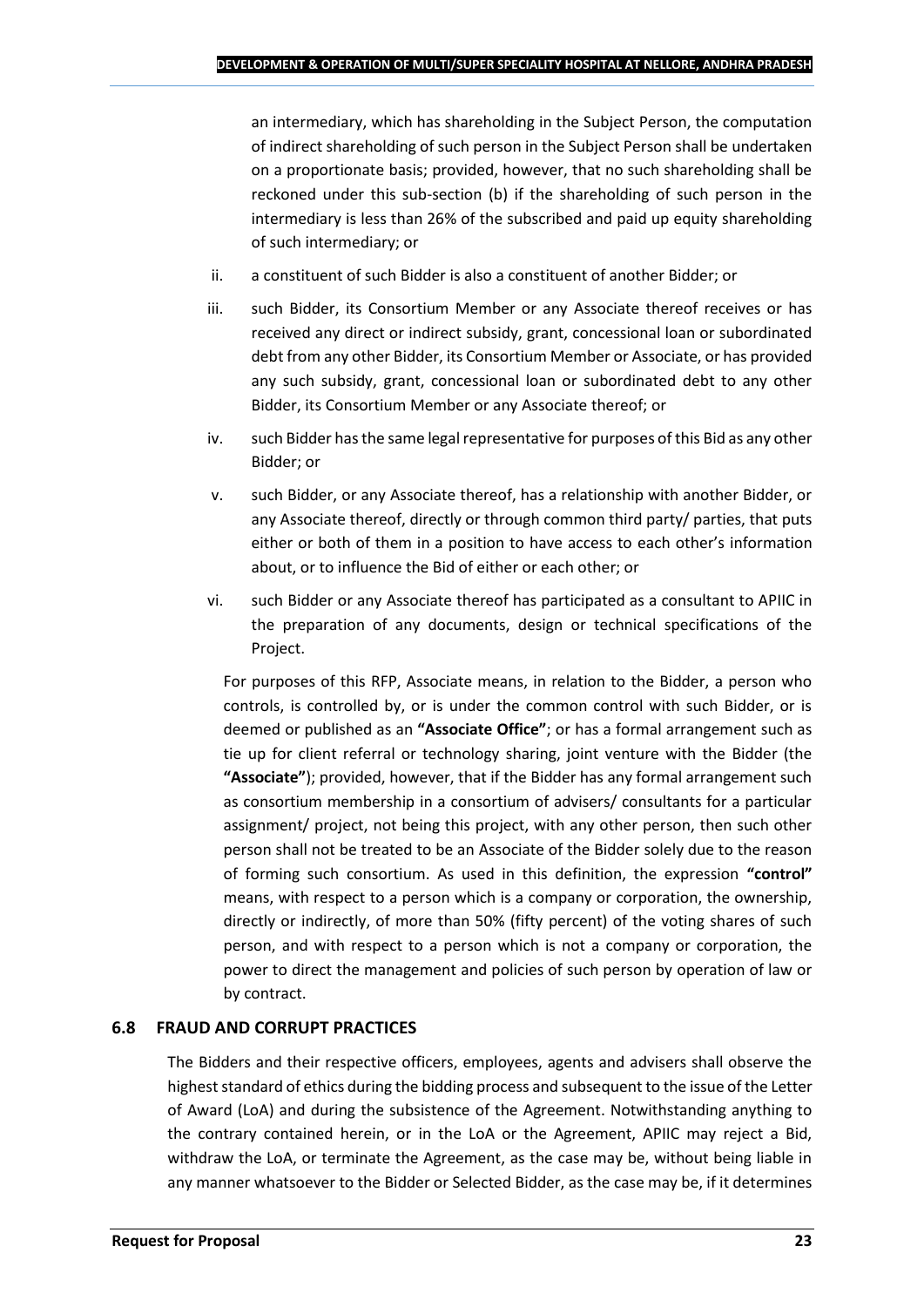that the Bidder or Selected Bidder, as the case may be, has, directly or indirectly or through an agent, engaged in corrupt practice, fraudulent practice, coercive practice, undesirable practice, false statement, misrepresentation, restrictive practice in the bidding process or has violated the terms of the Bid. In such an event, APIIC shall be entitled to cancel the Bid and forfeit and appropriate the Bid Security or the Performance Security paid by the Selected Bidder, as the case may be, as Damages, without prejudice to any other right or remedy that may be available to APIIC under the Bidding Documents and/or the Agreement, or otherwise. In such an event, the Bidder will not be entitled to any compensation whatsoever, or refund of any other amount.

Without prejudice to the rights of APIIC hereinabove and the rights and remedies which APIIC may have under the LoA or the Agreement, or otherwise if a Bidder or Selected Bidder, as the case may be, is found by APIIC to have directly or indirectly or through an agent, engaged or indulged in any corrupt practice, fraudulent practice, coercive practice, undesirable practice or restrictive practice during the bidding process, or after the issue of the LoA or the execution of the Agreement, such Bidder or Selected Bidder, as the case may be, shall not be eligible to participate in any tender or RFP issued by APIIC during a period of 2 (two) years from the date such Bidder or Selected Bidder, as the case may be, is found by APIIC to have directly or indirectly or through an agent, engaged or indulged in any corrupt practice, fraudulent practice, coercive practice, undesirable practice or restrictive practices, as the case may be.

For the purposes of this Section 6.8, the following terms shall have the meaning hereinafter respectively assigned to them:

- (a) **"corrupt practice"** means the offering, giving, receiving, or soliciting, directly or indirectly, of anything of value to influence the actions of any person connected with the bidding process (for avoidance of doubt, offering of employment to or employing or engaging in any manner whatsoever, directly or indirectly, any official of APIIC who is or has been associated in any manner, directly or indirectly, with the bidding process or the LoA or has dealt with matters concerning the Agreement or arising therefrom, before or after the execution thereof, at any time prior to the expiry of one year from the date such official resigns or retires from or otherwise ceases to be in the service of APIIC, shall be deemed to constitute influencing the actions of a person connected with the bidding process);
- (b) **"fraudulent practice"** means a misrepresentation or omission of facts or suppression of facts or disclosure of incomplete facts, to influence the bidding process.
- (c) **"coercive practice"** means impairing or harming, or threatening to impair or harm, directly or indirectly, any person or property to influence any person's participation or action in the bidding process;
- (d) **"undesirable practice"** means (i) establishing contact with any person connected with or employed or engaged by APIIC with the objective of canvassing, lobbying or in any manner influencing or attempting to influence the bidding process; or (ii) having a Conflict of Interest; and
- (e) **"restrictive practice"** means forming a cartel or arriving at any understanding or arrangement among Bidders with the objective of restricting or manipulating a full and fair competition in the bidding process.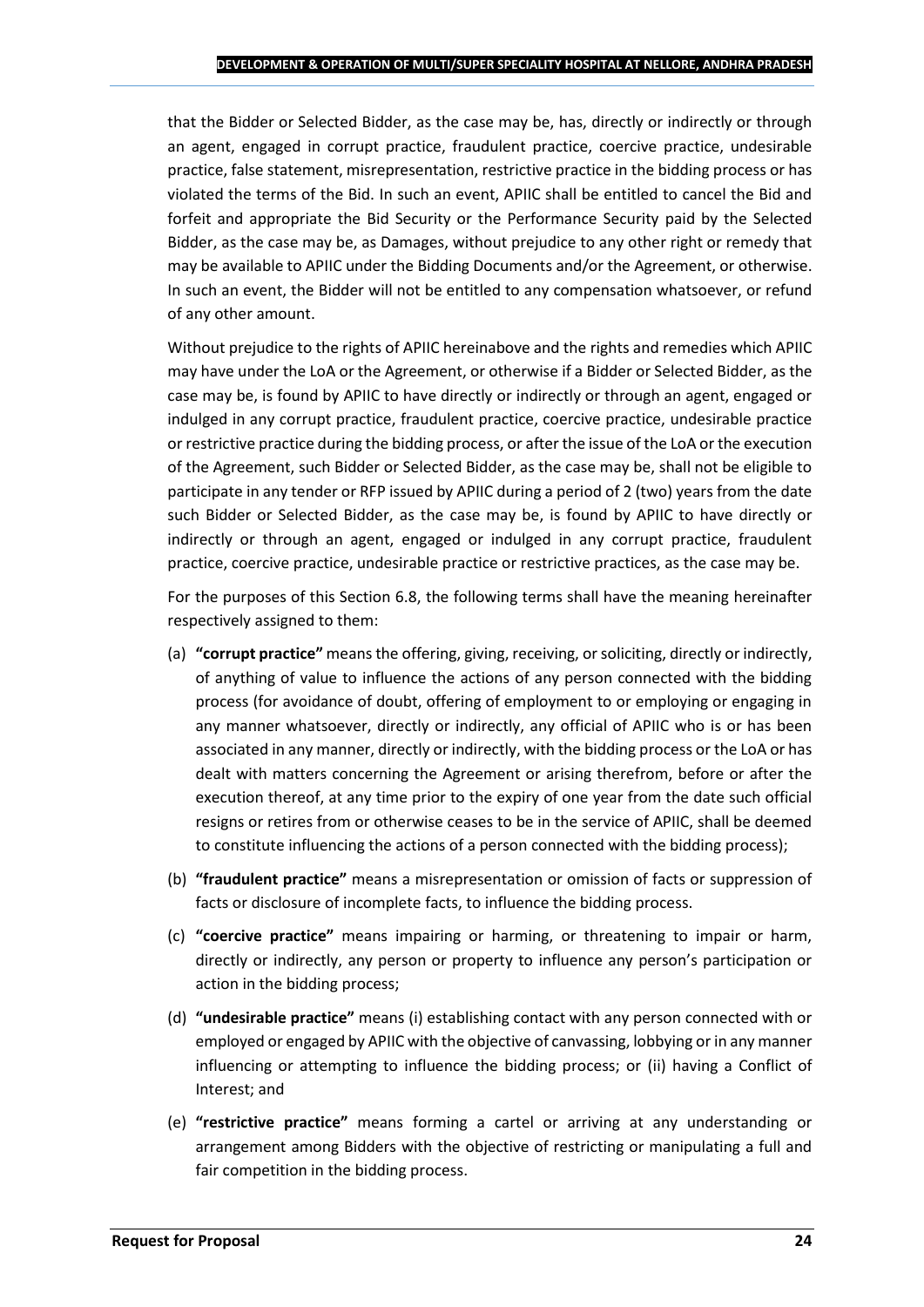### **6.9 VALIDITY OF TERMS OF THE BID**

Each Bid shall indicate that it is a firm and irrevocable offer and shall remain valid and open for a period of not less than 6 (six) months from the last date for submission of the Bid. Nonadherence to this requirement may be a ground for declaring the Bid as non-responsive. However, APIIC may solicit the Bidder's consent for extension of the period of validity. Requests for additional Information or for extension of validity are procedural and do not indicate qualification of the Bidder in the process. The Bidder agrees to reasonably consider such a request. The request and response shall be in writing. A Bidder accepting APIIC's request for extension of validity shall not be permitted to modify his Bid in any other respect.

#### **6.10 FEES AND DEPOSITS TO BE PAID BY THE BIDDERS**

#### **6.10.1 Bid Processing Fee**

Bidders are requested to pay a non-refundable Bid Processing Fee for an amount specified in the **Annexure-2** of this RFP. This will be paid in the form of a Demand Draft Payable to APIIC and must accompany Cover 1. Bids that are not accompanied by the above bid-processing fee shall be rejected by APIIC as non-responsive.

#### **6.10.2 Bid Security**

Bidders are required to submit a Bid Security for an amount specified in the Annexure-2 of this RFP valid for 6 (six) months from the last date for submission of the Bid and shall accompany Cover 1. The Bid Security shall be in the form of a Bank Guarantee from any Scheduled Bank. In case of Foreign Bidders, the Bank Guarantee shall have to be from the corresponding local branch of the Foreign Bank. The form of the Bank Guarantee shall be as per the Format indicated in Exhibit-3.

Bids, which are not accompanied by the above bid security, shall be rejected by APIIC as nonresponsive. APIIC shall reserve the right to forfeit the Bid Security (by invoking the Bank Guarantee) under the following circumstances:

- a) If the Bidder engages in a corrupt practice, fraudulent practice, coercive practice, undesirable practice or restrictive practice as specified in Section 6.8 of this RFP;
- b) If the Bidder withdraws the bid at any time during the stipulated period of Bid validity as per Section 6.9 of this RFP (or as may be extended)
- c) If the Bidder, for the period of Bid validity: (i) In APIIC's opinion, commits a material breach of any of the terms and/or conditions contained in the RFP and/or subsequent communication from APIIC in this regard and/or (ii) Fails or refuses to execute the Letter of Award (in the event of the award of the Project to it) and/or (iii) Fails or refuses to pay the Performance Security within the stipulated time and/or (iv) Fails or refuses to sign the Agreement.

The Bid Security of the unsuccessful Bidders can cease to be in force after 30 (thirty) days following the announcement of award of the Project to the Selected Bidder and the issuance of the Letter of Award.

The Bid Security of the Selected Bidder shall be returned on issuance of Letter of Award as specified in the Annexure-2 of this RFP.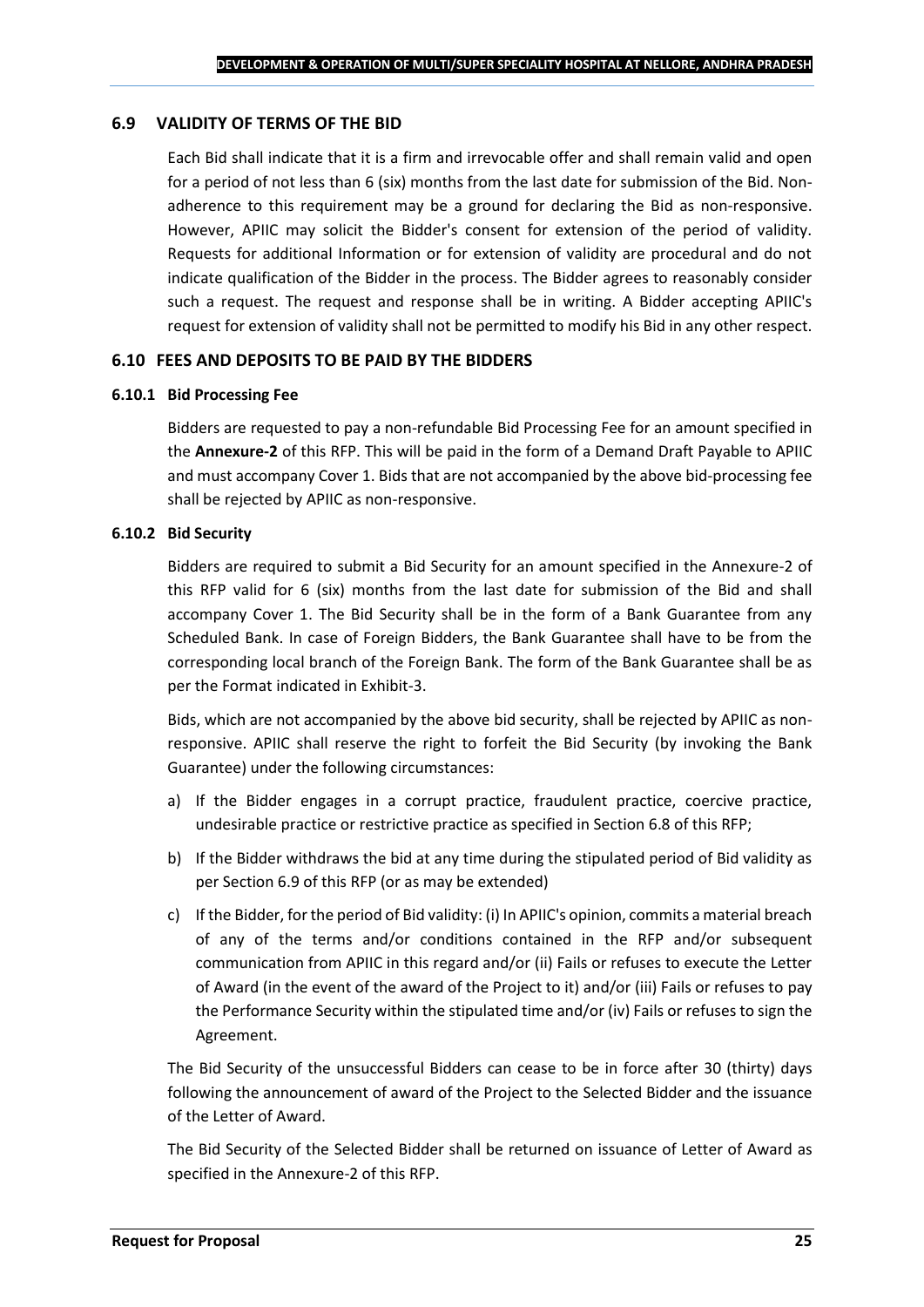## <span id="page-25-0"></span>**7. COVER: TECHNICAL PROPOSAL EVALUATION**

## **7.1 THE OBJECTIVE OF THE TECHNICAL EVALUATION**

The objective of the Technical evaluation is to check whether the Bidder:

- Committed at least ₹100 crore investment in the proposed hospital in its Proposal
- Committed to operationalize at least 100 beds in the proposed hospital in its Proposal
- Has proposed at least 2 specialty/super-specialty treatment in the proposed hospital.
- Has proposed at least 40% equity contribution in the financing of the proposed project
- If any Bidder fails to satisfy even one of the above-mentioned criteria, then it shall be disqualified. All the Bidders who shall meet the above stated criteria shall be shortlisted for scoring to identify the Selected Bidder

## **7.2 ELIGIBILITY CRITERIA**

#### **7.2.1 Entities Eligible to bid for the project**

The following entities would be eligible to bid for the project either individually or as a Consortium.

- Individuals
- Proprietorship Firm
- Partnership Firm
- Private Limited Company
- Public Limited Company
- Not for Profit organizations
- Trusts
- Joint Venture
- **Consortium**

However, the conditions prescribed in this RFP apply to the Bidding Entity or the Bidding Consortium.

#### **7.3 TECHNICAL PROPOSAL: INFORMATION FORMATS**

#### **7.3.1 INFORMATION TO BE SUBMITTED WITH THE BID:**

- (i) Bid Processing Fee for an amount specified in the Annexure-2 of this RFP;
- (ii) Covering Letter as per the format given in Exhibit-1;
- (iii) For a Bidding Consortium, Letter of Acceptance from Consortium members as per format given in Exhibit-2;
- (iv) Bid security as per the format given in Exhibit-3;
- (v) Description of the Bidder as per the format given in Exhibit-4;
- (vi) Memorandum of Understanding incorporating the Principles listed in Exhibit-5;
- (vii) Information submission as per format given in Exhibit-6.
- (viii) Performance Security as given in Exhibit-7

#### **7.3.2 BUSINESS PROPOSAL: EVALUATION CRITERIA**

The objective of the Business Proposal is to ascertain the profile of the Bidder and to assess the plan of the Bidder for execution of proposed project which can be evaluated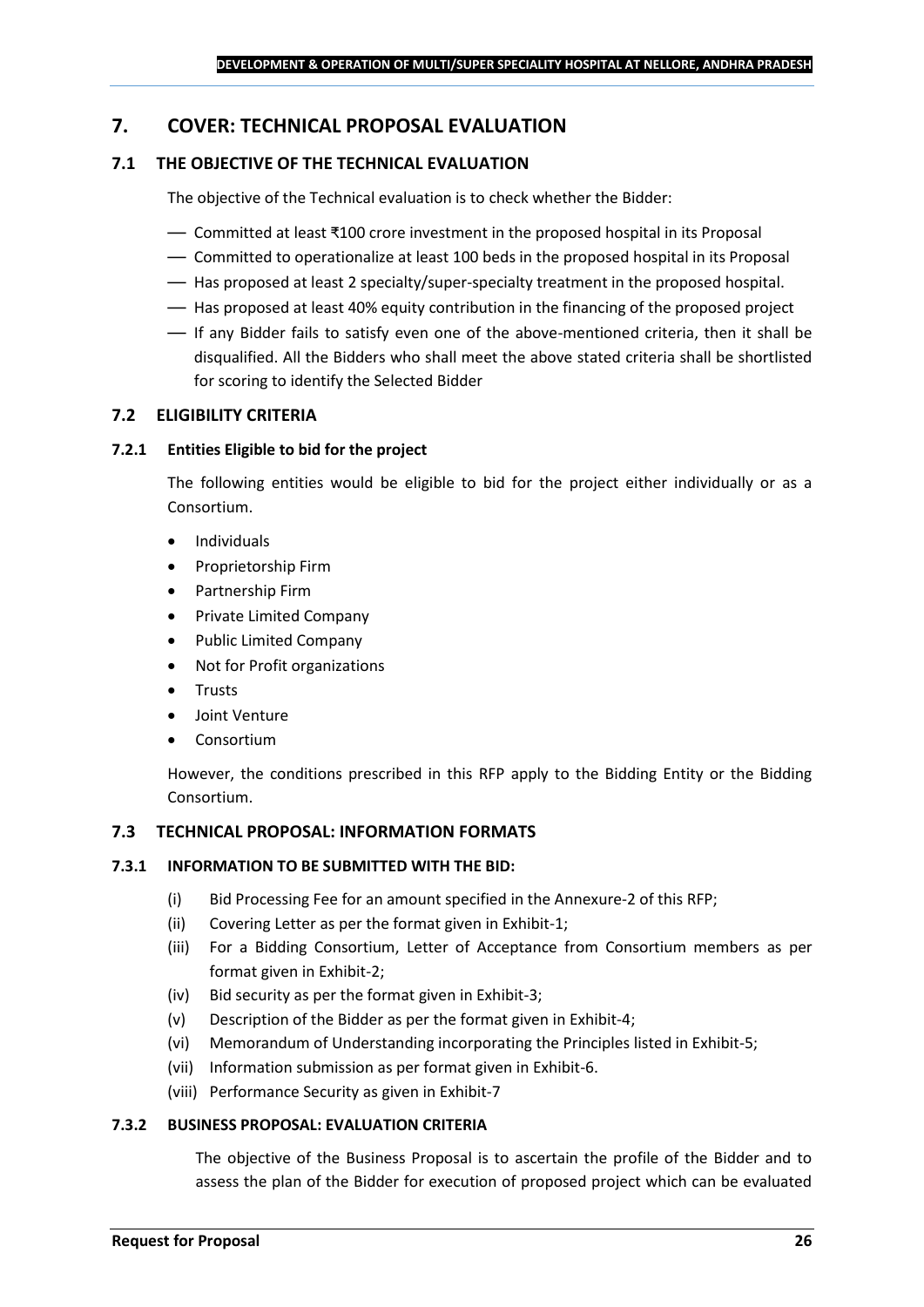on the basis of the criteria outlined in Section 5.3 of this RFP.

#### **7.4 EVALUATION PROCESS**

In evaluating the Business Proposal, APIIC reserves the right to seek clarifications from the Bidders. The Bidders shall be required to furnish such clarifications.

Further to the evaluation, if in APIIC's opinion, the Business Proposal is materially deficient or inconsistent in any aspect; the Bid shall be declared Non-Responsive and shall not be considered for further evaluation.

Only the Qualified Bidders shall be considered for evaluation of the Financial Proposals.

## **7.5 BUSINESS PROPOSAL: INFORMATION FORMATS**

The information requirements for submission of the Business Proposal are detailed in Exhibit-6.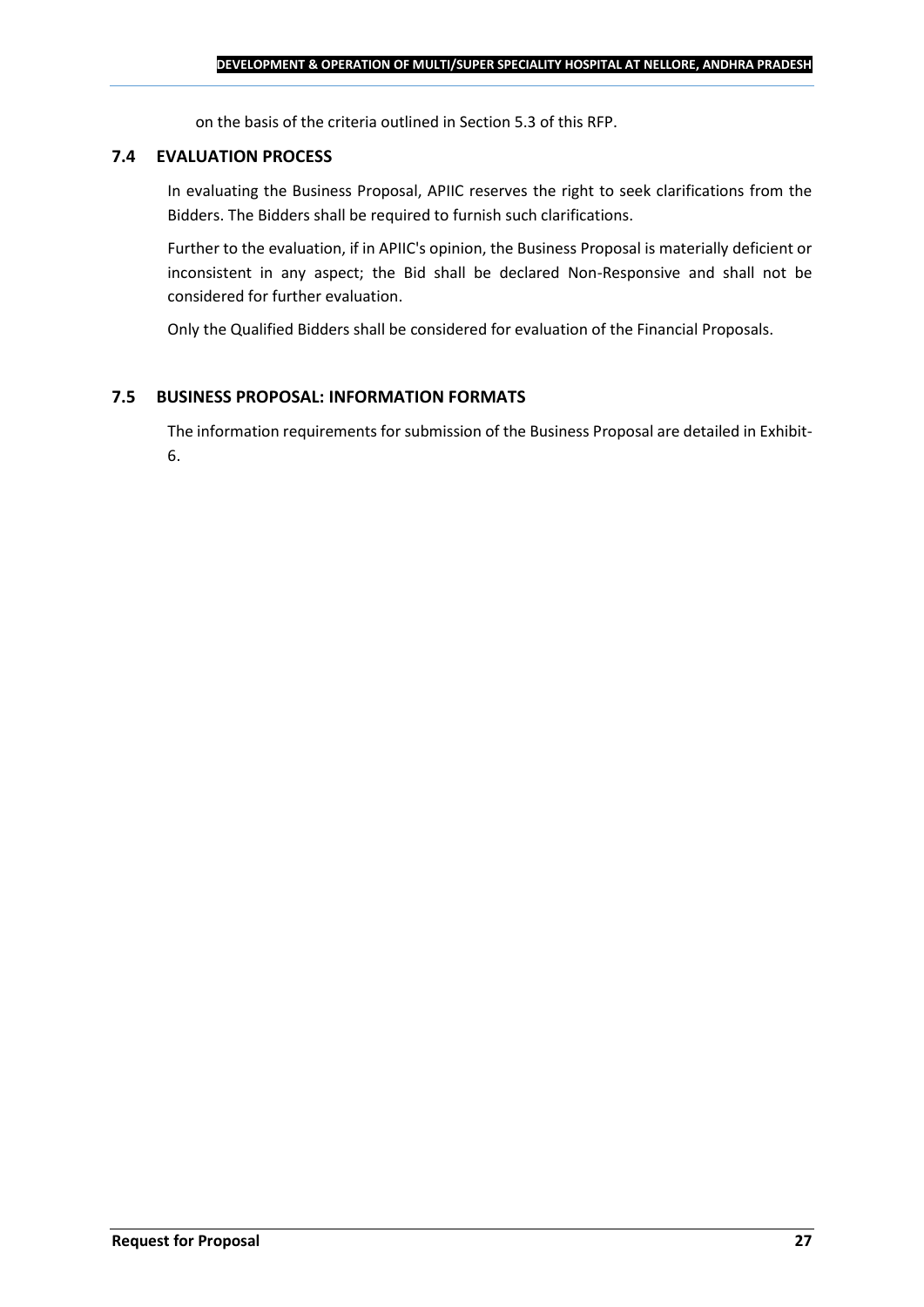## <span id="page-27-0"></span>**8. EXHIBIT-1: FORMAT OF THE COVERING LETTER**

*(The covering letter is to be submitted by the Bidding entity or the Lead Member of a Bidding Consortium, along with the Cover 1 of the Bid)*

Date:

Place:

**To,**

The Vice Chairman & Managing Director Andhra Pradesh Industrial Infrastructure Corporation Limited 11<sup>th</sup> floor, APIIC Towers, Plot No. 1, IT Park, Mangalagiri, Guntur Andhra Pradesh - 522503

Dear Sir,

## **Sub: Bid for Development & Operation of Multi/Super Specialty Hospital at Nellore, Andhra Pradesh**

Please find enclosed, our Bid for Development & Operation of Multi/Super Specialty Hospital at Nellore, Andhra Pradesh in response to the Request for Proposal (RFP) dated issued by Andhra Pradesh Industrial Infrastructure Corporation Limited (APIIC).

We hereby confirm the following:

1. The Bid is being submitted by **the intervalle in the Sidding entity**) who is the Bidder in accordance with the conditions stipulated in the RFP.

The Bid is being submitted by **the inclusive in the Solution Contract Contract Contract Contract Contract Contract Contract Contract Contract Contract Contract Contract Contract Contract Contract Contract Contract Contract** the Lead Member of the Bidding Consortium comprising *(mention the names of the entities who are the Consortium Members)*, in accordance with the conditions stipulated in the RFP. Our Bid includes the Letter(s) of Acceptance in the format specified in the RFP.

- 2. We have examined in detail and have understood its content and the terms and conditions stipulated in the RFP issued by APIIC and in any subsequent communication sent by APIIC. We agree and undertake to abide by all these terms and conditions. Our Bid is consistent with all the requirements of submission as stated in the RFP or in any of the subsequent communications from APIIC.
- 3. The information submitted in our Bid is complete, is strictly as per the requirements as stipulated in the RFP and is correct to the best of our knowledge and understanding. We

*Please strike out whichever is not applicable*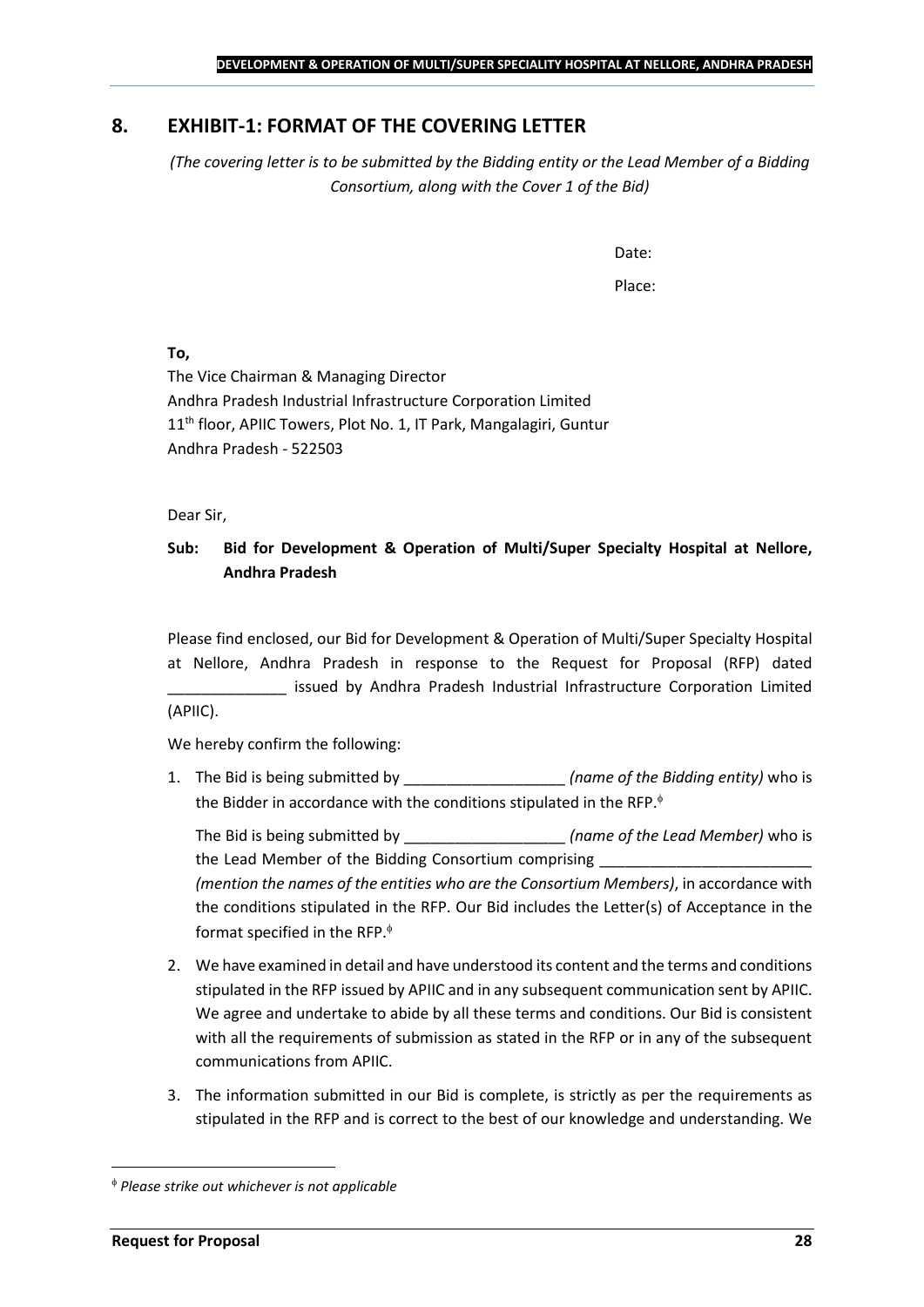would be solely responsible for any errors or omissions in our Bid.

4. The Bidding Company satisfies the legal requirements and meets all the eligibility criteria laid down in the RFP.  $\phi$ 

The Bidding Consortium of which we are the Lead Member satisfies the legal requirements and meets all the eligibility criteria laid down in the RFP.

5. We as the Bidding Company/ Lead Member<sup> $\phi$ </sup>, designate Mr./ Ms.  $\frac{1}{\sqrt{1-\frac{1}{2}}\sqrt{1-\frac{1}{2}}\sqrt{1-\frac{1}{2}}\sqrt{1-\frac{1}{2}}\sqrt{1-\frac{1}{2}}\sqrt{1-\frac{1}{2}}\sqrt{1-\frac{1}{2}}\sqrt{1-\frac{1}{2}}\sqrt{1-\frac{1}{2}}\sqrt{1-\frac{1}{2}}\sqrt{1-\frac{1}{2}}\sqrt{1-\frac{1}{2}}\sqrt{1-\frac{1}{2}}\sqrt{1$ *(mention name, designation, contact address, phone no., fax no., etc.)*, as our Authorized Representative and Signatory who is authorized to perform all tasks including, but not limited to providing information, responding to enquiries, entering into contractual commitments etc. on behalf of the us in respect of the Project.

For and on behalf of : Signature : the state of the state of the state of the state of the state of the state of the state of the state of the state of the state of the state of the state of the state of the state of the state of the state of th

(Authorized Representative and Signatory of the Bidding Entity or Lead Member of the Bidding Consortium)

Name of the Person : Designation : Company Seal :

*Note: Power of Attorney authorizing the Representative is to be attached.*

*Please strike out whichever is not applicable*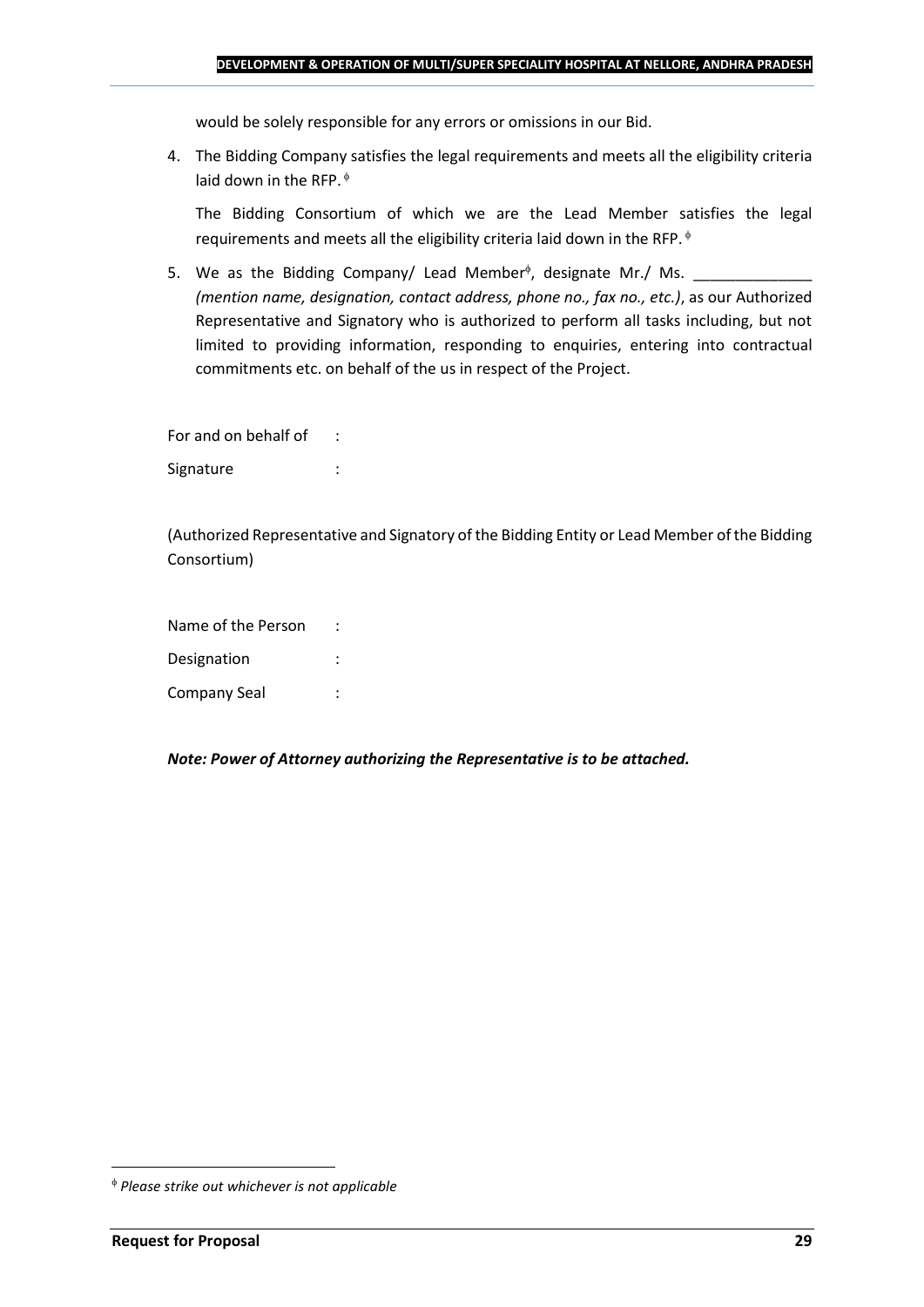#### **Format for Power of Attorney for Authorized Representative**

*(To be executed by the Bidding Entity or by all members in case of Consortium)*

Know all men by these presents, We, the state of the firm and address of the registered office) do hereby irrevocably constitute, nominate, appoint and authorise Mr. / Ms (Name), son/daughter/wife of \_\_\_\_\_\_\_\_\_\_\_\_\_\_\_\_\_\_\_\_\_\_\_\_ and presently residing at \_\_\_\_\_\_\_\_\_\_\_\_\_\_\_\_\_\_\_\_\_\_\_\_, who is [presently employed with us/ the Lead Member of our Consortium and holding the position of  $\Box$  . The position of  $\Box$  as our true and lawful attorney (hereinafter referred to as the "Attorney") to do in our name and on our behalf, all such acts, deeds and things as are necessary or required in connection with or incidental to submission of our Bid for the Development & Operation of Multi/Super Specialty Hospital at Nellore, Andhra Pradesh proposed by Andhra Pradesh Industrial Infrastructure Corporation Limited (APIIC) (the "Authority") including but not limited to signing and submission of all applications, Bids and other documents and writings, participate in Bidders' and other conferences and providing information / responses to the Authority, representing us in all matters before the Authority, signing and execution of all contracts/agreements and undertakings consequent to acceptance of our Bid, and generally dealing with the Authority in all matters in connection with or relating to or arising out of our Bid for the said Project and/or upon award thereof to us and/or till the entering into the Agreement with the Authority.

AND we hereby agree to ratify and confirm and do hereby ratify and confirm all acts, deeds and things lawfully done or caused to be done by our said Attorney pursuant to and in exercise of the powers conferred by this Power of Attorney and that all acts, deeds and things done by our said Attorney in exercise of the powers hereby conferred shall and shall always be deemed to have been done by us.

| IN WITNESS WHEREOF WE,                  |        | THE ABOVE NAMED PRINCIPAL HAVE |  |
|-----------------------------------------|--------|--------------------------------|--|
| EXECUTED THIS POWER OF ATTORNEY ON THIS | DAY OF | $20**$                         |  |

For  $\qquad$ 

(Signature)

(Name, Title and Address)

Witnesses:

(Signature)

(Name, Title and Address of the Attorney)

Accepted **[Notarised] Accepted** *Maximum Maximum Maximum Maximum Maximum <i>Maximum Maximum Maximum <i>Maximum Maximum Maximum <i>Maximum Maximum Maximum <i>Maximum Maximum*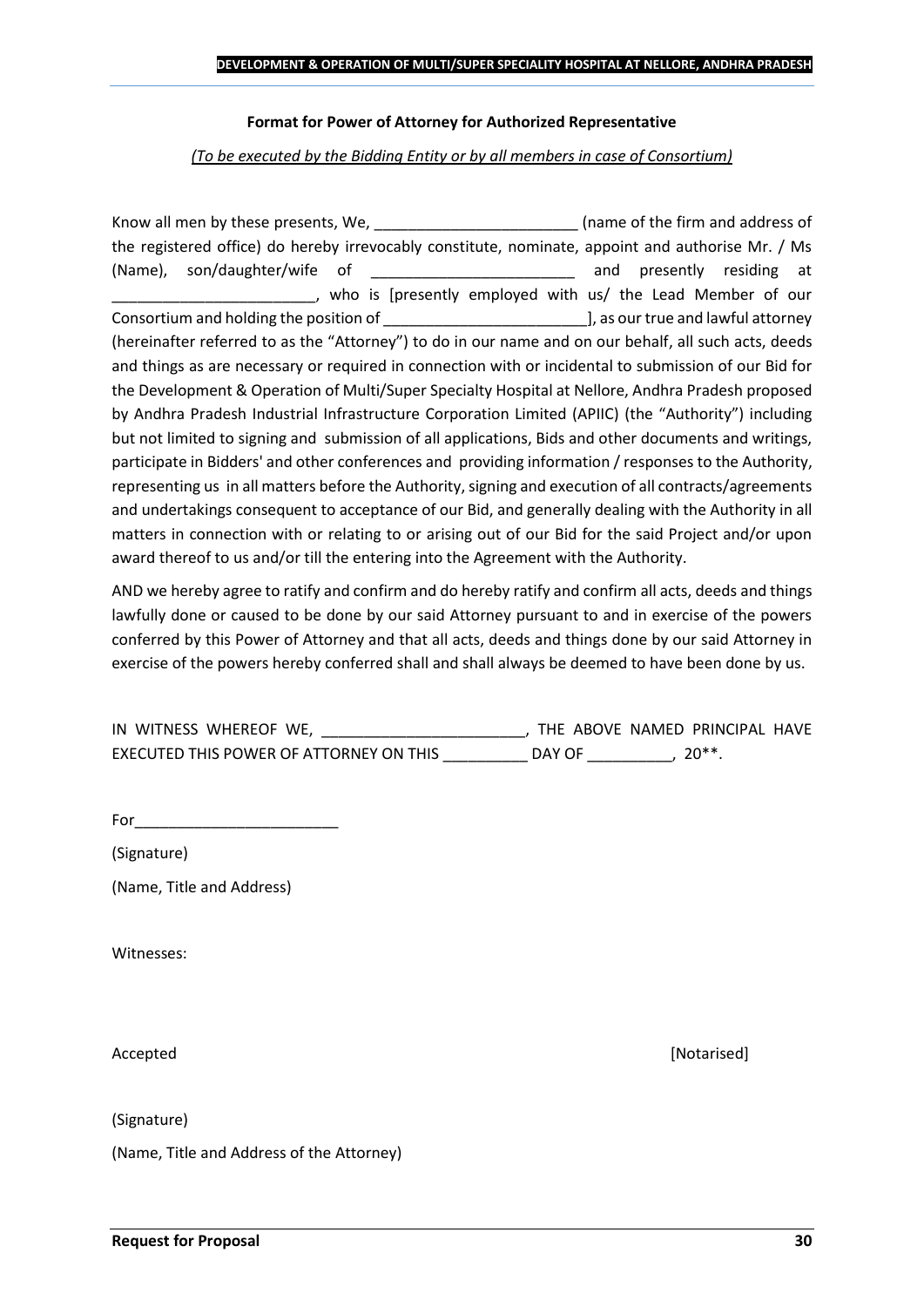#### *Notes:*

*The mode of execution of the Power of Attorney should be in accordance with the procedure, if any, laid down by the applicable law and the charter documents of the executant(s) and when it is so required, the same should be under common seal affixed in accordance with the required procedure*.

*Also, wherever required, the Bidder should submit for verification the extract of the charter documents and documents such as a resolution/power of attorney in favour of the person executing this Power of Attorney for the delegation of power hereunder on behalf of the Bidder.* 

For a Power of Attorney executed and issued overseas, the document will also have to be legalised by the *Indian Embassy and notarised in the jurisdiction where the Power of Attorney is being issued.*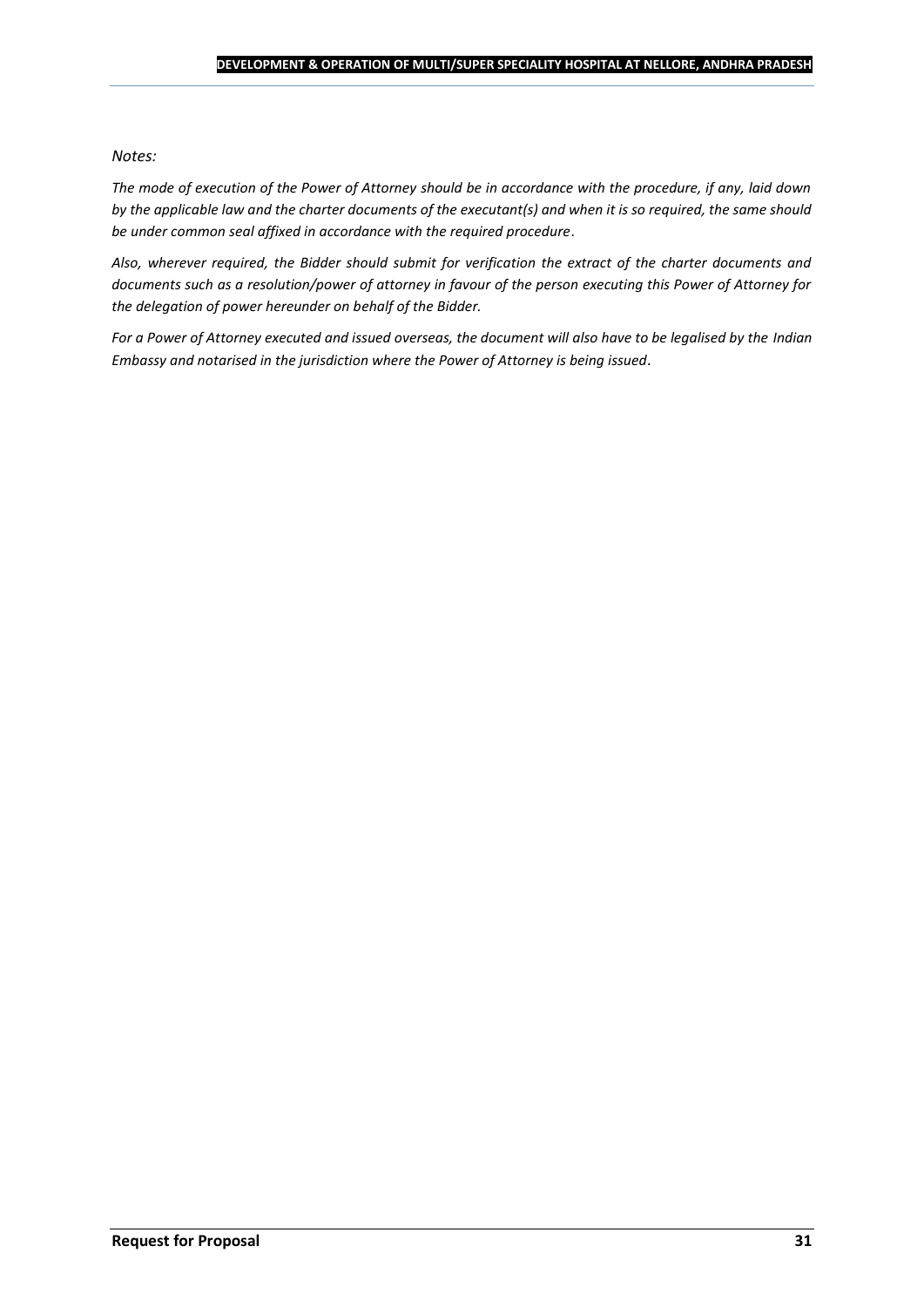## **Format for Power of Attorney for Lead Member of Consortium**

*(To be executed by all members in case of Consortium)*

Whereas Andhra Pradesh Industrial Infrastructure Corporation Limited (APIIC) ("the Authority") has invited Bids for the Development & Operation of Multi/Super Specialty Hospital at Nellore, Andhra Pradesh ("the Project").

Whereas, \_\_\_\_\_\_\_\_\_\_\_\_, \_\_\_\_\_\_\_\_\_\_\_, and \_\_\_\_\_\_\_\_\_\_\_\_ (collectively the "Consortium") being Members of the Consortium are interested in bidding for the Project in accordance with the terms and conditions of the Request for Proposal and other connected documents in respect of the Project, and

Whereas, it is necessary for the Members of the Consortium to designate one of them as the Lead Member with all necessary power and authority to do for and on behalf of the Consortium, all acts, deeds and things as may be necessary in connection with the Consortium's Bid for the Project and its execution.

## NOW THEREFORE KNOW ALL MEN BY THESE PRESENTS

We, \_\_\_\_\_\_\_\_\_\_\_\_\_ having our registered office at \_\_\_\_\_\_\_\_\_\_\_\_\_, M/s. \_\_\_\_\_\_\_\_\_\_\_, having our registered office at \_\_\_\_\_\_\_\_\_\_\_, and M/s. \_\_\_\_\_\_\_\_\_\_\_, having our registered office at \_\_\_\_\_\_\_\_\_\_\_\_, [the respective names and addresses of the registered office] (hereinafter collectively referred to as the "Principals") do hereby irrevocably designate, nominate, constitute, appoint and authorise M/s \_\_\_\_\_\_\_\_\_\_\_, having its registered office at \_\_\_\_\_\_\_\_\_\_\_, being one of the Members of the Consortium, as the Lead Member and true and lawful attorney of the Consortium (hereinafter referred to as the "Attorney") and hereby irrevocably authorise the Attorney (with power to sub-delegate) to conduct all business for and on behalf of the Consortium and any one of us during the bidding process and, in the event the Consortium is awarded the Right/ Contract, during the execution of the Project, and in this regard, to do on our behalf and on behalf of the Consortium, all or any of such acts, deeds or things as are necessary or required or incidental to the submission of its Bid for the Project, including but not limited to signing and submission of all applications, Bids and other documents and writings, participate in Bidders' and other conferences, respond to queries, submit information/ documents, sign and execute contracts/agreements and undertakings consequent to acceptance of the Bid of the Consortium and generally to represent the Consortium in all its dealings with the Authority, and/ or any other Government Agency or any person, in all matters in connection with or relating to or arising out of the Consortium's Bid for the Project and/ or upon award thereof till the Agreement is entered into with the Authority.

AND hereby agree to ratify and confirm and do hereby ratify and confirm all acts, deeds and things lawfully done or caused to be done by our said Attorney pursuant to and in exercise of the powers conferred by this Power of Attorney and that all acts, deeds and things done by our said Attorney in exercise of the powers hereby conferred shall and shall always be deemed to have been done by us/ Consortium.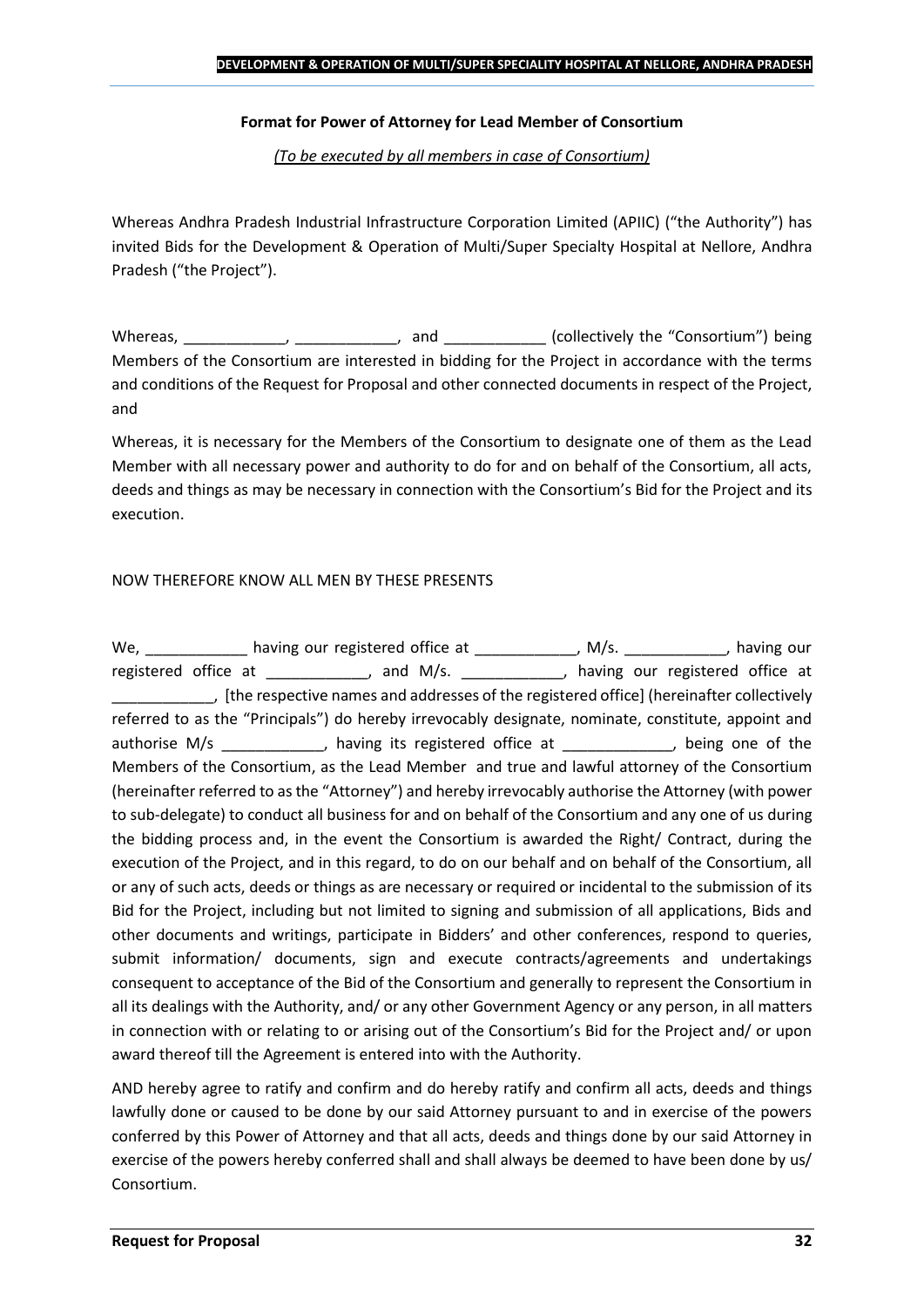IN WITNESS WHEREOF WE THE PRINCIPALS ABOVE NAMED HAVE EXECUTED THIS POWER OF ATTORNEY ON THIS \_\_\_\_\_\_\_\_ DAY OF \_\_\_\_\_\_\_ 20\*\*.

For \_\_\_\_\_\_\_\_\_\_\_\_ (Name & Title)

For  $(Name & Title)$ 

Witnesses:

1

2

## (Executants)

(To be executed by all the Members of the Consortium)

*Notes:* 

*The mode of execution of the Power of Attorney should be in accordance with the procedure, if any, laid down by the applicable law and the charter documents of the executant(s) and when it is so required, the same should be under common seal affixed in accordance with the required procedure*.

*Also, wherever required, the Bidder should submit for verification the extract of the charter documents and documents such as a resolution/ power of attorney in favour of the person executing this Power of Attorney for the delegation of power hereunder on behalf of the Bidder.* 

*For a Power of Attorney executed and issued overseas, the document will also have to be legalised by the Indian Embassy and notarised in the jurisdiction where the Power of Attorney is being issued. However, the Power of Attorney provided by Bidders from countries that have signed the Hague Legislation Convention 1961 are not required to be legalised by the Indian Embassy if it carries a conforming Appostille certificate.*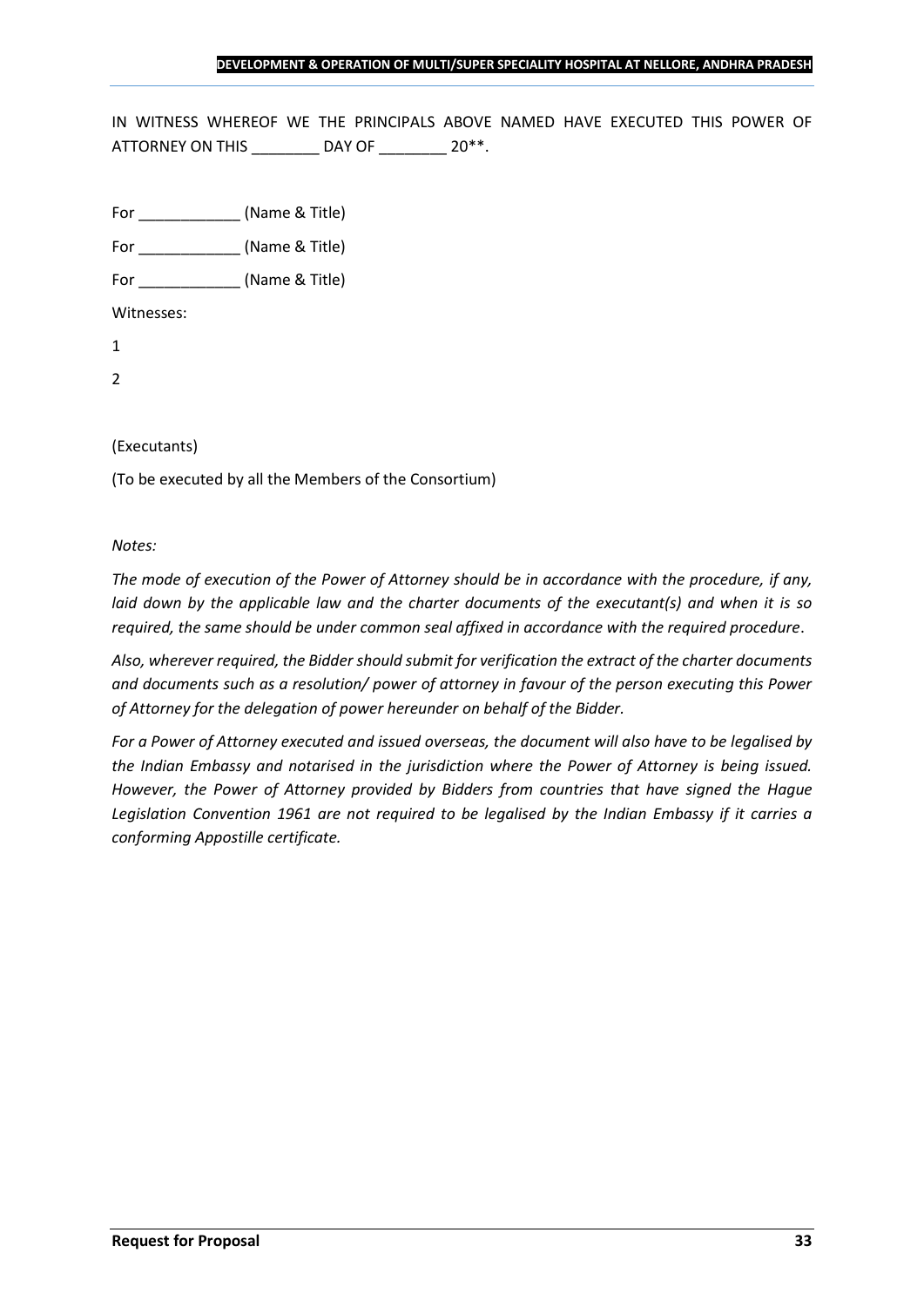## <span id="page-33-0"></span>**9. EXHIBIT-2: FORMAT OF LETTER OF ACCEPTANCE (IN CASE OF A BIDDING CONSORITUM)**

*(The Letter of Acceptance is to be submitted by each Consortium Member of the Bidding Consortium)*

Date:

Place:

**To,**

Vice Chairman & Managing Director Andhra Pradesh Industrial Infrastructure Corporation Limited APIIC Towers, Plot No. 1, IT Park, Mangalagiri, Guntur - 522503 Andhra Pradesh

Dear Sir,

## **Sub: Bid for Development and Operation of Multi/Super Specialty Hospital at Nellore, Andhra Pradesh**

This has reference to the Bid being submitted by *(mention the name of the Lead Member of the Bidding Consortium)*, as Lead Member of the Bidding Consortium comprising *(mention name of the Consortium Members)* for Development and Operation of Multi/Super Specialty Hospital at Nellore, Andhra Pradesh in response to the Request for Proposal (RFP) dated

\_\_\_\_\_\_\_\_\_\_\_\_\_\_ issued by Andhra Pradesh Industrial Infrastructure Corporation Limited (APIIC).

We hereby confirm the following:

- 1. We \_\_\_\_\_\_\_\_\_\_\_\_\_\_\_\_\_\_\_\_\_\_\_\_\_\_\_\_\_\_\_\_\_\_ *(name of the Consortium Member furnishing the Letter of Acceptance)*, have examined in detail and have understood and satisfied ourselves regarding the contents including in respect of the following:
	- The RFP issued by APIIC;
	- All subsequent communications between APIIC and the Bidder, represented by \_\_\_\_\_\_\_\_\_\_\_\_\_ *(Mention name of the Lead Member)*.
	- The MoU signed between/ among \_\_\_\_\_\_\_\_\_\_\_\_\_\_\_\_\_\_\_\_\_\_\_\_\_\_ *(names of the Consortium Members)*, as members of the Bidding Consortium; and
	- The Bid being submitted by \_\_\_\_\_\_\_\_\_\_\_\_\_\_\_\_\_\_\_\_\_\_\_\_\_\_\_\_\_\_\_\_ *(name of the Lead Member)*
- 2. We have satisfied ourselves regarding our role (as specified in the Bid) in the Project. If the Bidding Consortium is awarded the Project, we shall perform our role as outlined in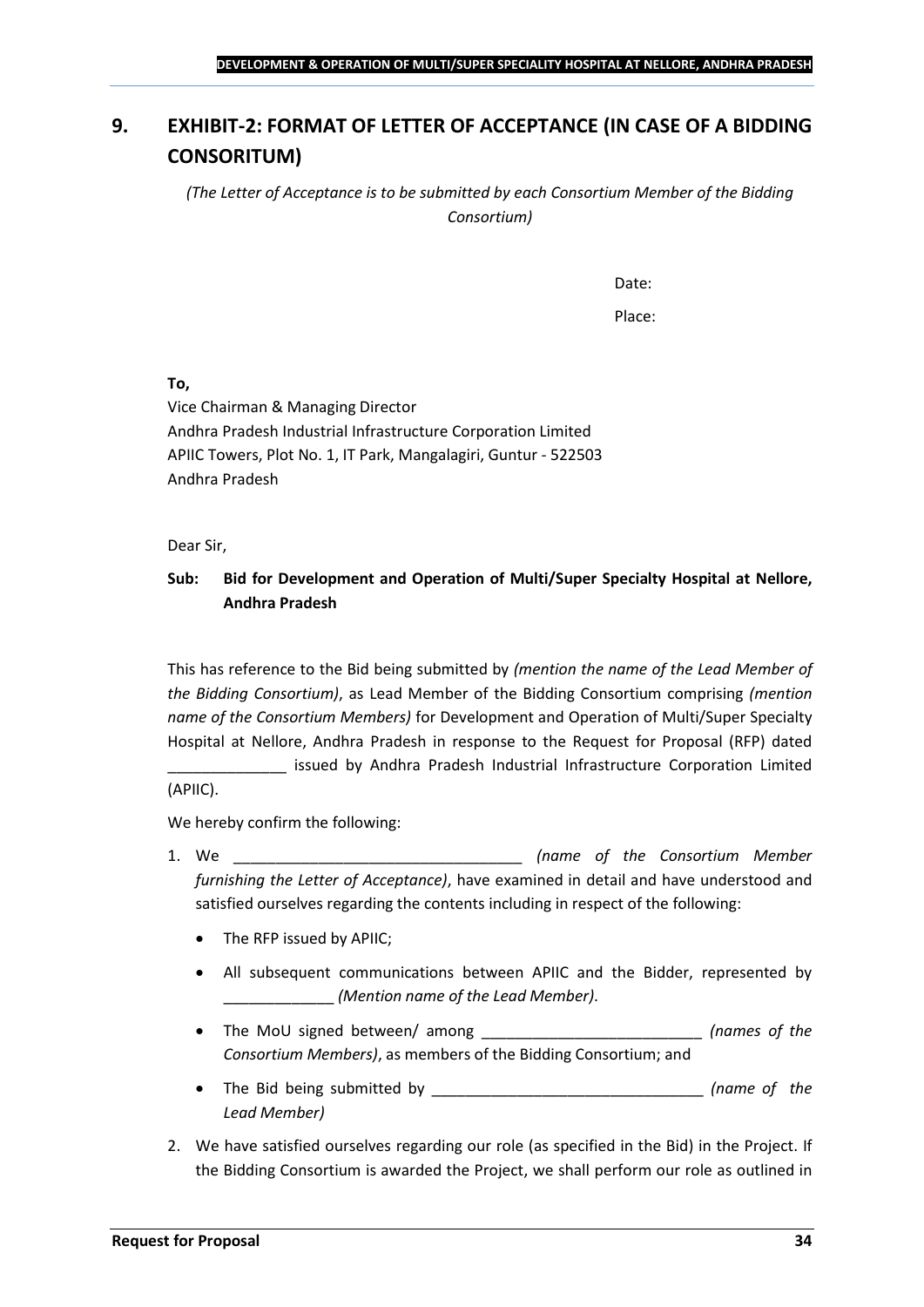the Bid to the best of our abilities. We have examined the Bid in detail and the commitments made in the same. We agree and undertake to abide by the Bid and the commitments made therein.

- 3. We authorize \_\_\_\_\_\_\_\_\_\_\_\_\_\_\_\_\_\_\_\_\_\_\_\_\_\_\_\_\_\_\_\_\_\_\_\_\_\_ *(name of the Lead Member)*, as the Lead Member and authorize the same to perform all tasks including, but not limited to providing information, responding to enquiries, entering into contractual commitments etc. on behalf of the consortium in respect of this Project.
- 4. We understand that, no change in the membership in the Bidding Consortium, in the role and form of responsibility of any Consortium Member shall be permitted after submission of the Bid. After selection, if any change in the equity in the Consortium (whose strengths have been credited for evaluation) is desired, it would need to be communicated to APIIC in writing for its approval. APIIC would reserve the right to reject such requests for a change of consortium structure, if in its opinion; it would adversely affect the same.
- 5. [Notwithstanding the above, we undertake that our equity stake in the Bidding Consortium shall not be less than 51% (fifty one percent) for the period of the Lock-in as detailed in the RFP] $\triangleq$ .

For and on behalf of :

Signature : :

(Authorized Signatory of respective Consortium Member)

| Name of the Person |  |
|--------------------|--|
| Designation        |  |
| Company Seal       |  |

To be inserted only in the Acceptance Letter to be submitted by Lead Member of the Bidding Consortium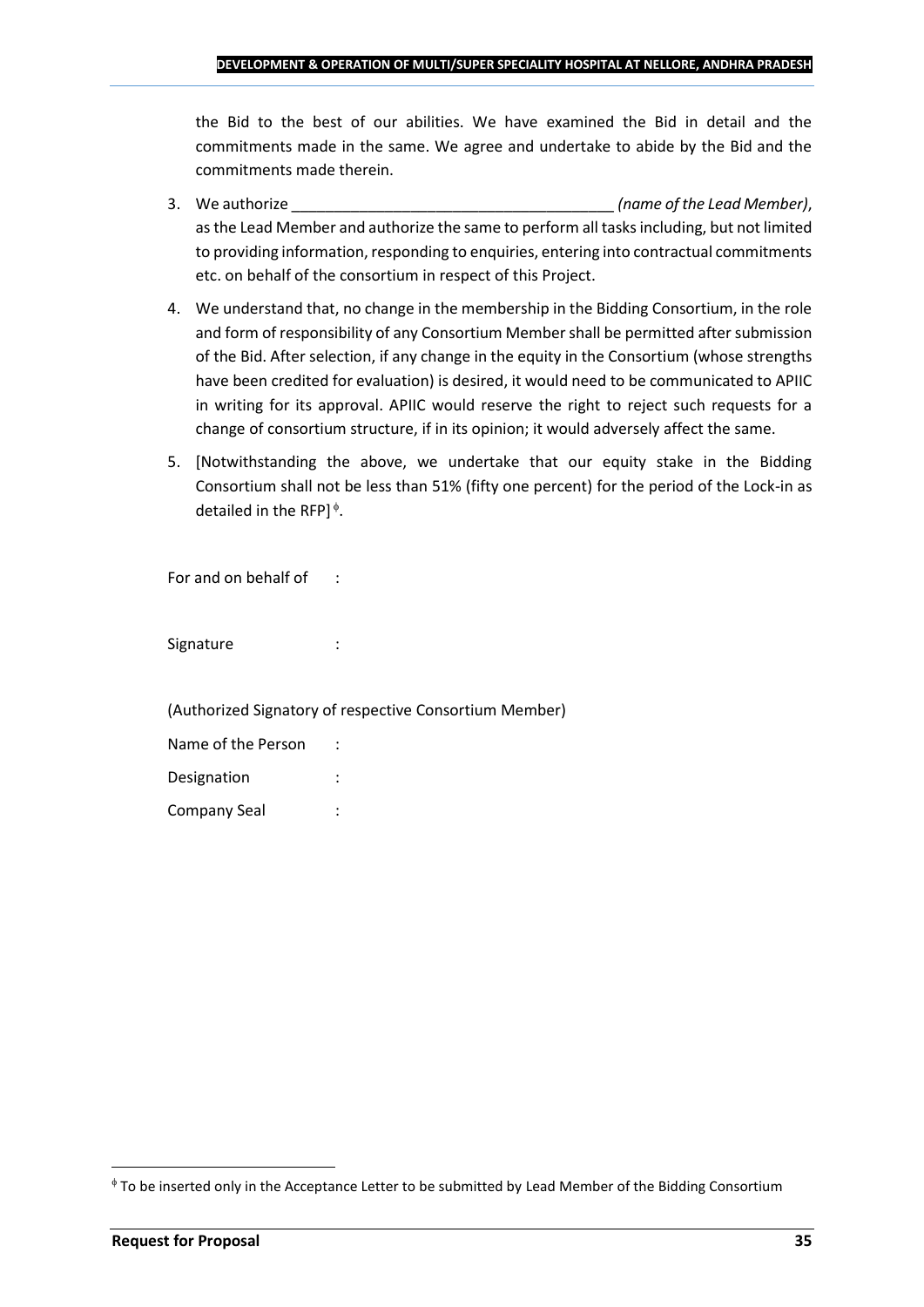## <span id="page-35-0"></span>**10. EXHIBIT-3: PROFORMA OF BANK GUARANTEE FOR BID SECURITY**

*(To be executed on appropriate value of Non-Judicial Stamp Paper as per Stamp Act prevailing in the State of Andhra Pradesh)*

WHEREAS, \_\_\_\_\_\_\_\_\_\_\_\_\_\_\_\_\_\_\_\_\_\_\_\_\_\_\_ *(name of the Bidding Entity / Lead Member of the Bidding Consortium)*, hereinafter called "the Bidder", wishes to submit his Bid for, Development and Operation of Multi/Super Specialty Hospital at Nellore, Andhra Pradesh in response to the Request for Proposal (RFP) issued by Andhra Pradesh Industrial Infrastructure Corporation Limited (APIIC), hereinafter called "the Bid",

KNOW ALL MEN by these presents that we \_\_\_\_\_\_\_\_\_\_\_\_\_\_\_\_\_\_\_\_\_\_\_\_\_\_\_\_ *(name of bank)* of \_\_\_\_\_\_\_\_\_\_\_\_\_\_ *(country)* having our registered office at (hereinafter called "the bank") are bound to the Andhra Pradesh Industrial Infrastructure Limited, or its successor, (hereinafter referred to as "APIIC") in the sum of Rs. \_\_\_\_\_\_\_\_\_\_\_\_\_\_\_ (Rupees \_\_\_\_\_\_\_\_\_\_\_\_\_\_\_\_\_\_\_\_ only) which payment can truly be made to APIIC. The Bank binds themselves, their successors and assigns by these presents.

Sealed with the Common Seal of the Bank this day of  $\qquad \qquad$  2021.

THE CONDITIONS of this obligation for invoking the guarantee (APIIC) are:

- (a) If the Bidder engages in a corrupt practice, fraudulent practice, coercive practice, undesirable practice or restrictive practice as specified in Section 6.8 of the RFP;
- (b) If the Bidder withdraws its Bid at any time during the stipulated period of 6 (six) months of Bid Validity specified in the Request for Proposal (or such period of validity as may be extended as per Section 6.8 of the RFP)
- (c) If the Bidder, for the period of the Bid Validity as per Section 6.9 of the RFP:
	- (i) in APIIC's opinion, commits a material breach of any of the terms and/ or conditions contained in the RFP and/ or subsequent communication from APIIC in this regard; and/ or
	- (ii) fails or refuses to accept the Letter of Award (in the event of the award of the Project to it); and/or
	- (iii) Fails or refuses to pay the Performance Security within the stipulated time; and/or
	- (iv) Fails or refuses to sign the Agreement as defined in the RFP.

The Guarantee will remain in force up to and including the date of expiry of the period of Bid Validity as stated in the RFP or as extended by APIIC at any time as per Section 6.9 of the RFP, notice of which extension to the Bank being hereby waived.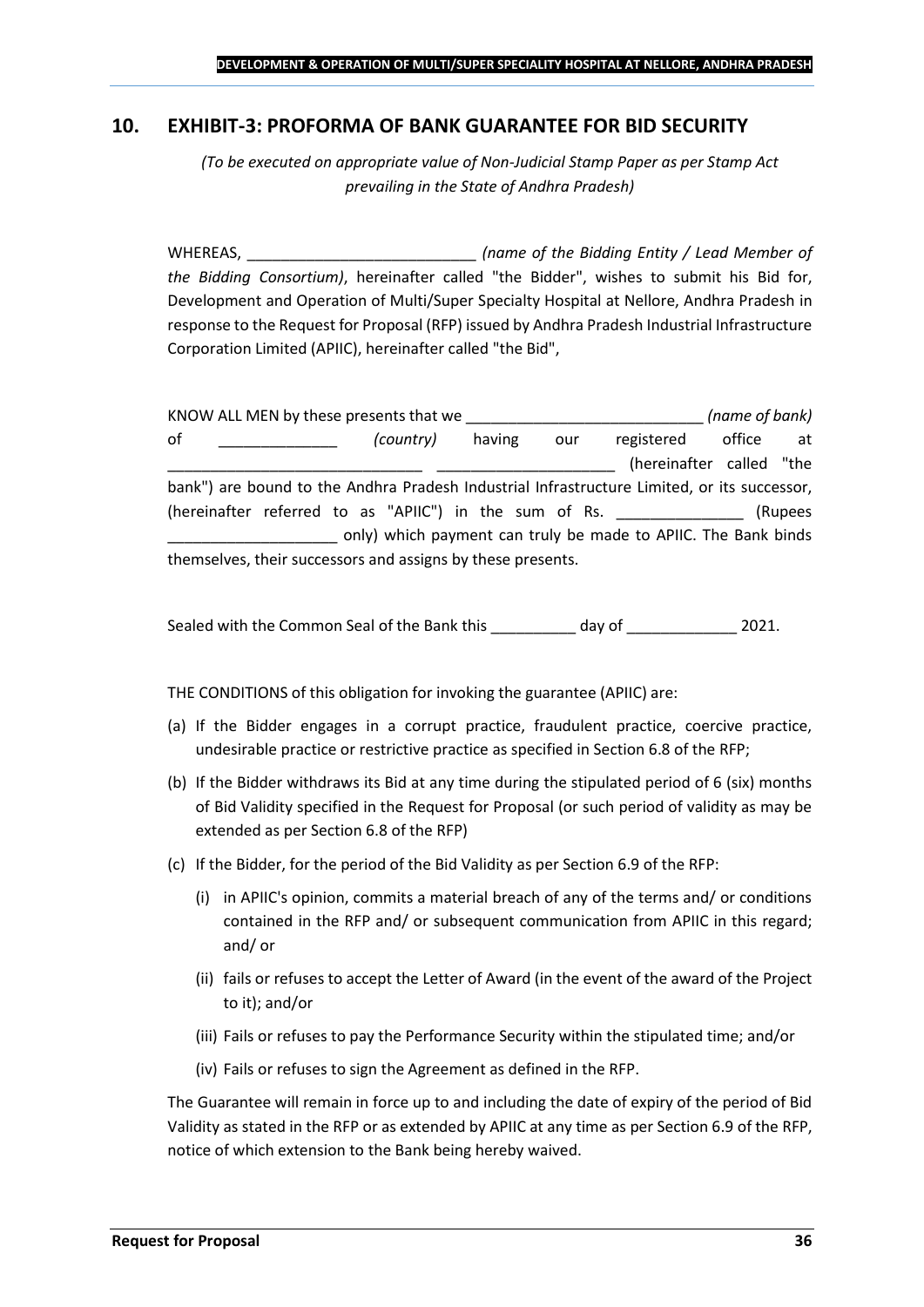Provided however, that

• In the event that Bidder is selected for award of the Project through the issuance of the Letter of Award, the Bid Security shall remain in force until the payment of Performance Security by such Bidder.

OR

• In the event this Bidder is not selected for award of the Project, the Bid Security shall remain in force up to and including a period of 30 (thirty) days after the announcement of award of the Project to the Selected Bidder and the issuance of the Letter of Award awarding the same.

Notwithstanding anything contained herein above:

- 1. our liability under this guarantee shall not exceed Rs. \_\_\_\_\_\_\_\_\_\_\_\_\_\_\_ (Rupees \_\_\_\_\_\_\_\_\_\_\_only)
- 2. this guarantee is valid from to be to to to the state of the state of the state of the state of the state o
- 3. we are liable to pay guaranteed amount or part thereof only if you serve upon us a written claim or demand on or before

Any demand in respect this Guarantee should reach the Bank not later than the date of expiry (as defined above) of this Guarantee.

| Signature of Authorized Representative of the Bank | $\mathcal{L}=\frac{1}{\sqrt{2\pi}}\left\{ \frac{1}{\sqrt{2\pi}}\right\}$                                                              |
|----------------------------------------------------|---------------------------------------------------------------------------------------------------------------------------------------|
| Name and Designation                               | the contract of the contract of the contract of the contract of the contract of the contract of                                       |
| Seal of the Bank                                   | the control of the control of the control of the control of the control of                                                            |
| Signature of the Witness                           |                                                                                                                                       |
| Name of the Witness                                | en de la componentación de la componentación de la componentación de la componentación de la componentación de<br>A la componentación |
| Address of the Witness                             |                                                                                                                                       |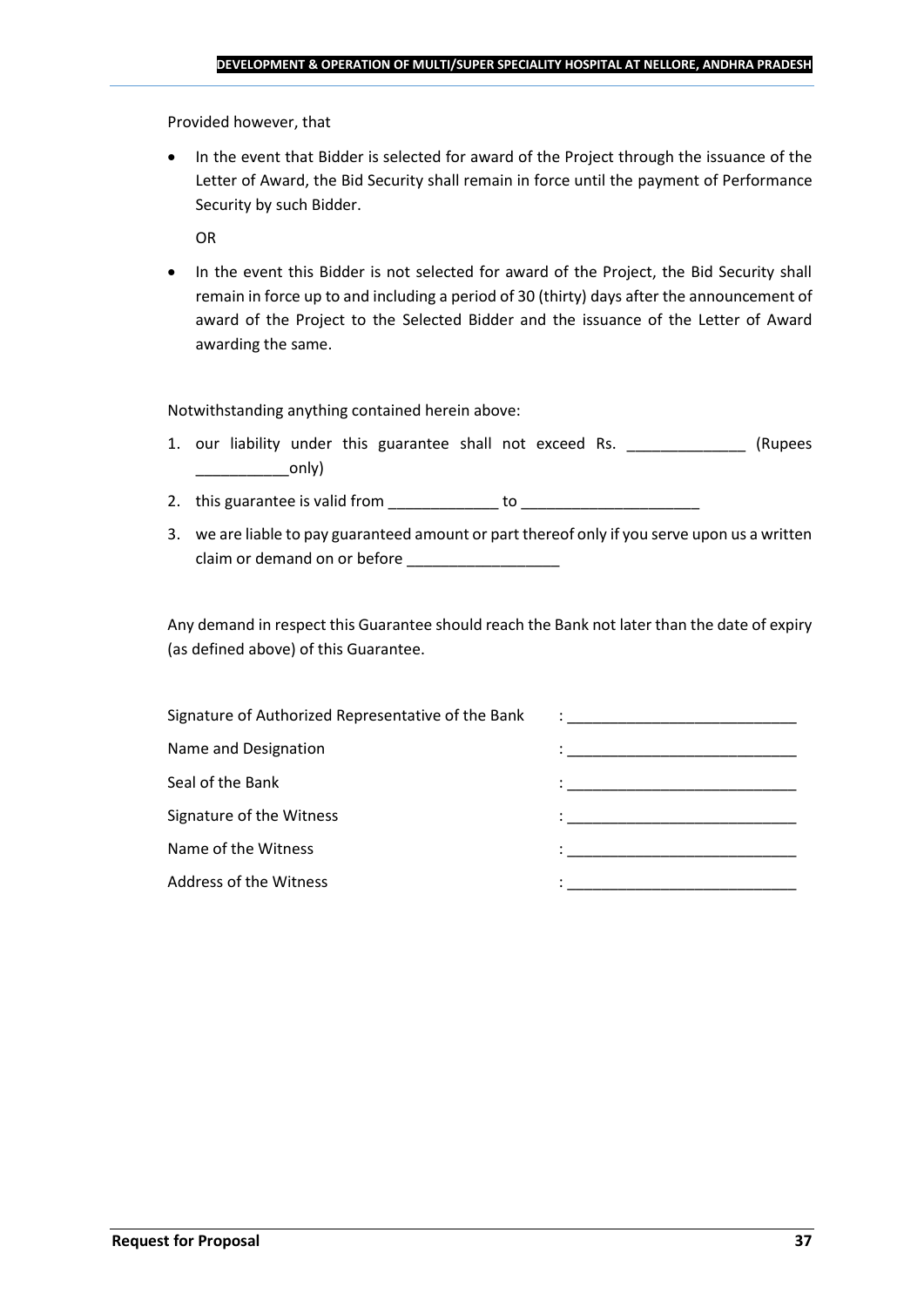## <span id="page-37-0"></span>**11. EXHIBIT-4: DESCRIPTION OF THE BIDDING ENTITY/ BIDDING CONSORTIUM**

| Name of the Bidding Entity / Bidding<br>Consortium                  |  |
|---------------------------------------------------------------------|--|
| Name of the Lead Member (In case of a<br><b>Bidding Consortium)</b> |  |

## In case of a Bidding Consortium:

| S.<br>No. | Name of Each Consortium   Proposed % equity   Role as per the MOU<br>Member | contribution into the<br>project | signed by and between<br>all the consortium<br>members |
|-----------|-----------------------------------------------------------------------------|----------------------------------|--------------------------------------------------------|
|           |                                                                             |                                  |                                                        |
|           |                                                                             |                                  |                                                        |
|           |                                                                             |                                  |                                                        |
|           |                                                                             |                                  |                                                        |
|           |                                                                             |                                  |                                                        |
|           |                                                                             |                                  |                                                        |
|           |                                                                             |                                  |                                                        |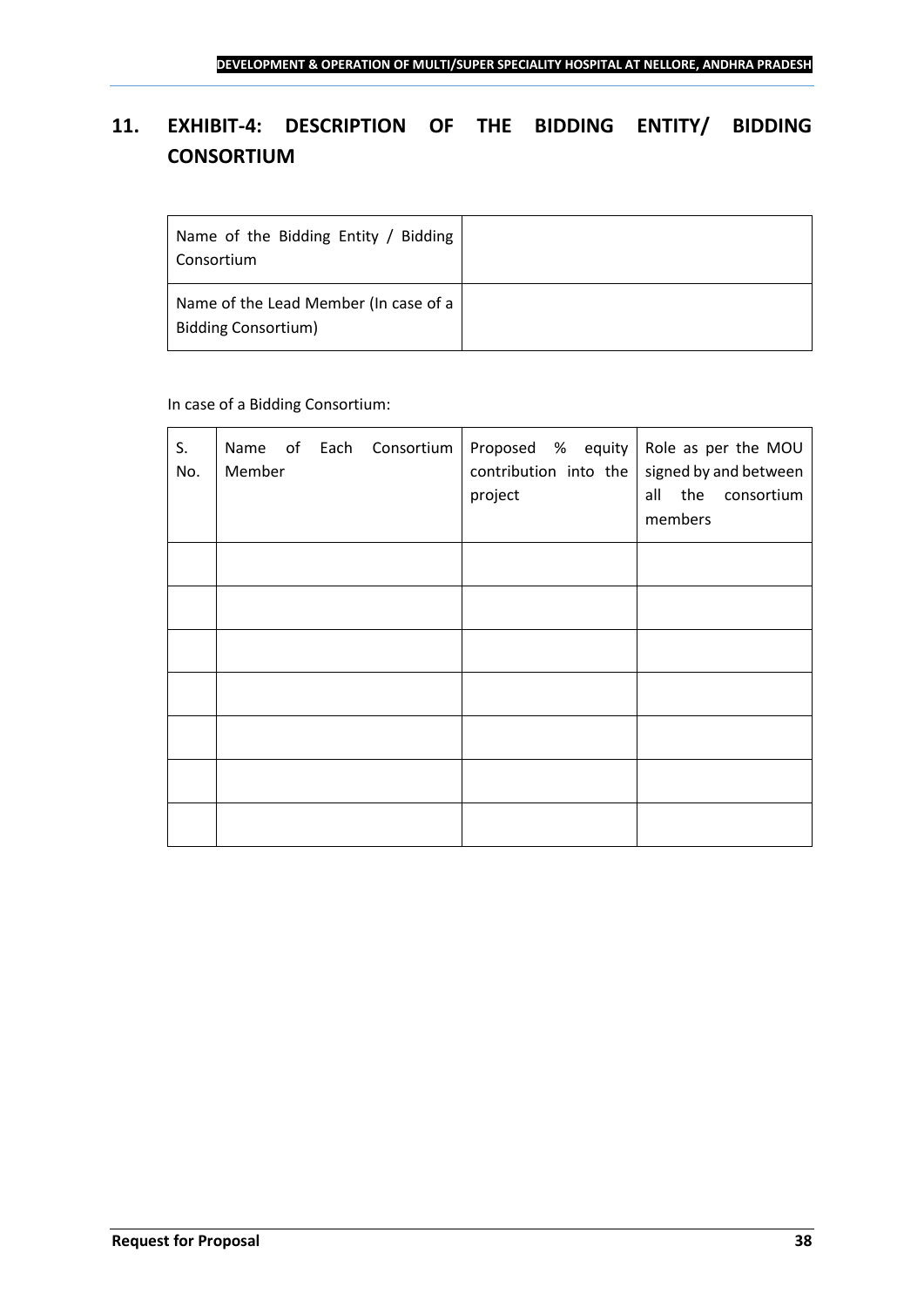## <span id="page-38-0"></span>**12. EXHIBIT-5: PRINCIPLES OF THE MEMORANDUM OF UNDERSTANDING (MOU) TO BE EXECUTED BETWEEN THE MEMBERS OF A CONSORTIUM**

The principles based on which the Memorandum of Understanding (MOU) shall be executed between/ among the Consortium Members, are stated below:

- 1. The MOU should clearly specify the roles and responsibilities of each of the Members. It is expected that the individual members have role definitions not conflicting with that of the other members of the consortium. The operational responsibility should be assigned to only one of the Members.
- 2. The MOU should clearly designate one of the Members as the Lead Member.
- 3. The Lead Member shall be responsible for tying up the complete financing required for the Project.
- 4. All Members of the Bidding Consortium shall be jointly and severally liable for the execution of the Project
- 5. The Technical Member of the bidding consortium should hold equity not less than 26% (twenty six percent) in the Developer at least till the fifth anniversary of Project Completion Date.
- 6. The Financially Significant Consortium Member should hold equity not less than 26% (twenty six percent) of the aggregate shareholding of the Developer, at least till the fifth anniversary of Project Completion Date.
- 7. In case the Technical Member is also a Financially Significant Consortium Member, then such member is required to commit to hold equity not less than 26% (twenty six percent) of the aggregate shareholding of the Developer, at least till the fifth anniversary of Project Completion Date.
- 8. The Lead Member should hold equity not less than 51% (fifty one percent) of the aggregate shareholding of the Developer, at least till the fifth anniversary of Project Completion Date.
- 9. The Lead Member should be authorized to perform all tasks including, but not limited to providing information, responding to enquiries, entering into contractual commitments on behalf of the Bidders, etc. in respect of the Project
- 10. The MOU should be duly signed by each Member of the consortium.
- 11. The MOU should be executed on an appropriate stamp paper.
- 12. The MOU should be specific to the Project
- 13. The MOU should be valid for a minimum of 9 (nine) months from the last date for submission of the Bid. The validity period of the MOU should be extendible on the original terms, if required by APIIC.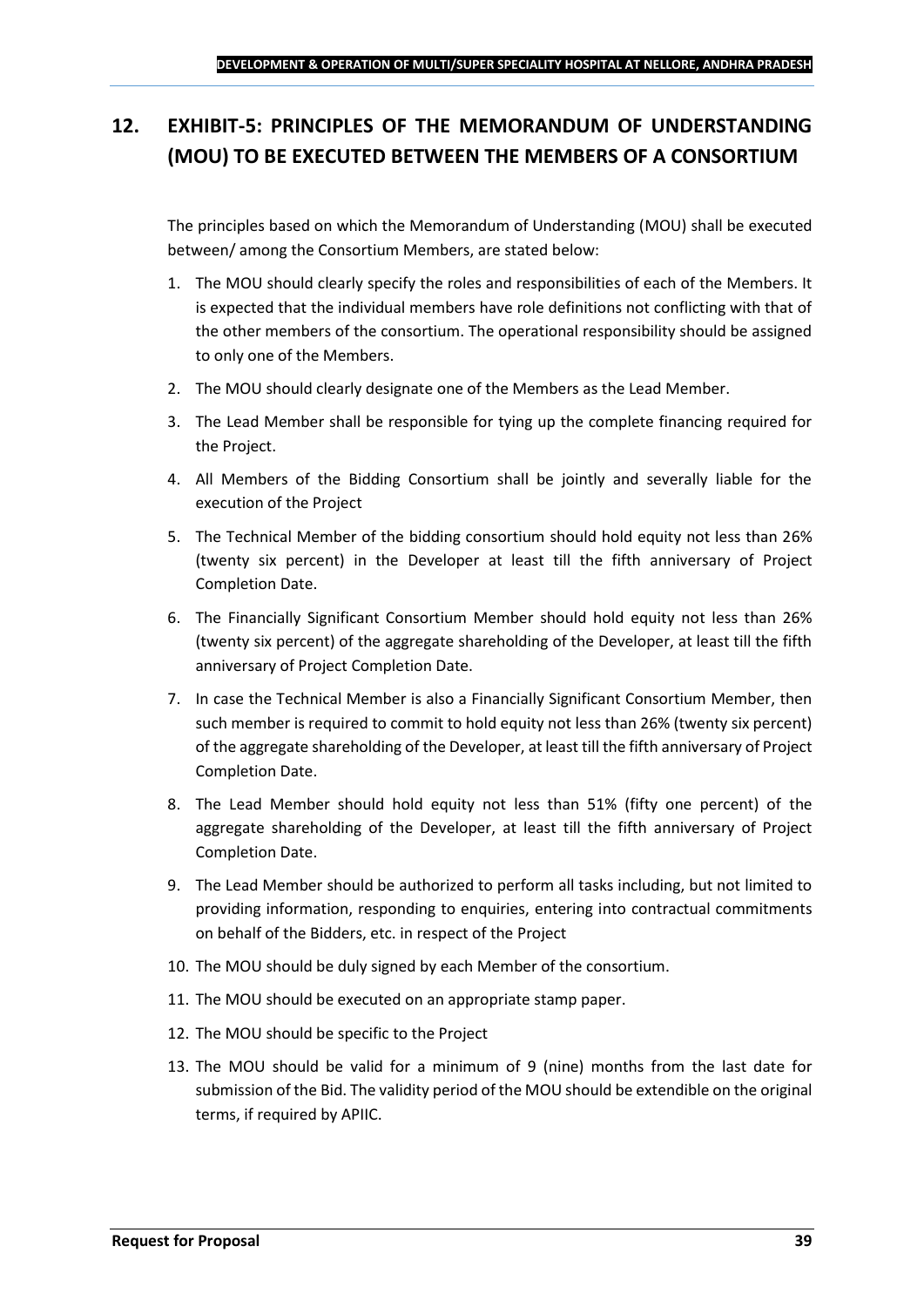## <span id="page-39-0"></span>**13. EXHIBIT-6: FORMAT FOR INFORMATION SUBMISSION FOR BUSINESS PROPOSAL** *(Refer Clause 5.3 of the RFP)*

The Business Proposal shall consist of following information and be presented as per the below produced format:

## **1. Brief summary on the profile of Bidder.**

- i. Year of incorporation
- ii. Promoters and shareholding
- iii. Experience in healthcare sector
- iv. Geographic presence
- v. Details of specialist doctors on rolls of the Bidder as on Bid Submission Date:

| <b>S. No.</b> | <b>Doctor Name</b> | Specialization | <b>Educational</b><br>qualification | Yrs. of<br>experience |
|---------------|--------------------|----------------|-------------------------------------|-----------------------|
|               |                    |                |                                     |                       |
| 2.            |                    |                |                                     |                       |
| 3.            |                    |                |                                     |                       |
| 4.            |                    |                |                                     |                       |
| n.            |                    |                |                                     |                       |

#### **2. Plan for execution of proposed hospital project**

i. Proposed bed capacity in the Project

Bed Capacity in number

ii. Percentage of bed capacity in the Project to be reserved for the Dr. YSR Aarogyasri Scheme

Percentage of Bed Capacity reserved for patients enrolled through Dr. YSR Aarogyasri Scheme

iii. Details of specialty/ super specialty treatments proposed including any organ transplant specialty

| <b>S. No.</b> | List of Proposed Specialty /<br><b>Super Specialty / Organ</b><br><b>Transplant Specialty</b> | <b>Bed Capacity dedicated against</b><br>each proposed Specialty / Super<br><b>Specialty</b><br><b>Transplant</b><br>Organ<br><b>Specialty</b> |
|---------------|-----------------------------------------------------------------------------------------------|------------------------------------------------------------------------------------------------------------------------------------------------|
|               |                                                                                               |                                                                                                                                                |
| 2.            |                                                                                               |                                                                                                                                                |
| 3.            |                                                                                               |                                                                                                                                                |
| 4.            |                                                                                               |                                                                                                                                                |
| n.            |                                                                                               |                                                                                                                                                |

iv. Number of Specialist Doctors proposed to be employed in the Project at Nellore

Number of Specialist Doctors proposed to be employed in the Project at Nellore

v. Land extent required for the proposed hospital project in acres: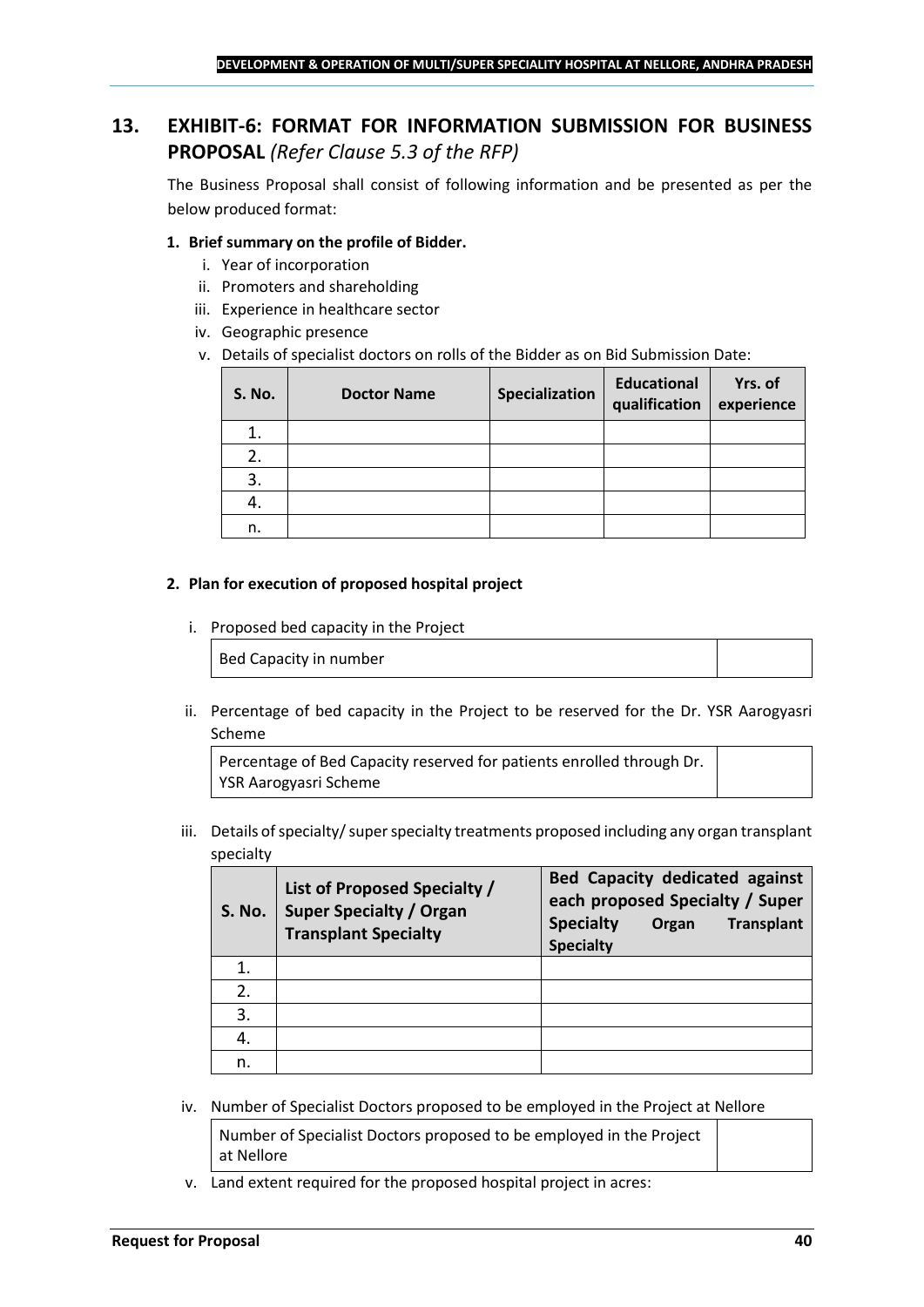#### vi. Investment committed towards proposed project:

| <b>Details of Project Cost</b>                                                 | In Rs. Lakhs |
|--------------------------------------------------------------------------------|--------------|
| Site development                                                               |              |
| Civil Works                                                                    |              |
| Hospital Equipment & Machinery                                                 |              |
| Consultancy Expenses (Architectural / Technical / Project<br>Management, etc.) |              |
| Interest During Construction                                                   |              |
| Any other, please specify                                                      |              |
| ΤΟΤΑL                                                                          |              |

## *a. Proposed means of finance*

The proposed capital structure shall be given in the following format:

| <b>Capital Structure</b> | Amount (Rs) |
|--------------------------|-------------|
| Equity                   |             |
| Debt                     |             |

Details regarding proposed Equity shall be given in the following format: -

| Name of the Equity Investor | Amount (Rs) |
|-----------------------------|-------------|
|                             |             |
|                             |             |

*\*\*The Bidder shall submit either Income Tax Return for last 3 financial years preceding the proposal submission date or the certificate of net worth as on 31.03.2021 from statutory auditor / chartered accountant.*

Details regarding proposed Debt shall be given in the following format: -

| Name of the Financial Institution | Amount (Rs) |
|-----------------------------------|-------------|
|                                   |             |
|                                   |             |

*\*\*The Bidder shall submit a comfort letter from the financial institution(s) regarding the amount proposed as debt in the capital structure of the project*

Proposed Project Implementation Schedule:

| Period from the date of signing of the<br>Agreement, or the date of handing over of the<br>site, whichever is later | Percentage of<br>Work to be<br>completed in<br>physical terms | Percentage of<br>Work to be<br>completed in<br>cost terms |
|---------------------------------------------------------------------------------------------------------------------|---------------------------------------------------------------|-----------------------------------------------------------|
| At the end of 6 months                                                                                              |                                                               |                                                           |
| At the end of 12 months                                                                                             |                                                               |                                                           |
| At the end of 18 months                                                                                             |                                                               |                                                           |
| At the end of 24 months                                                                                             |                                                               |                                                           |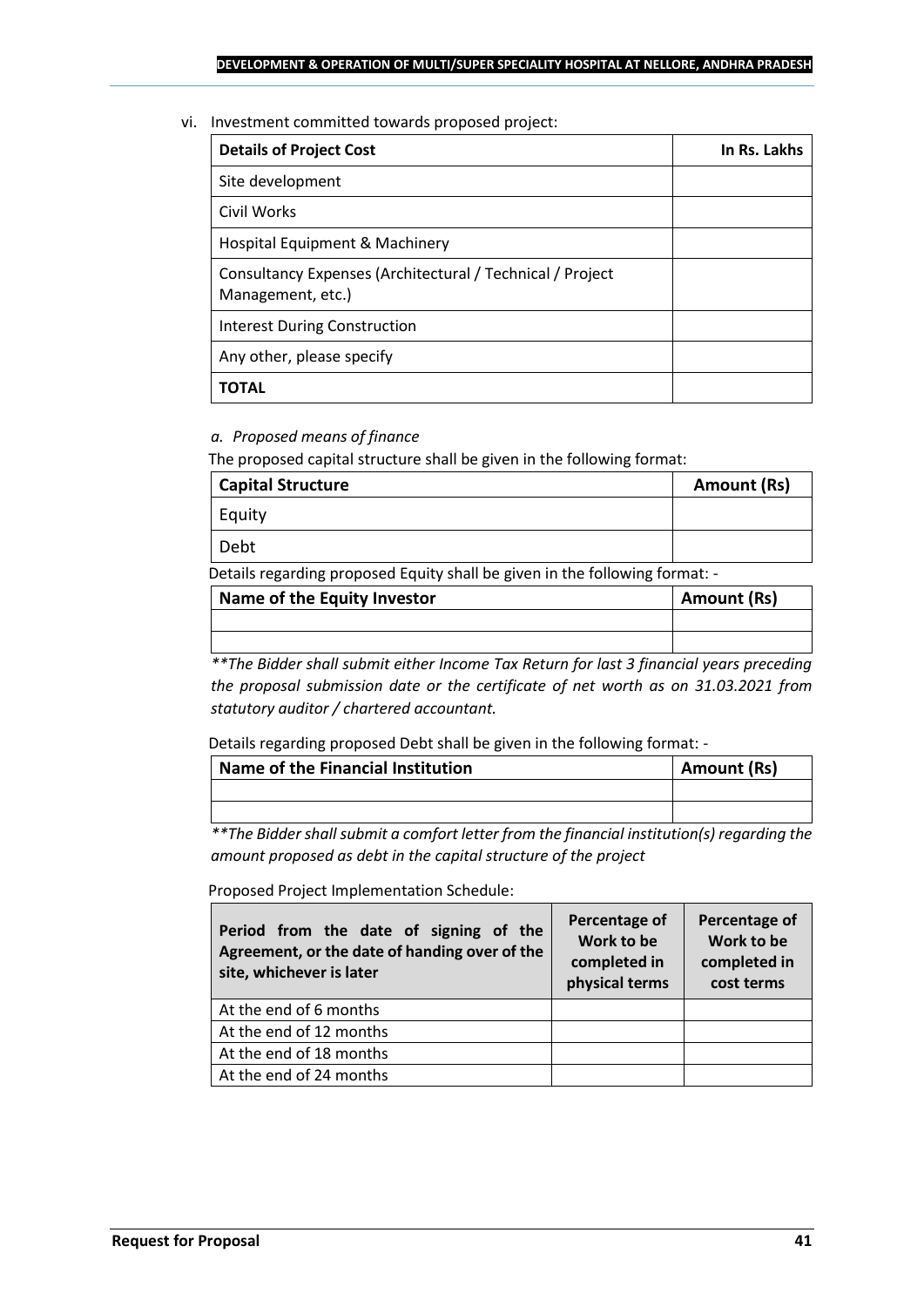## <span id="page-41-0"></span>**14. EXHIBIT-7: PROFORMA OF BANK GUARANTEE FOR PERFORMANCE SECURITY**

#### To,

Vice Chairman & Managing Director Andhra Pradesh Industrial Infrastructure Corporation Limited 11<sup>th</sup> floor, APIIC Towers, Plot No. 1, IT Park, Mangalagiri, Guntur - 522503 Andhra Pradesh

#### WHEREAS:

- (A) ……………….. (the **"Selected Bidder"**) and the ……………… (the **"APIIC"**) have entered into a Sale Agreement dated …………….. (the "Agreement") whereby the APIIC has agreed to the Selected Bidder undertaking the development of the Project, subject to and in accordance with the provisions of the Agreement.
- (B) The Agreement requires the Selected Bidder to furnish a Performance Security to the APIIC in a sum of Rs. 1.50 Crore (Indian Rupees one crore and fifty lakh only) (the **"Guarantee Amount"**) as security for due and faithful performance of its obligations, under and in accordance with the Sale Agreement entered into with APIIC.
- (C) We,………………….. through our Branch at…………………. (the "Bank") have agreed to furnish this Bank Guarantee by way of Performance Security.

NOW, THEREFORE, the Bank hereby, unconditionally and irrevocably, guarantees and affirms as follows:

- 1. The Bank hereby unconditionally and irrevocably guarantees and undertakes to pay to the APIIC upon occurrence of any failure or default in due and faithful performance of all or any of the Selected Bidder's obligations, under and in accordance with the provisions of the Sale Agreement, on its mere first written demand, and without any demur, reservation, recourse, contest or protest, and without any reference to the Selected Bidder, such sum or sums upto an aggregate sum of the Guarantee Amount as the APIIC shall claim, without the APIIC being required to prove or to show grounds or reasons for its demand and/or for the sum specified therein.
- 2. A letter from the APIIC, under the hand of an Officer not below the rank of Vice Chairman and Managing Director in the APIIC, that the Selected Bidder has committed default in the due and faithful performance of all or any of its obligations under and in accordance with the Agreement shall be conclusive, final and binding on the Bank. The Bank further agrees that the APIIC shall be the sole judge as to whether the Selected Bidder is in default in due and faithful performance of its obligations during the Construction Period under the Agreement and its decision that the Selected Bidder is in default shall be final, and binding on the Bank, notwithstanding any differences between the APIIC and the Selected Bidder, or any dispute between them pending before any court, tribunal, arbitrators or any other authority or body, or by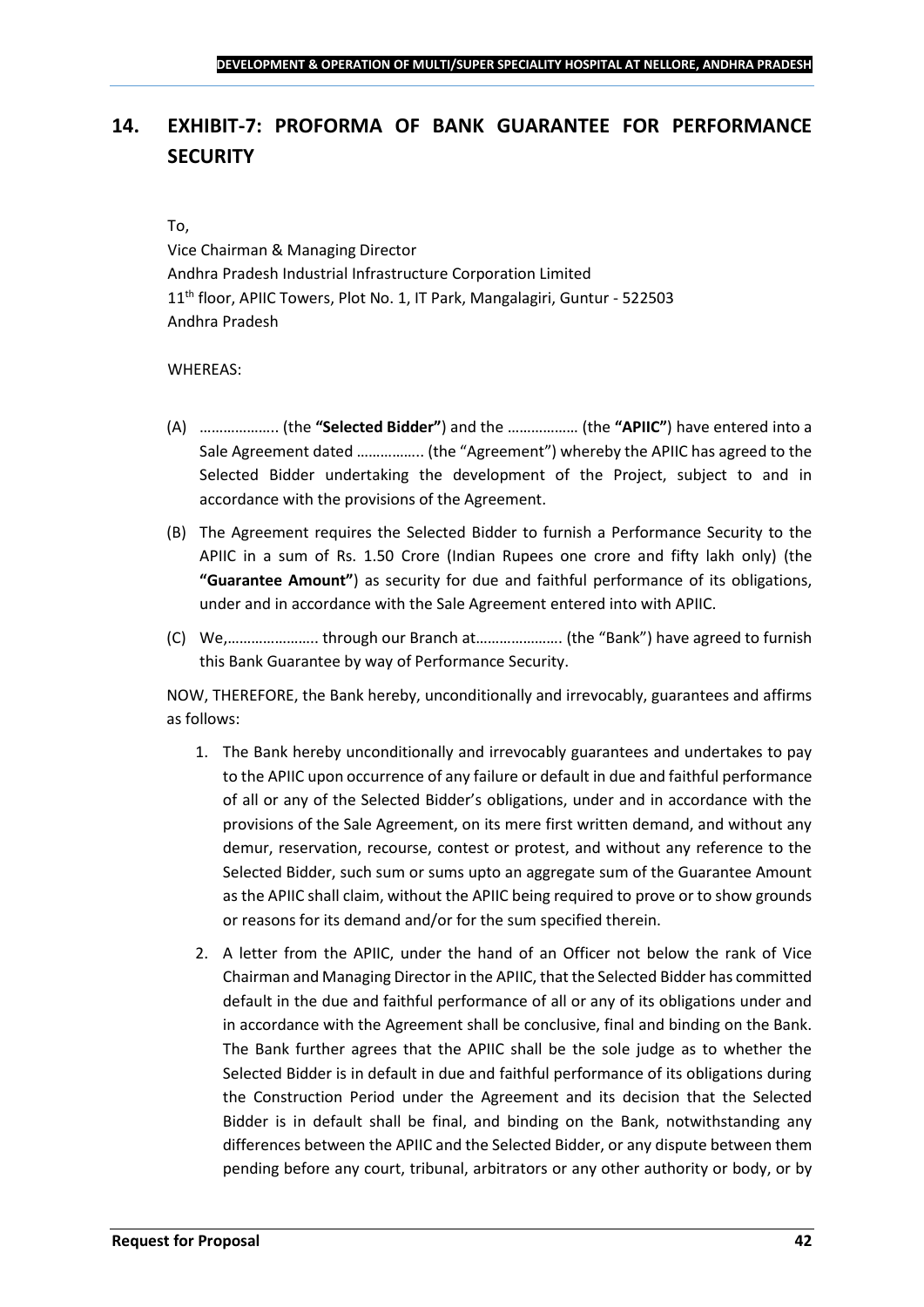the discharge of the Selected Bidder for any reason whatsoever.

- 3. In order to give effect to this Guarantee, the APIIC shall be entitled to act as if the Bank were the principal debtor and any change in the constitution of the Selected Bidder and/or the Bank, whether by their absorption with any other body or corporation or otherwise, shall not in any way or manner affect the liability or obligation of the Bank under this Guarantee.
- 4. It shall not be necessary, and the Bank hereby waives any necessity, for the APIIC to proceed against the Concessionaire before presenting to the Bank its demand under this Guarantee.
- 5. The APIIC shall have the liberty, without affecting in any manner the liability of the Bank under this Guarantee, to vary at any time, the terms and conditions of the Agreement or to extend the time or period for the compliance with, fulfilment and/ or performance of all or any of the obligations of the Selected Bidder contained in the Agreement or to postpone for any time, and from time to time, any of the rights and powers exercisable by the APIIC against the Selected Bidder, and either to enforce or forbear from enforcing any of the terms and conditions contained in the Agreement and/or the securities available to the APIIC, and the Bank shall not be released from its liability and obligation under these presents by any exercise by the APIIC of the liberty with reference to the matters aforesaid or by reason of time being given to the Selected Bidder or any other forbearance, indulgence, act or omission on the part of the APIIC or of any other matter or thing whatsoever which under any law relating to sureties and guarantors would but for this provision have the effect of releasing the Bank from its liability and obligation under this Guarantee and the Bank hereby waives all of its rights under any such law.
- 6. This Guarantee is in addition to and not in substitution of any other guarantee or security now or which may hereafter be held by the APIIC in respect of or relating to the Agreement or for the fulfilment, compliance and/or performance of all or any of the obligations of the Selected Bidder under the Agreement.
- 7. Notwithstanding anything contained hereinbefore, the liability of the Bank under this Guarantee is restricted to the Guarantee Amount and this Guarantee will remain in force until the date of signing of the Sale Deed between APIIC & the Selected Bidder and unless a demand or claim in writing is made by the APIIC on the Bank under this Guarantee, no later than 6 (six) months from the date of expiry of this Guarantee, all rights of the APIIC under this Guarantee shall be forfeited and the Bank shall be relieved from its liabilities hereunder.
- 8. The Bank undertakes not to revoke this Guarantee during its currency, except with the previous express consent of the APIIC in writing and declares and warrants that it has the power to issue this Guarantee and the undersigned has full powers to do so on behalf of the Bank.
- 9. Any notice by way of request, demand or otherwise hereunder may be sent by post addressed to the Bank at its above referred Branch, which shall be deemed to have been duly authorized to receive such notice and to effect payment thereof forthwith,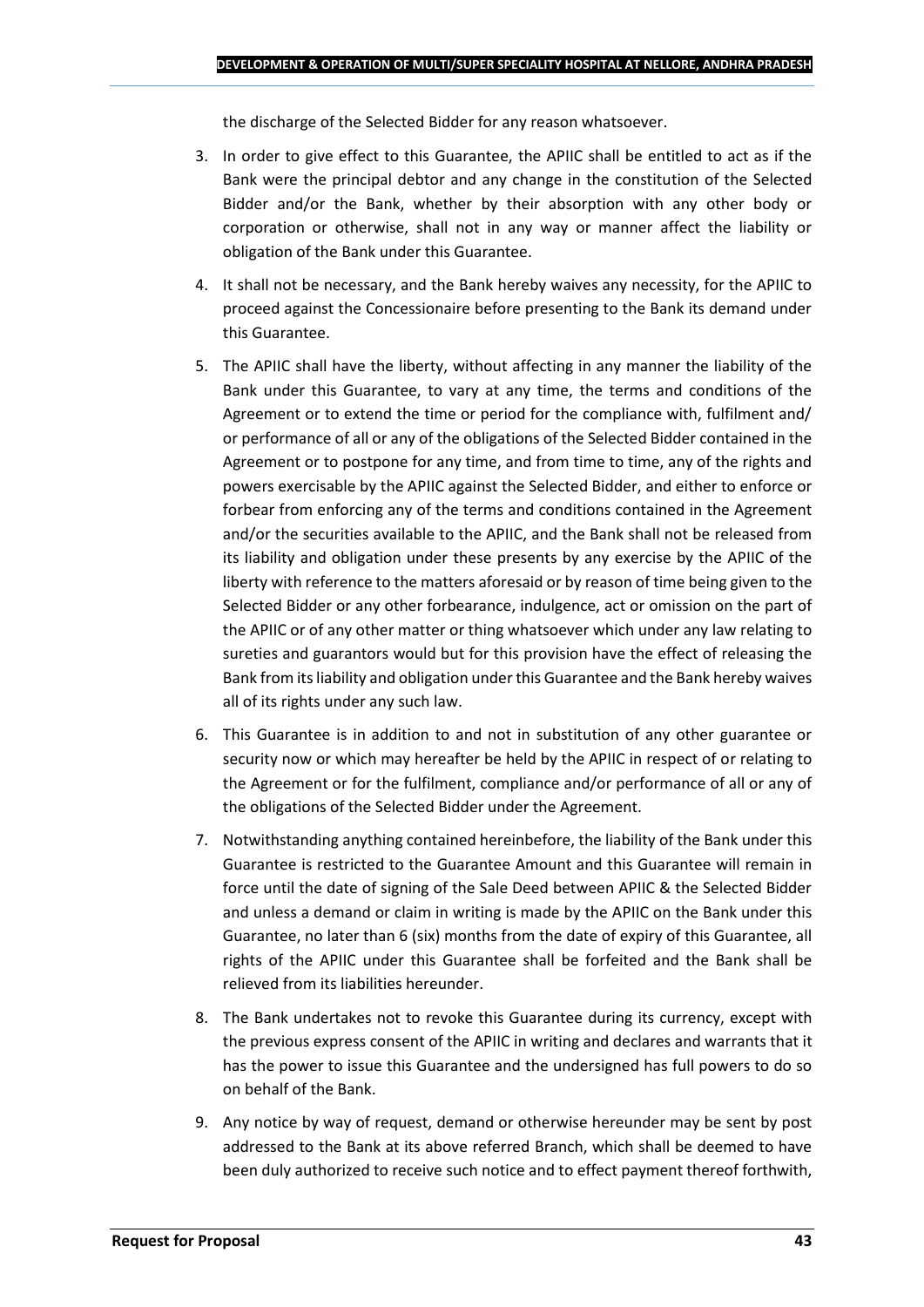and if sent by post it shall be deemed to have been given at the time when it ought to have been delivered in due course of post and in proving such notice, when given by post, it shall be sufficient to prove that the envelope containing the notice was posted and a certificate signed by an officer of the APIIC that the envelope was so posted shall be conclusive.

10. This Guarantee shall come into force with immediate effect and shall remain in force and effect for a period equivalent until the tenth  $(10<sup>th</sup>)$  anniversary of the commencement of operations of the hospital at the Project Site or until it is released earlier by the APIIC pursuant to the provisions of the Agreement.

Signed and sealed this ………. day of……….., 20……… at ………..

SIGNED, SEALED AND DELIVERED For and on behalf of the BANK by:

(Signature)

(Name)

(Designation)

(Code Number)

(Address)

Notes:

- i. The bank guarantee should contain the name, designation and code number of the officer(s) signing the guarantee.
- ii. The address, telephone number and other details of the Head Office of the Bank as well as of issuing Branch should be mentioned on the covering letter of issuing Branch.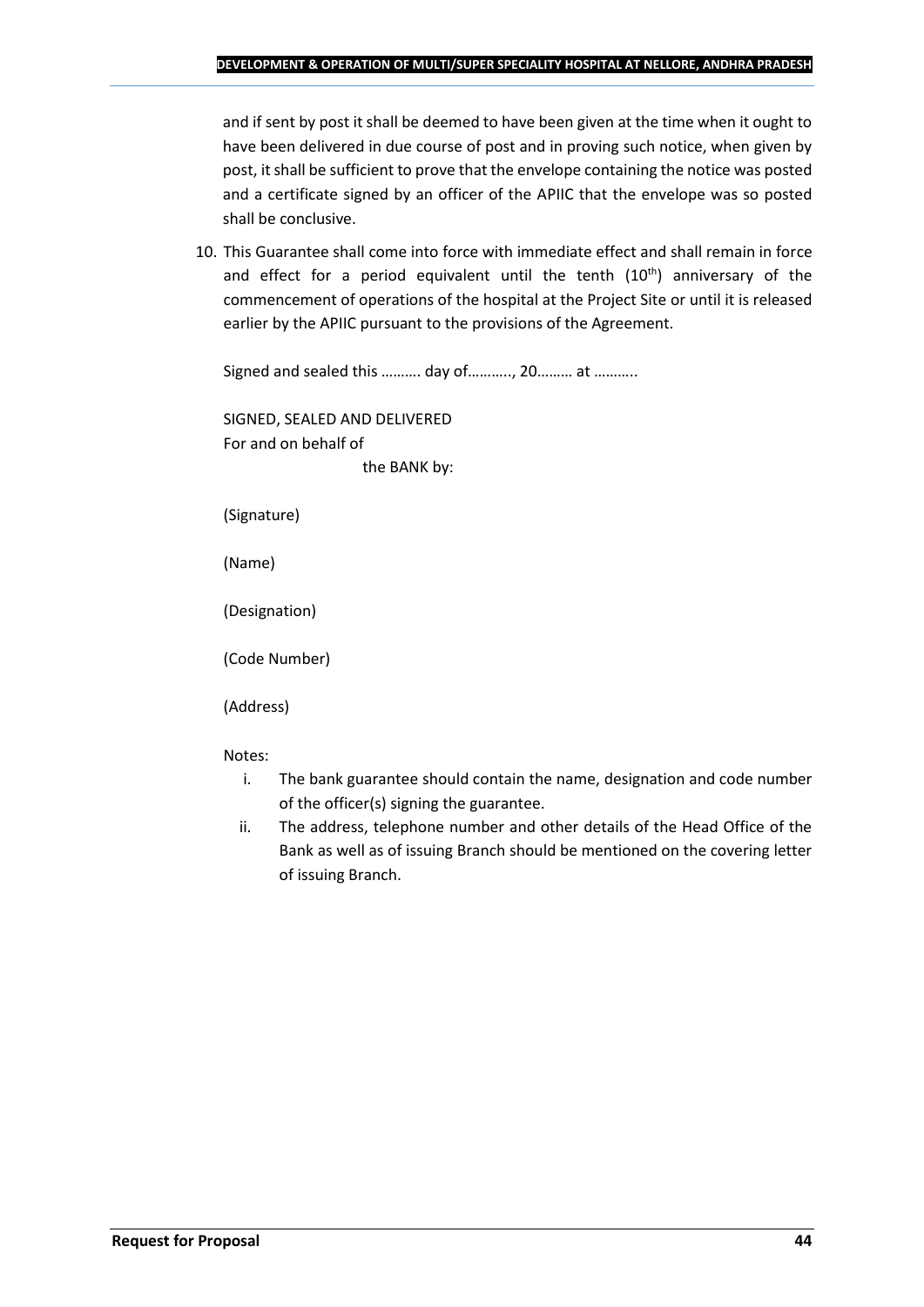## <span id="page-44-0"></span>**15. ANNEXURE-1: DETAILS OF THE PROJECT SITE**

## **15.1 Site Features**

- 1) Name of the Mandal
- 2) Name of the Village
- 3) Total Extent Identified
- : NELLORE RURAL
- : Near KONDAYAPALEM
- :  $Acs.4.14$

| SI.No | Sy.No     | Extent (In Acrs.) | Classification of Land |
|-------|-----------|-------------------|------------------------|
| ı.    | $267 - 3$ | 0.35              | Patta Land             |
| 2.    | 266-3A    | 0.33              | Patta Land             |
| 3.    | 203-2B    | 0.98              | Patta Land             |
| 4.    | $480 - 1$ | 2.48              | Patta Land             |
|       | TOTAL     | 4.14              | Patta Land             |

- 4) Distance from Road (Road facilities)
- 5) Nearest Rly. Station / Bus Stand
- 6) Nearest Sea Port / Air Port
- 7) Source of Water
- 8) Source of Power  $\ddot{\phantom{a}}$
- : Abutting to the National Highway
- $: 7$  Km
- : Krishnapatnam Port: 28 KM Chennai Airport: 185 Kms
- Renigunta Airport: 122 Kms
- : Ground water is available and Nellore Municipal corporation water supply
- : 220/33 kV sub.station is available at a distance of 2 Km

GOOGLE MAP SHOWING THE COMBINED SKETCH SY.NO.S OF 203,266,267&480 IN KONDAYYAPALEM, NELLORE BIT-1, SPSR NELLORE DISTRICT

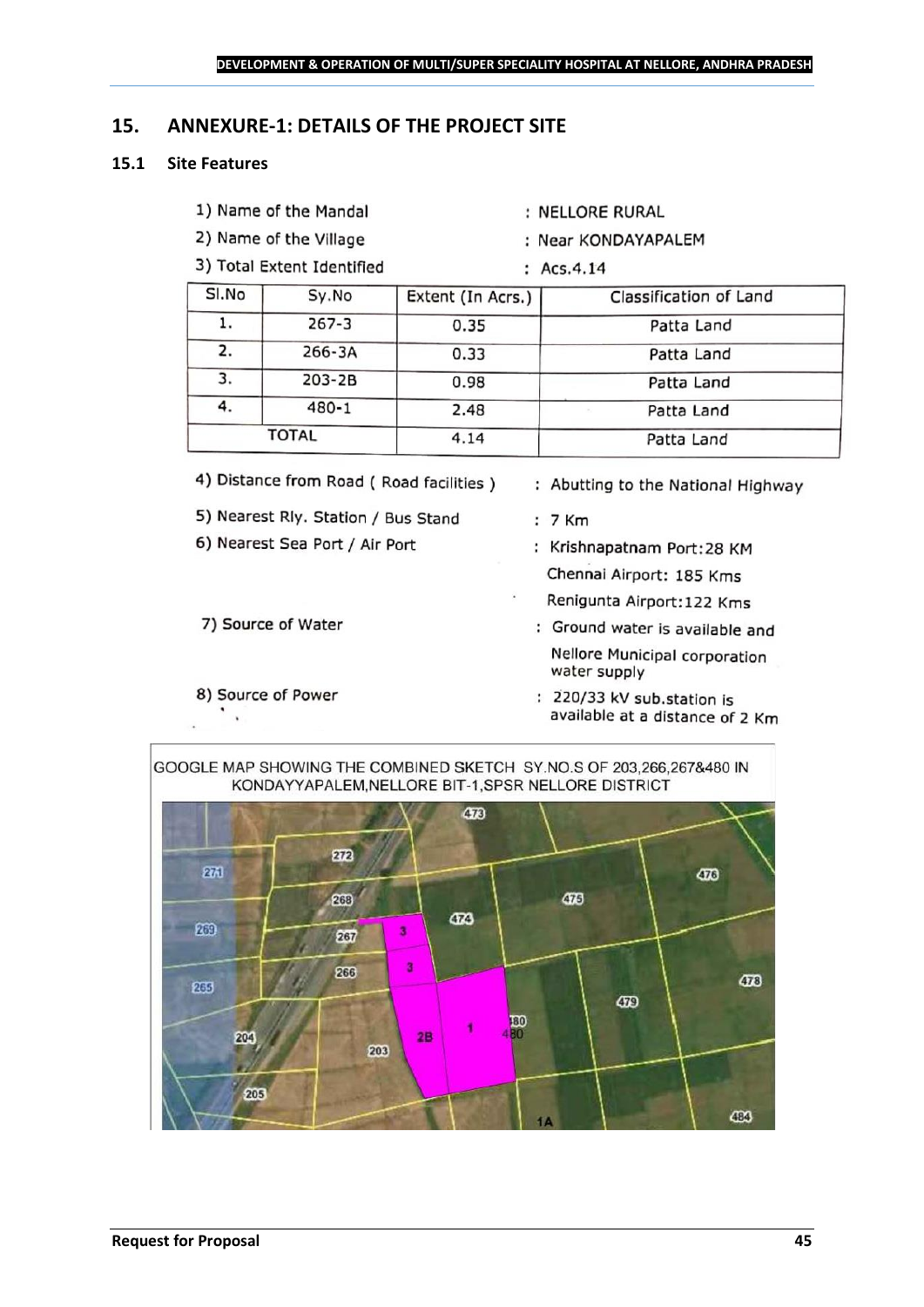### **15.2 Site Map**

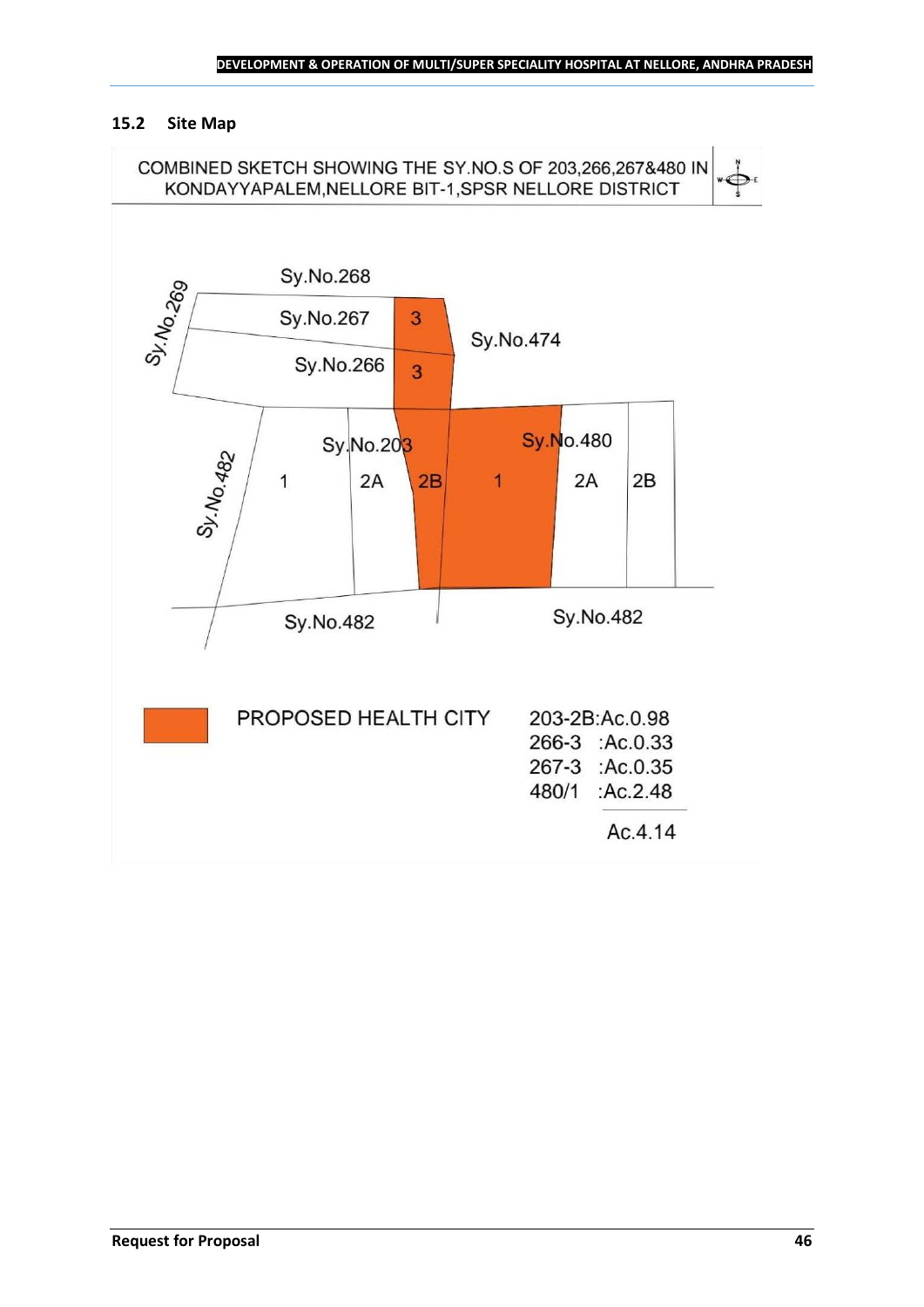## <span id="page-46-0"></span>**16. ANNEXURE-2: FEES AND DEPOSITS TO BE PAID BY THE BIDDERS FOR THE PROPOSED PROJECT**

## **1. Bid Processing Fee**

Bidders are required to pay a non-refundable Bid Processing Fee of Rs. 29,500/- (Rupees twenty-nine thousand five hundred only) i.e. Rs 25,000 + 18% GST along with the Bid. The Bid Processing Fee shall be in the form of a Demand Draft issued by one of the Nationalized/Scheduled Banks in India in favor of the Andhra Pradesh Industrial Infrastructure Corporation Limited payable at Guntur.

## **2. Bid security**

Bidders are required to submit a Bid Security for an amount equal to Rs. 1 Lakh (Rupees one lakh only). The Bid Security shall be in the form of a Bank Guarantee from any Scheduled Bank. In case of Foreign Bidders, the Bank Guarantee shall have to be from the corresponding local branch of the Foreign Bank. The form of the Bank Guarantee shall be as per the Format indicated in Exhibit-3.

## **3. Performance Security**

The Selected Bidder shall for the performance of its obligations, provide to the APIIC no later than the date of 30 days within the issue of Letter of Award (LoA), an irrevocable and unconditional guarantee from a Bank for a sum equivalent to Rs. 1.50 crore (Indian Rupees one crore and fifty lakhs only), in the form set forth in Exhibit-7 (the "Performance Security"). Until such time the Performance Security is provided by the Selected Bidder pursuant hereto and the same comes into effect, the Bid Security shall remain in force and effect, and upon such provision of the Performance Security pursuant hereto, the APIIC shall release the Bid Security to the Selected Bidder. Performance Security in the form of Performance Bank Guarantee (PBG) equivalent to the value of land shall be maintained until the 10<sup>th</sup> anniversary of operations of the Hospital by the Selected Bidder / Developer.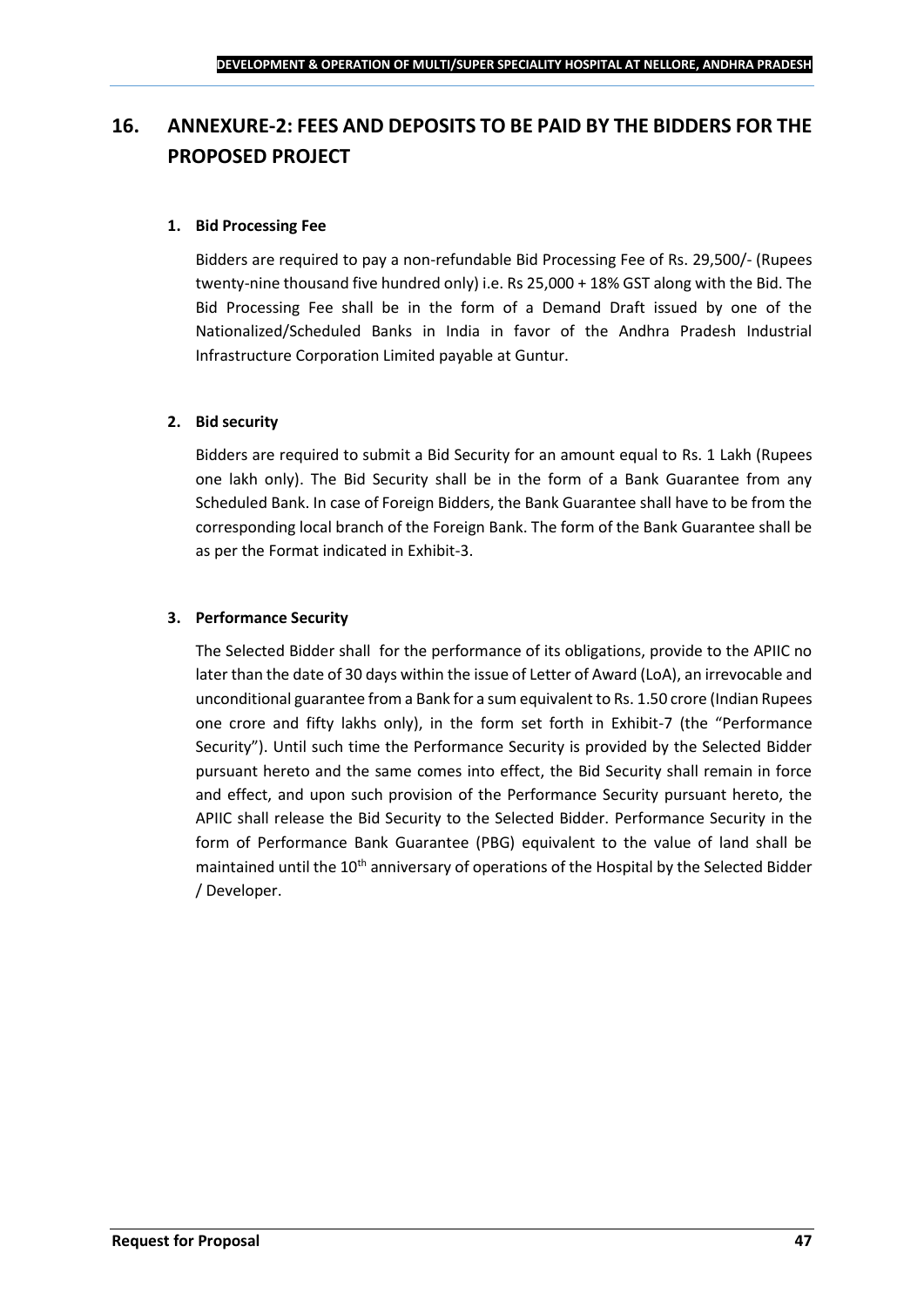## <span id="page-47-0"></span>**17. ANNEXURE-3: DRAFT AGREEMENT TO SELL**

## **AGREEMENT TO SELL**

This Agreement to Sell **("Agreement")** made on this the \_\_\_\_\_\_\_\_\_\_\_\_\_ Day of \_\_\_\_\_\_\_\_\_\_\_\_\_\_\_\_ **2021** at Guntur, Andhra Pradesh, India.

#### **BETWEEN**

Andhra Pradesh Industrial Infrastructure Corporation Limited, a Company registered under the Companies Act 1956, having its registered Office at 4th Floor, Parisrama Bhavan, Fateh Maidan Road, Basheerbagh, Hyderabad - 500004 and having its corporate office at APIIC Towers, Plot No. 1, IT Park, Mangalagiri, Guntur – 522503, represented by its \_\_\_\_\_\_\_\_\_\_\_\_\_\_\_\_\_\_\_\_\_\_\_\_\_\_\_\_\_\_\_\_<br>(Designation) (which term shall include his successors in office and assigns hereinafter referred to as **"APIIC"**).

#### **AND**

\_\_\_\_\_\_\_\_\_\_\_\_\_\_\_\_\_\_\_\_\_\_\_\_\_\_\_\_\_\_\_\_\_\_\_\_\_\_\_\_\_\_\_\_\_, a company incorporated under the Companies Act, 2013 / a society under The Societies Registration Act 1860 / a trust under the Indian Trust Act, 1882 / a Section 8 company as per Companies Act,2013 / and having its registered office at \_\_\_\_\_, represented by its \_\_\_\_\_\_\_\_\_\_\_\_\_ [insert designation of authorized representative and signatory], \_\_\_\_\_\_\_\_\_\_\_\_\_\_\_\_[insert name of authorized representative and signatory] who is authorized to sign this document as per Board Resolution /Power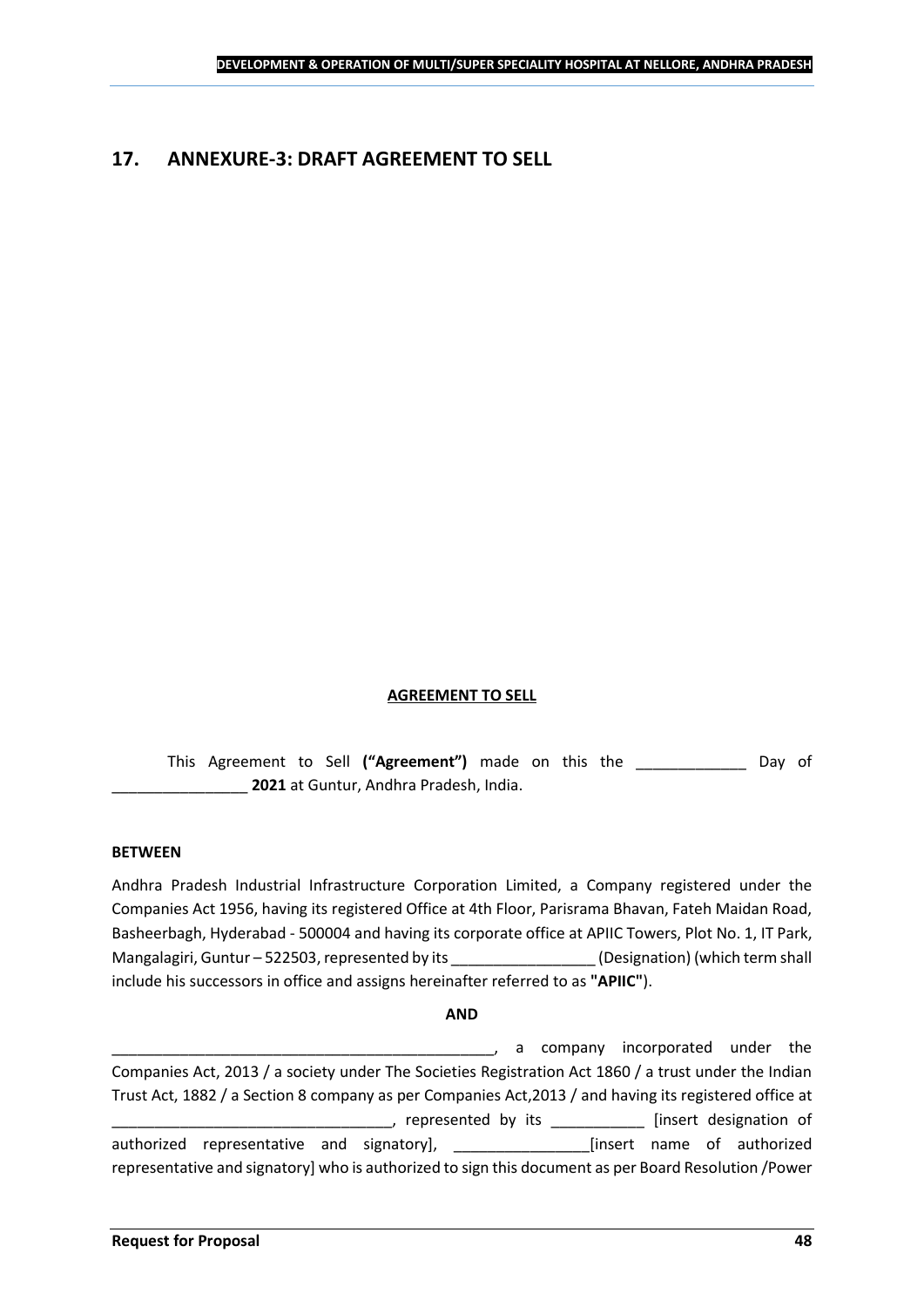of Attorney dt:  $\qquad \qquad$  (which expression shall unless context requires otherwise include their heirs, executors administrators and legal representatives hereinafter referred to as the **"Developer"**)

APIIC and the Developer are hereinafter individually referred to as a "**Party**" and collectively as the "**Parties**".

## WHEREAS:

- A. APIIC offered an extent of 4 Acre land situated at Nellore, Nellore District of Andhra Pradesh (hereinafter referred to as **"Project Site"**), through an Advertisement published in daily Newspaper for development and operation of Multi/Super Specialty Hospital on the Project Site (hereinafter referred to as **"Project"**), in accordance with the terms set out in this Agreement, through private sector participation by allotting the land free of cost on Outright Sale (ORS) basis. The description of the Project Site is specified in Schedule-1 of this Agreement.
- B. APIIC is the sole and absolute owner, and peaceful possessor of the Project Site.
- C. Pursuant to evaluation of the Proposals that were received, APIIC accepted the Proposal submitted by [Selected Bidder] and a Letter of Award (LoA) bearing number \_\_\_\_\_\_\_\_\_\_\_ dated \_\_\_\_\_\_\_ was issued to the \_\_\_\_\_\_\_\_\_\_\_\_ [Selected Bidder] for allotment of Project Site. APIIC acknowledges that [Selected Bidder] has signed and returned the duplicate copy of the LoA in acknowledgement thereof vide their letter bearing number dated the dated and the dated the set of  $\alpha$
- D. \_\_\_\_\_\_\_ [Selected Bidder (Bidding Entity/ Bidding Consortium)] has promoted the Developer ("Special Purpose Vehicle" or "SPV") and has requested APIIC through a letter bearing number dated to accept the Developer as the entity which shall undertake and perform the obligations and exercise the rights of the Selected Bidder under the LoA, including the obligation to enter into this Agreement pursuant to the LoA for implementing the Project.
- E. APIIC acknowledges that the [Selected Bidder / Developer] has paid an amount of Rs. \_\_\_\_\_\_\_\_\_\_\_ (Rupees \_\_\_\_\_\_\_\_\_\_\_\_\_\_\_\_ only) towards the Performance Security by means of a Bank Guarantee dated bearing number on the lame of bank].
- F. APIIC, in pursuance of the Bid Documents (Request for Proposal), LoA and the correspondence APIIC had with the Developer now agreed to execute this Agreement.
- G. Whereas the vacant physical possession of the Project Site is handed over to the Developer on \_\_\_\_\_\_ for implementation of the Project.

## NOW THESE PRESENTS WITNESSETH AND IT IS HEREBY AGREED AS FOLLOWS:

- 1. The date and time are the essence of this Agreement.
- 2. The Developer agrees and assures that they will not request for execution of the Sale Deed until project is implemented as detailed in this Agreement. The Developer expressly agrees upon intimation of its eligibility for Sale Deed by APIIC, to take the Sale Deed and take steps for registration of the same within one month of such intimation by APIIC.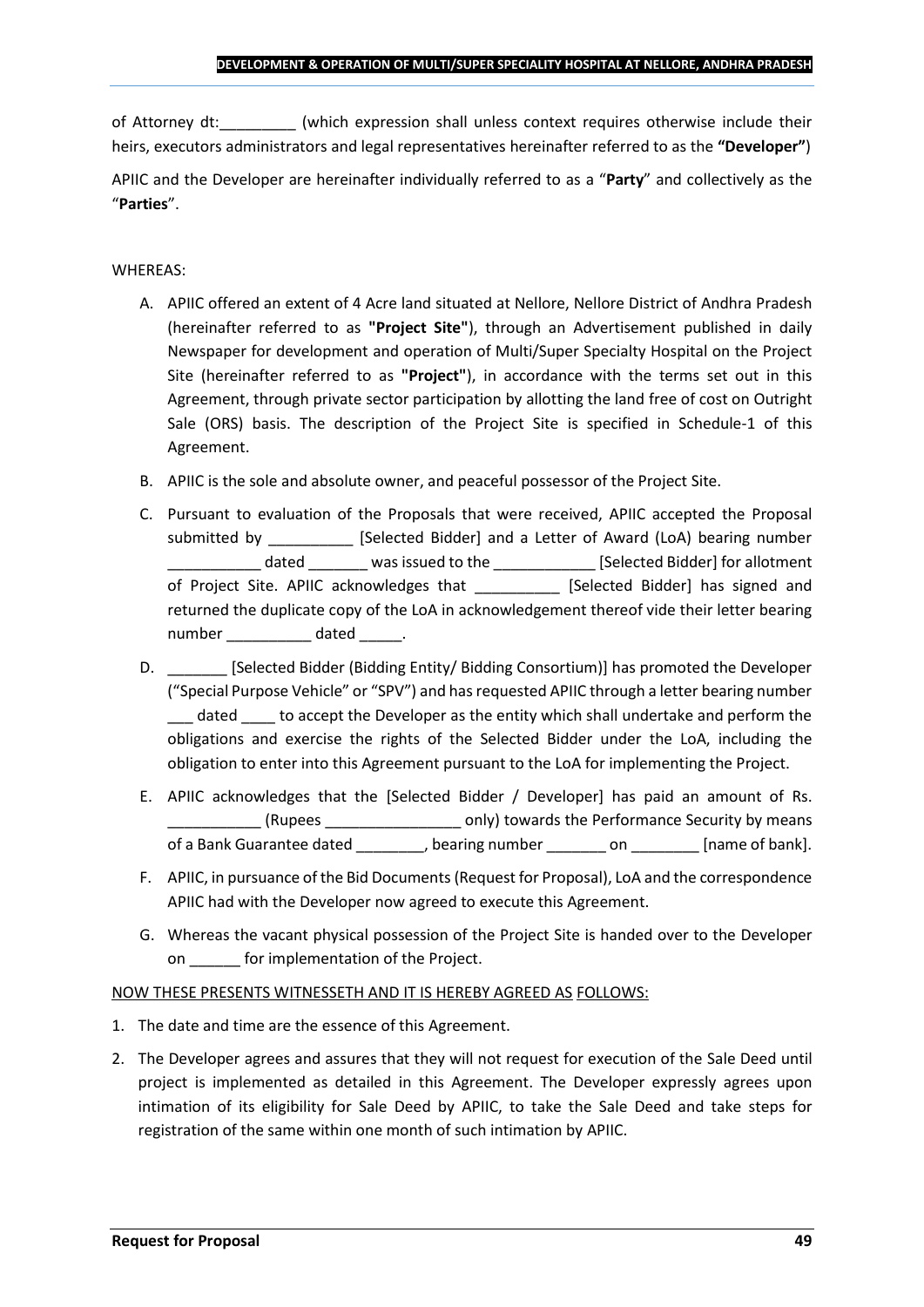- 3. APIIC has assured the Developer that APIIC has the marketable title for the Project Site, which is free from encumbrances and the Developer has verified and satisfied itself regarding the same.
- 4. The Developer shall pay charges/taxes for supply of water, electricity and other services to the administration or some other agency as the case may be as per applicable law, within the stipulated time, from the date of handing over possession of the land to the Developer, failure in respect of which would entail the services being disconnected.
- 5. The Developer shall bear, pay and discharge all existing and further amounts, duties, imposing and outgoing of whatsoever taxes imposed or charged upon the Project Site or upon the occupier in respect thereof from the date of execution of this Agreement.
- 6. The Developer having agreed to hold the Project Site on the terms and conditions hereinafter mentioned. APIIC hereby authorizes the Developer to perform its obligations as detailed in this Agreement. APIIC will not be responsible for any claims arising out of or related to the construction of hospital or healthcare services provided by the Developer from any third parties.
- 7. a) The Developer shall use the Project Site for setting up of the Project and the Developer agree that they shall not put up any structure or building other than as agreed upon through this Agreement without the prior permission in writing of APIIC.
	- b) The Developer expressly agree and undertake that the Project Site shall be utilized exclusively for the purpose set forth in this Agreement and that no change shall be made without the written sanction of APIIC.
	- c) The Developer shall mobilize funds for the Project and achieve financial closure within 3 (three) months from the date of execution of this Agreement.
	- d) Within 3 (three) months from the date of execution of this Agreement, the Developer shall apply to the competent authorities and procure all necessary approvals, sanctions, permits etc. required for commencing the construction for the Project. The Developer shall make necessary applications and sign all papers, to appear before the competent authorities to pay necessary fees/premium required and to do all other acts and things as may be necessary for getting the necessary approvals, sanctions, permits etc. APIIC shall provide reasonable support and assistance to the Developer in procuring Applicable Permits required from any Government Instrumentality for implementation and operation of the Project.
	- e) The Developer shall apply for and obtain permission for water supply, electricity supply, laying down drainage and for other amenities as are generally required. APIIC shall provide reasonable assistance to the Developer in obtaining access to all necessary infrastructure facilities and utilities, including water and electricity at rates and on terms no less favorable to the Developer than those generally available to commercial customers receiving substantially equivalent services.
	- f) The Developer shall start construction within 3 (three) months from the Commencement Date from the date of execution of this Agreement. The Developer shall implement the Project on the Project Site as per the sanctioned plans and according to specifications and other requirements of the competent authorities and shall employ contractors, architects, structural engineers, surveyors and other professionals as may be required in the construction and implementation of the Project.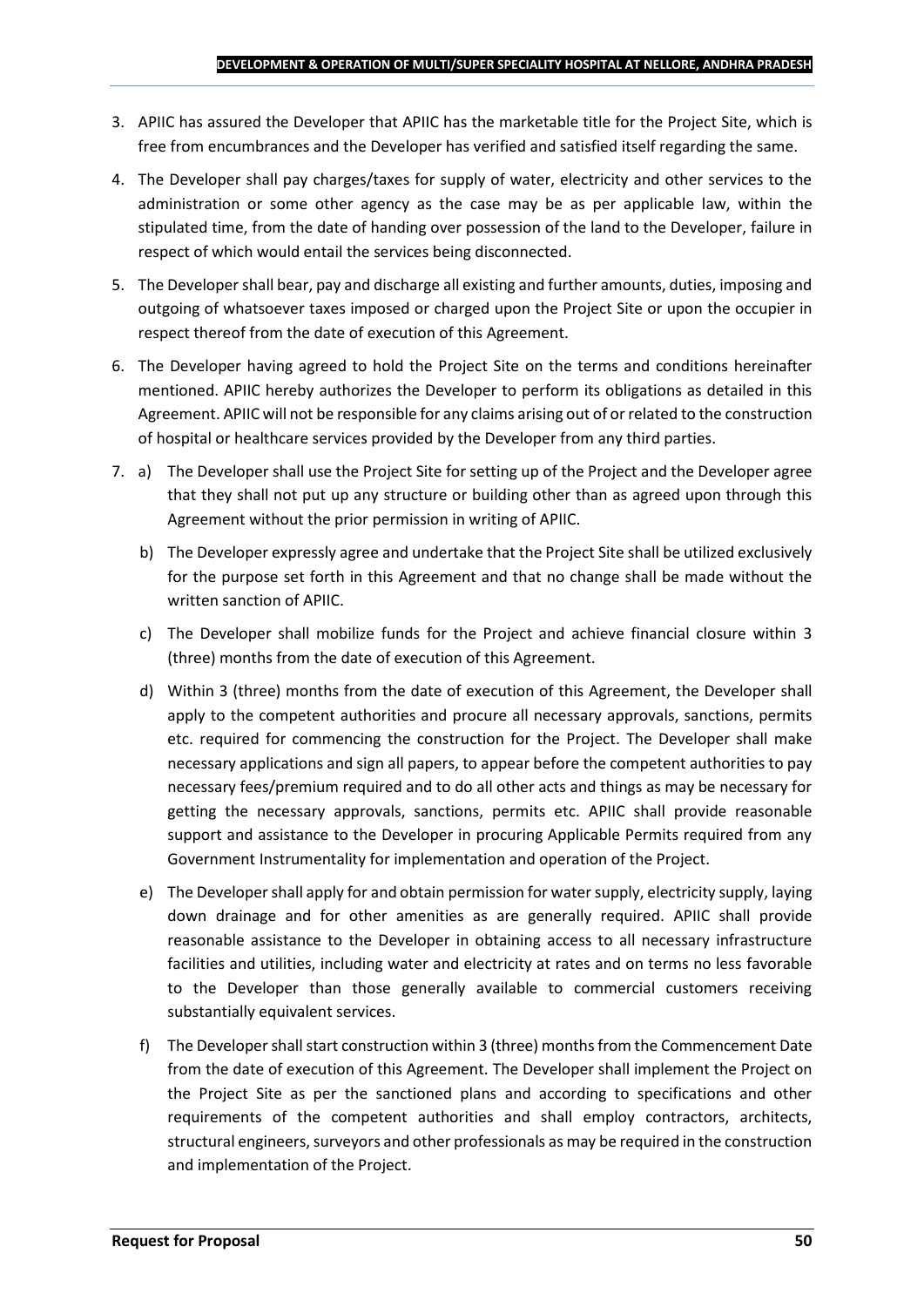- g) The Developer shall implement the Project as per specifications and time schedule given in this Agreement. The Developer shall follow the below mentioned general guidelines for development of the Project:
	- i. 100% (hundred percent) investment made in the development of the Project as committed in the Business Proposal submitted as per Exhibit-6 of the RFP. The Developer shall furnish a Chartered Accountant Certificate or Certificate from the Statutory Auditor who normally audits the accounts of the Company in support of its investment made. The Developer shall achieve Project Completion Date within 2 (two) years from the date of handover of the Project Site . In case of failure to comply with this timeline, APIIC shall have right to cancel the allotment made through 'Agreement to Sell' and to resume the Project Site apart from forfeiting the Performance Security in the form of Performance Bank Guarantee submitted by the Developer.
	- ii. Achievement of license to operate the hospital with the bed capacity as mentioned in the Business Proposal submitted as per Exhibit-6 of the RFP by the Developer within 2 (two) years from the date of handover of the Project Site . In case of failure to comply with this timeline, APIIC shall have right to cancel the allotment made through 'Agreement to Sell' and to resume the Project Site apart from forfeiting the Performance Security in the form of Performance Bank Guarantee submitted by the Developer.
	- iii. Installation of the bed capacity as per the number of Multi/Super Specialty that is committed by the Developer in its Business Proposal as per Exhibit-6 of the RFP.
	- iv. The Developer has on its rolls the number of Specialist Doctors that it committed in its Business Proposal as per Exhibit-6 of the RFP.
	- v. The Developer has created a Board of Directors to oversee the proposed project and has appointed at least one official nominated by the Government, preferably of Joint Collector or above cadre, as recommended by the Government in the Board of SPV.
	- vi. The Developer has empaneled with the Dr. YSR Aarogyasri Health Care Trust and committed % of the Bed Capacity stated in the Business Proposal as per Exhibit-6 of the RFP towards patients enrolled through the Dr. YSR Aarogyasri Health Care Scheme
	- vii. The Project is consistent with all applicable norms of the Andhra Pradesh Allopathic Private Medical Care Establishments (Registration and Regulation) Rules, 2007 published vide Notification No. G.O. Ms. No. 135, Health, Medical and Family Welfare (K2), dated 28.04.2007 and its subsequent modifications, if any.
- h) The Developer shall represent before the public, local and/or private authorities in respect of the construction of the Project and to make such of the actions and things as may be necessary for effectually commencing the construction work and completing the same.
- i) The Developer shall complete the implementation of the Project within 2 (two) years from the date of handover of the Project Site by APIIC
- j) The Developer shall apply for and obtain occupation and completion certificate from the competent authorities on completion of the Project.
- k) The Developer shall market and promote the Project.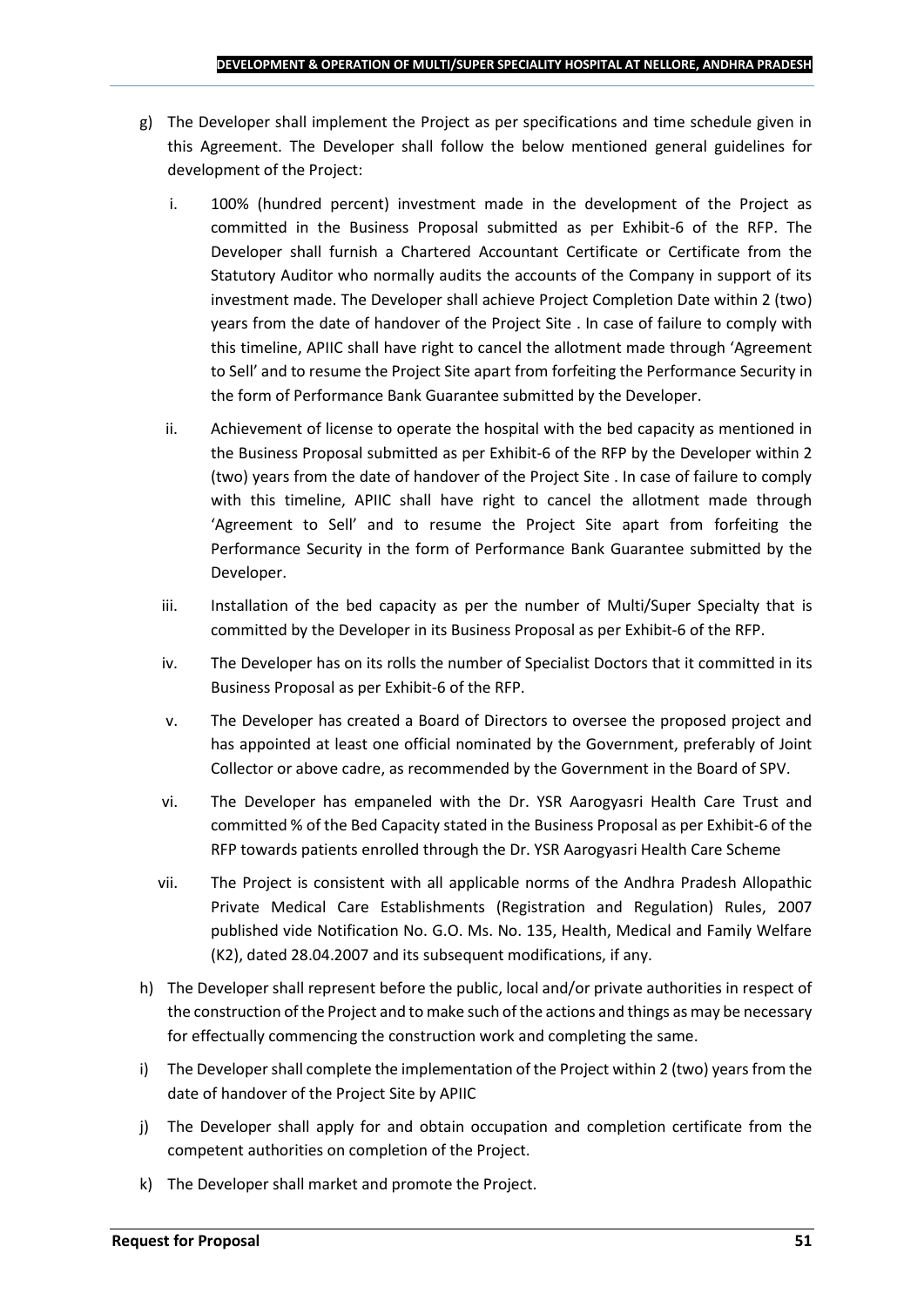- l) The Developer shall operate and maintain the Project safely and securely as per the standards to provide the required levels of service to its users.
- m) The Developer shall collect, appropriate and allocate revenue, fees, charges from the users of the Project.
- n) The Developer shall pay all dues under the Agreement to APIIC.
- o) That as and when the Project Site is no longer required by the Developer for the aforesaid purpose, the Developer shall forthwith relinquish and restore the Project Site in favor of APIIC provided such surrender of the property by the Developer is made before cancellation of the allotment by APIIC for breach of any of the covenants of this Agreement. In the event of surrender, no refunds/reimbursements shall be made by APIIC and the complete Performance Security shall be forfeited by APIIC.
- i) The Developer shall not permit any sale by auction upon the Project Site or suffer the Project Site to be used, in such a way as to cause nuisance, annoyance or inconvenience to the occupiers of the area and the patients of the hospital.
- p) The Developer shall permit APIIC or their agent or officers with or without workmen at all reasonable times, with prior notice to the Developer, to enter upon the Project Site to view the conditions thereof.
- q) The Developer shall not obstruct flow of natural courses of water flowing through the land if any existing in the Project Site.
- r) The Developer shall not transfer or change the ownership/ constitution of the business relating to the Project without obtaining specific permission in writing from APIIC.
- s) The Developer shall allow APIIC to recover the amounts in any way recoverable by it from the Developer as per law in force at the time without prejudice to the rights of the Financing Agency.
- t) That APIIC is competent to enforce the compliance with all the rules and regulations and the provisions of any other act in force in respect of the Project and the Developer shall be responsible for complying at its cost with all instructions issued from time to time in this regard.
- u) Sale Deed will be issued by APIIC in favor of the Developer on satisfying all the conditions as mentioned in the Clause 4.3.4 of the RFP within 2 years from the date of handover of the Project Site. In case of failure to comply with this timeline, APIIC shall have right to cancel the allotment made through this Agreement and to resume the Project Site apart from forfeiting the Performance Security submitted by the Developer.
- 8. That if the Developer commits breach of the any of the covenants herein contained, the allotment stands cancelled and this Agreement shall stands determined without any notice thereupon the Developer will be treated as an encroacher and a trespasser who will have no right whatsoever in the Project Site under these presents and it shall be lawful for APIIC to re-enter upon the Project Site and resume the possession thereof and also of the buildings standing thereon, the transfer made in favour of the Developer under these presents shall become null and void and all rights of the Developer in the Project Site under this Agreement and any building therein shall at once cease and determined. In event of cancellation/ resumption of the Project Site, the Performance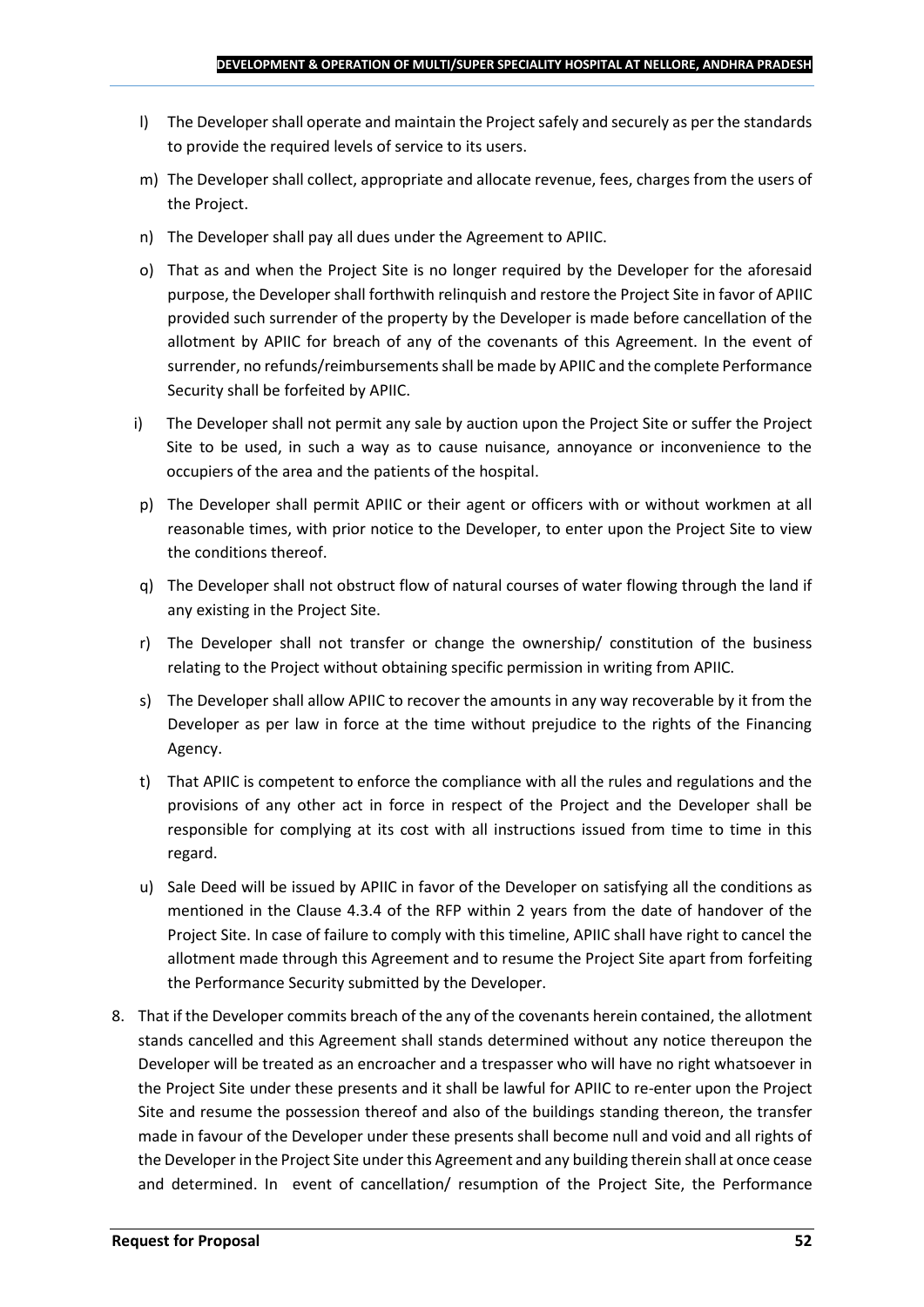#### **DEVELOPMENT & OPERATION OF MULTI/SUPER SPECIALITY HOSPITAL AT NELLORE, ANDHRA PRADESH**

Security submitted by the Developer shall remain forfeited towards use and occupation of the Project Site.

- 9. All the costs and expenses of an incidental to the preparation and execution of this Agreement shall be paid by the Developer.
- 10. In all the matters of doubts concerning and in respect of this indenture, the decision of APIIC shall be final and binding on the Developer and any default by the Developer there of shall be deemed to be breach of the terms of this indenture.

IN WITNESS WHEREOF THE PARTIES HAVE EXECUTED AND DELIVERED THIS AGREEMENT AS OF THE DATE FIRST ABOVE WRITTEN

| Signed, Sealed and Delivered | Signed, Sealed and Delivered       |
|------------------------------|------------------------------------|
| For and on behalf of APIIC   | For and on behalf of the Developer |
| Of the first part            | Of the first part                  |
|                              |                                    |
| Signature                    | Signature                          |
|                              |                                    |
| Name                         | Name                               |
|                              |                                    |
| Designation                  | Designation                        |
|                              |                                    |
| Seal:                        | Seal:                              |
|                              |                                    |
|                              |                                    |
|                              |                                    |
|                              | In the presence of                 |
| In the presence of           |                                    |
| 1. $\qquad$                  | 1.                                 |
|                              |                                    |
|                              |                                    |
|                              |                                    |
| 2.                           | 2. $\qquad \qquad$                 |
|                              |                                    |